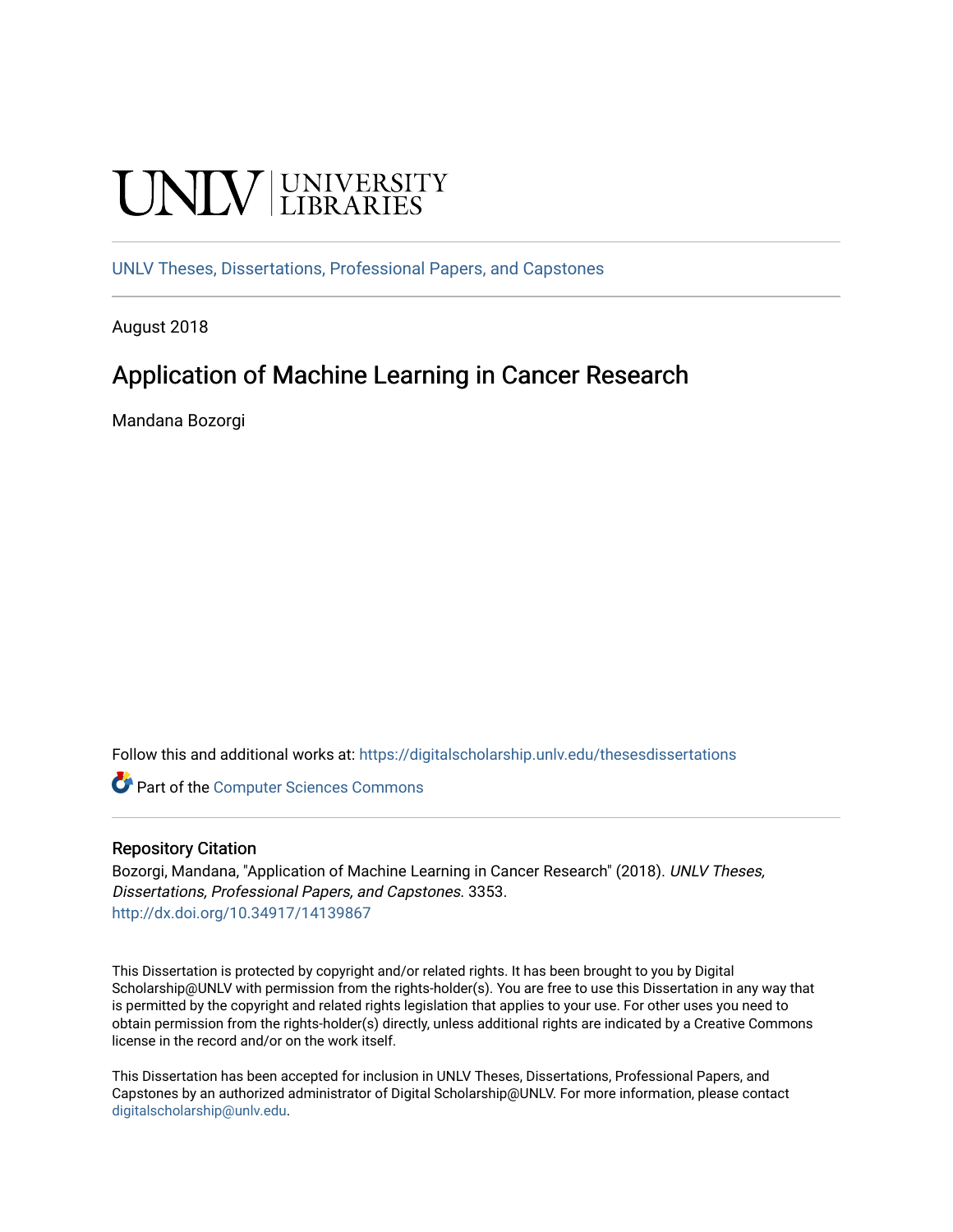#### APPLICATIONS OF MACHINE LEARNING IN CANCER RESEARCH

by

Mandana Bozorgi

Master of Science (M.Sc.) University of Nevada, Las Vegas 2015

A thesis submitted in partial fulfillment of the requirements for the

Doctor of Philosophy – Computer Science

Department of Computer Science Howard R. Hughes College of Engineering The Graduate College

> University of Nevada, Las Vegas August 2018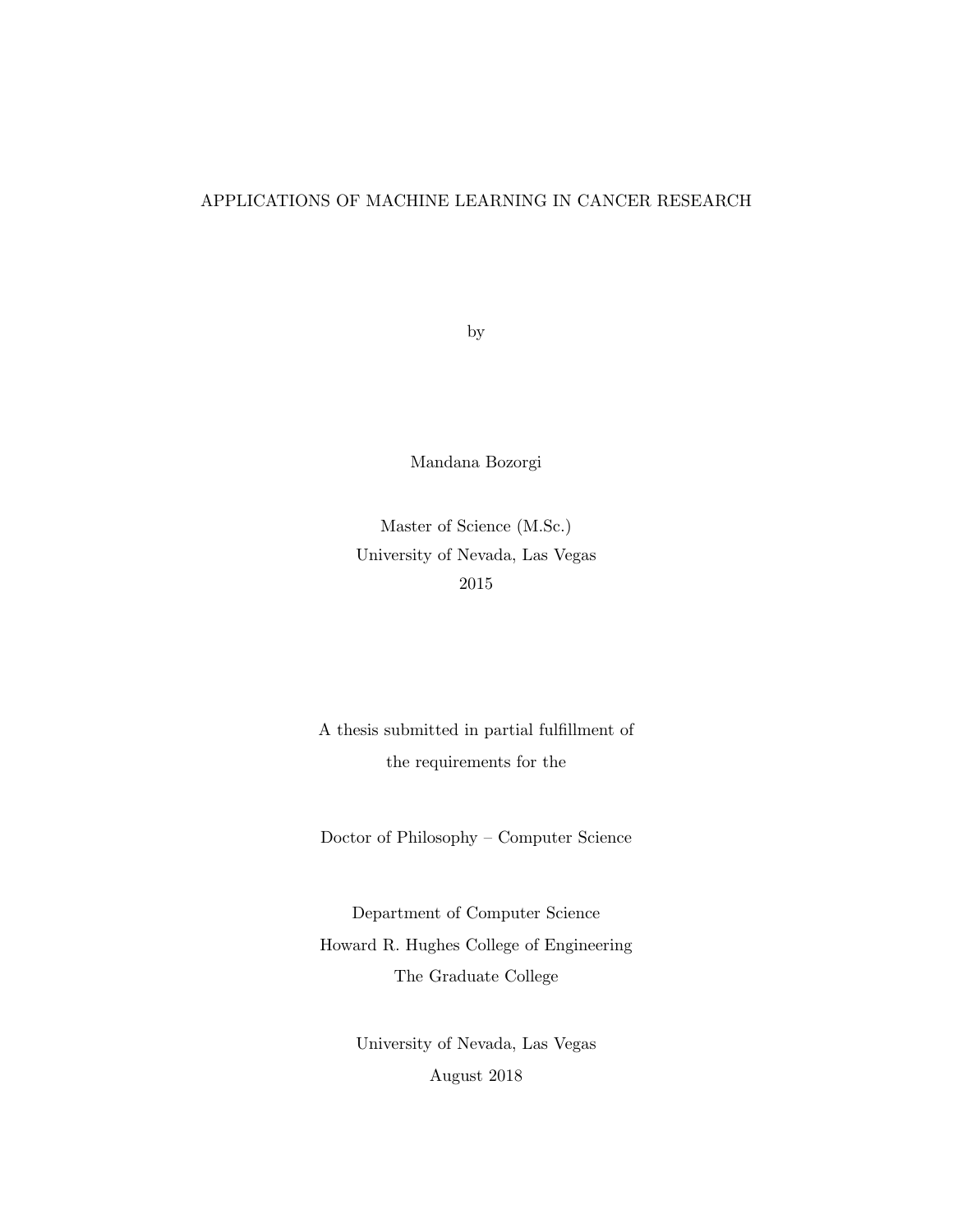$\odot$ Mandana Bozorgi, 2018 All Rights Reserved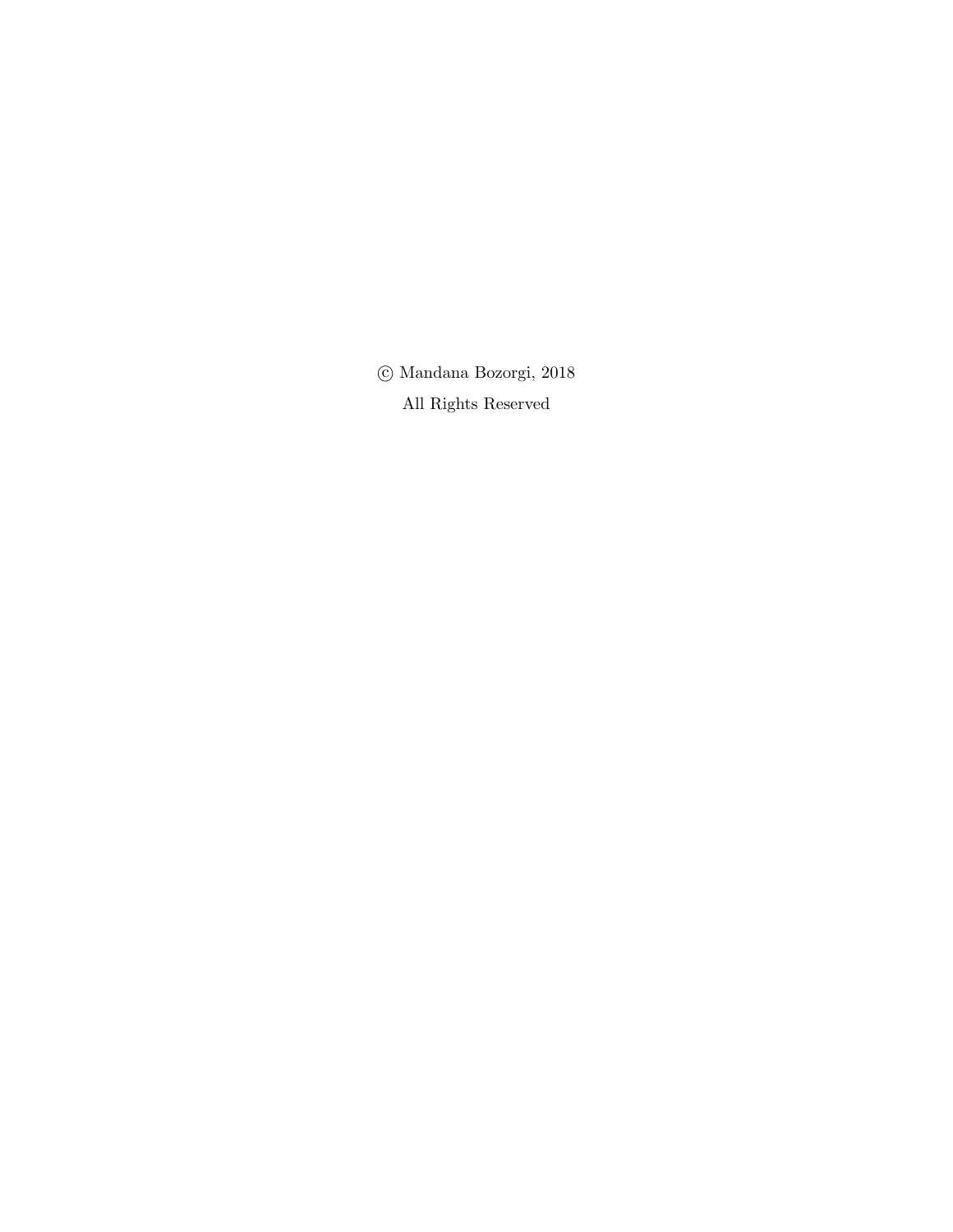

#### **Dissertation Approval**

The Graduate College The University of Nevada, Las Vegas

February 27, 2018

This dissertation prepared by

Mandana Bozorgi

entitled

Applications of Machine Learning in Cancer Research

is approved in partial fulfillment of the requirements for the degree of

Doctor of Philosophy - Computer Science Department of Computer Science

Laxmi Gewali, Ph.D. *Examination Committee Member*

Fatma Nasoz, Ph.D. *Examination Committee Member*

Justin Zhan, Ph.D. *Examination Committee Member*

Ashok Singh, Ph.D. *Graduate College Faculty Representative*

Kazem Taghva, Ph.D. *Kathryn Hausbeck Korgan, Ph.D. Examination Committee Chair Graduate College Interim Dean*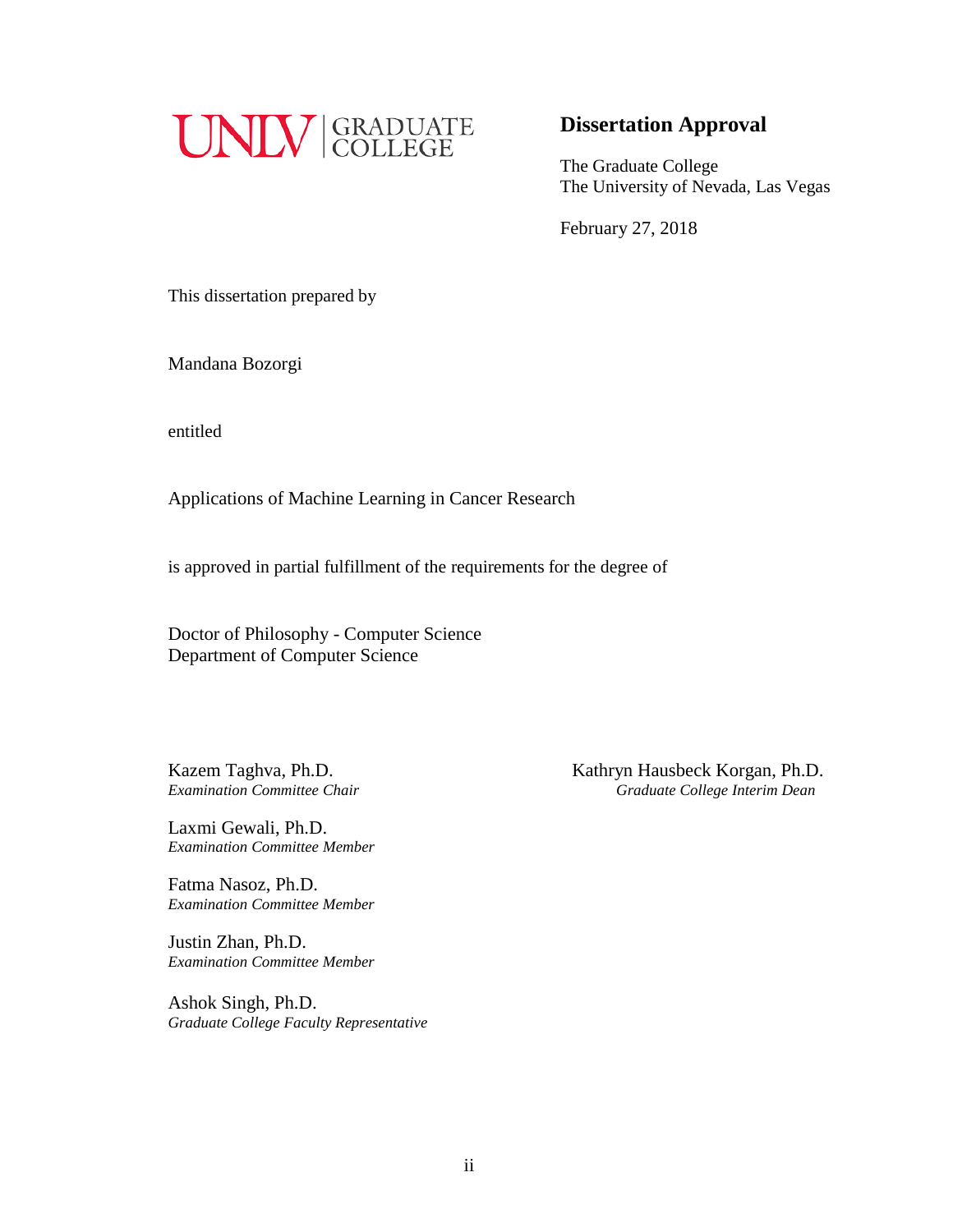### Abstract

This thesis revisits the problem of five year survivability predictions for breast cancer using machine learning tools. This work is distinguishable from the past experiments based on the size of the training data, the unbalanced distribution of data in minority and majority classes, and modified data cleaning procedures. These experiments are also based on the principles of TIDY data and reproducible research. In order to fine-tune the predictions, a set of experiments were run using naive Bayes, decision trees, and logistic regression. Of particular interest were strategies to improve the recall level for the minority class, as the cost of misclassification is prohibitive. One of The main contributions of this work is that logistic regression with the proper predictors and class weight gives the highest precision/recall level for the minority class.

In regression modeling with large number of predictors, correlation among predictors is quite common, and the estimated model coefficients might not be very reliable. In these situations, the Variance Inflation Factor (VIF) and the Generalized Variance Inflation Factor (GVIF) are used to overcome the correlation problem. Our experiments are based on the Surveillance, Epidemiology, and End Results (SEER) database for the problem of survivability prediction. Some of the specific contributions of this thesis are:

- 1. detailed process for data cleaning and binary classification of 338,596 breast cancer patients.
- 2. computational approach for omitting predictors and categorical predictors based on VIF and GVIF.
- 3. various applications of Synthetic Minority Over-sampling Techniques (SMOTE) to increase precision and recall.
- 4. An application of Edited Nearest Neighbor to obtain the highest F1-measure.

In addition, this work provides precise algorithms and codes for determining class membership and execution of competing methods. These codes can facilitate the reproduction and extension of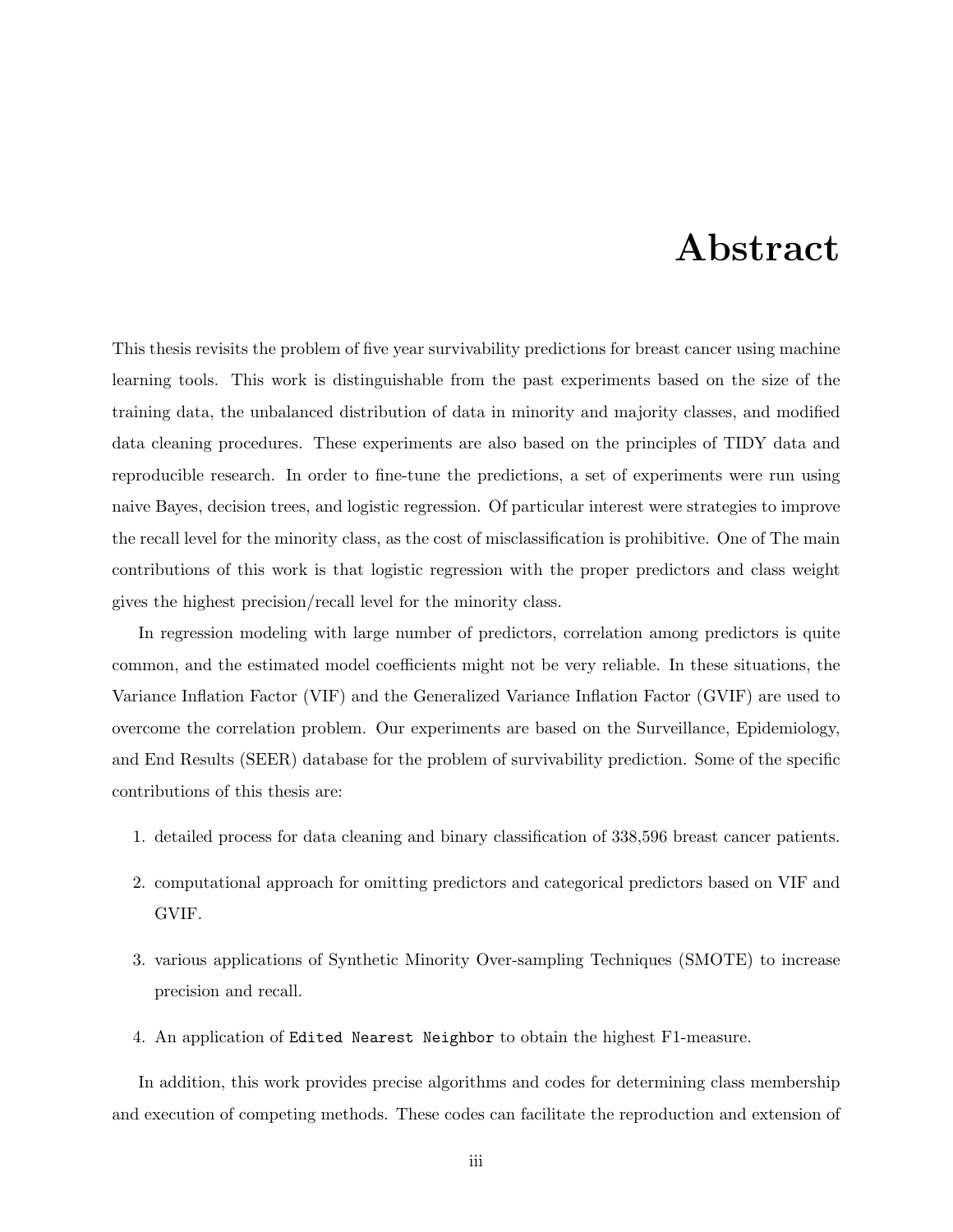our work by other researchers.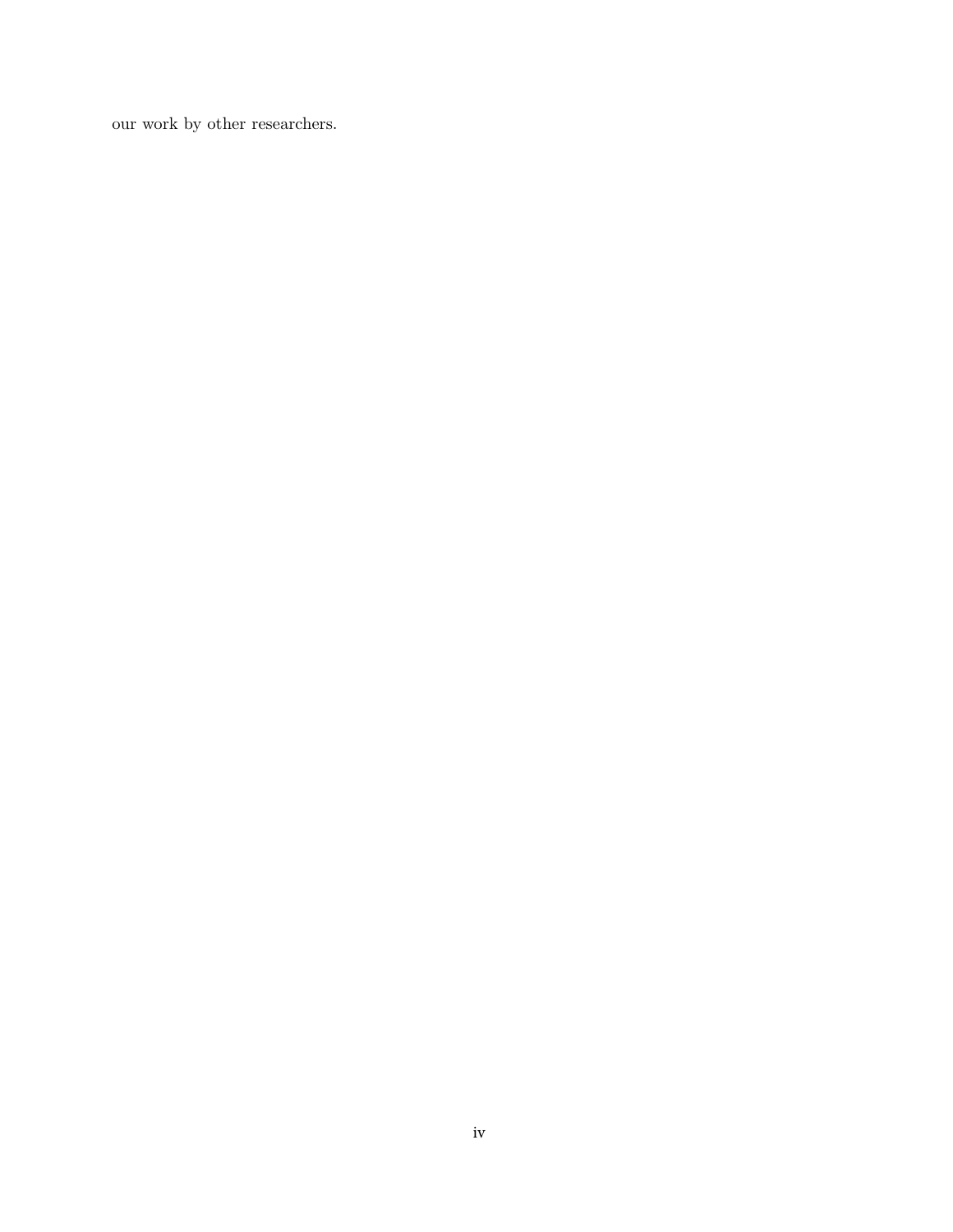### Acknowledgements

I would like to take this opportunity to express my gratitude to my advisor, Prof. Kazem Taghva, whose guidance, mentorship, patience, and generosity have always made him the best mentor who guided me through this process. His continuous teaching, support, and understanding throughout this process have allowed me to learn, innovate, enjoy, and made it a rewarding experience. I would like to thank Dr. Laxmi Gewali, Dr. Ashok Singh, Dr.Fatma Nasoz and Dr. Justin Zhan for their time, valuable comments input and for agreeing to serve on my defense committee. My most profound gratitude to Prof. Datta for bestowing on me the opportunity to benefit from his advice, wisdom, and guidance throughout these past years. My dearest family- my father Dr. Fattah Bozorgi, my mother Mrs. Azadeh Mehran, and my brother Mr. Mike Bozorgi. Thank you for your unconditional love, support, and encouragement throughout the years, without which I would not be where I am today. Special thanks to my dear friend, Dr. Jaleh Pourhamidi for her valuable friendship, collaboration, and support over the years. To all my teachers, family, friends, and colleagues past and present: I humbly thank you for the positive impact you have had on my life, both personally and professionally.

Mandana Bozorgi

University of Nevada, Las Vegas August 2018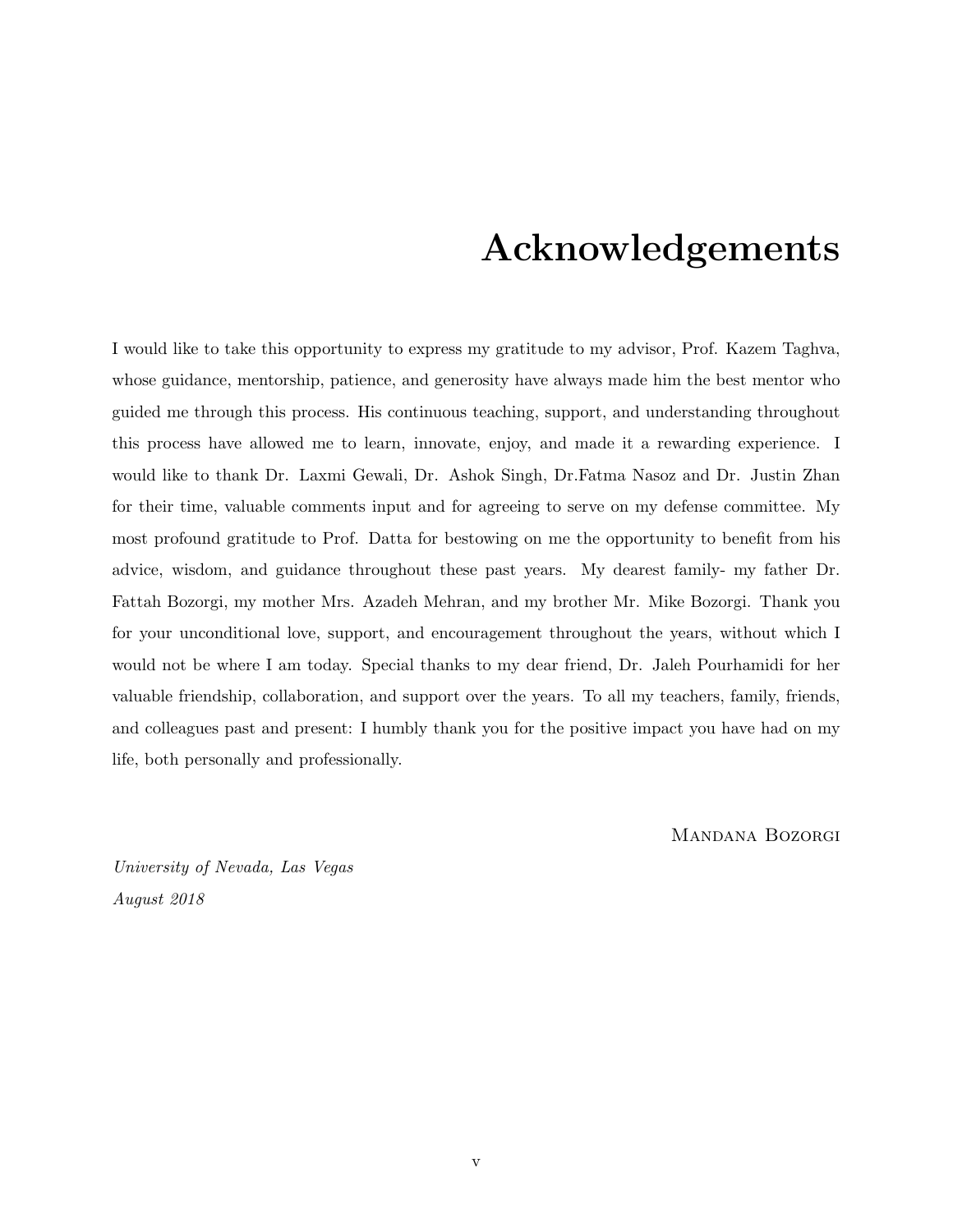## Table of Contents

| Abstract                                                        |              |  |  |  |  |  |  | iii            |
|-----------------------------------------------------------------|--------------|--|--|--|--|--|--|----------------|
| Acknowledgements                                                | $\mathbf{V}$ |  |  |  |  |  |  |                |
| <b>Table of Contents</b>                                        |              |  |  |  |  |  |  | vi             |
| List of Tables                                                  |              |  |  |  |  |  |  | viii           |
| List of Figures                                                 |              |  |  |  |  |  |  | ix             |
| Chapter 1 Introduction                                          |              |  |  |  |  |  |  | 1              |
| Chapter 2 Cancer Data, Survivability, and Reproducible Research |              |  |  |  |  |  |  | 3              |
| 2.1                                                             |              |  |  |  |  |  |  | 3              |
| 2.2                                                             |              |  |  |  |  |  |  | $\overline{7}$ |
| 2.2.1                                                           |              |  |  |  |  |  |  | 7              |
| 2.2.2                                                           |              |  |  |  |  |  |  | 8              |
| 2.2.3                                                           |              |  |  |  |  |  |  | 9              |
| 2.3                                                             |              |  |  |  |  |  |  | 9              |
| Chapter 3 Data Processing                                       |              |  |  |  |  |  |  | 14             |
| 3.1                                                             |              |  |  |  |  |  |  | 14             |
| 3.2                                                             |              |  |  |  |  |  |  | 14             |
| Chapter 4 Machine Learning Tools                                |              |  |  |  |  |  |  | 17             |
| 4.1                                                             |              |  |  |  |  |  |  | 19             |
| 4.2                                                             |              |  |  |  |  |  |  | 20             |
| 4.2.1                                                           |              |  |  |  |  |  |  | 20             |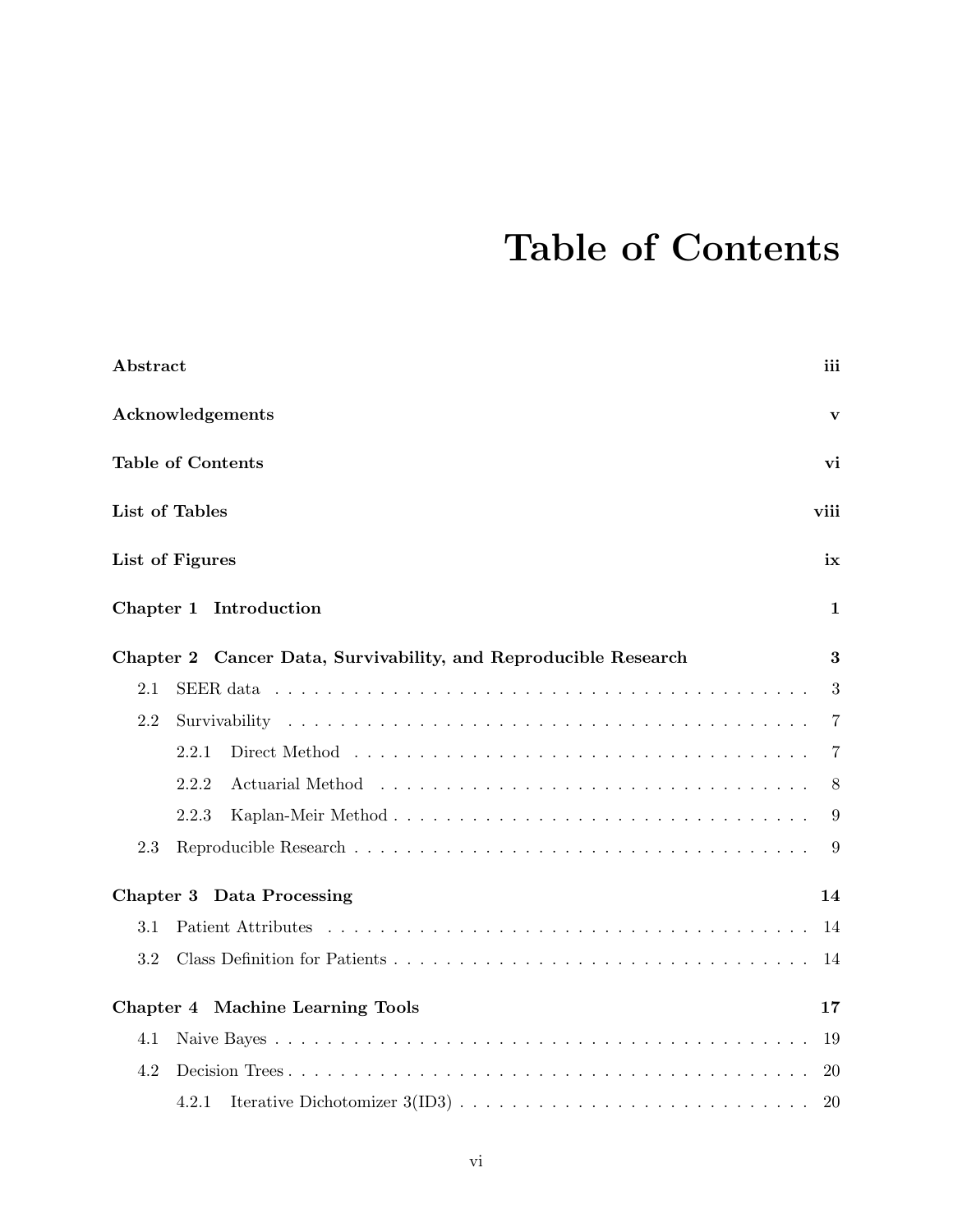|                               | 4.2.2                                                            |                                                                        | 23 |  |  |  |
|-------------------------------|------------------------------------------------------------------|------------------------------------------------------------------------|----|--|--|--|
|                               | 4.2.3<br>24                                                      |                                                                        |    |  |  |  |
|                               | Chi-square Automatic InteractionDetection (CHAID)<br>4.2.4<br>24 |                                                                        |    |  |  |  |
|                               | 4.2.5                                                            |                                                                        | 25 |  |  |  |
|                               | 4.2.6                                                            | Classification Rule with Unbiased Interaction Selection and Estimation | 25 |  |  |  |
|                               | 4.2.7                                                            |                                                                        | 26 |  |  |  |
|                               | 4.2.8                                                            | Comparison between different Decision tree algorithm                   | 26 |  |  |  |
| 4.3                           |                                                                  |                                                                        | 27 |  |  |  |
|                               | 4.3.1                                                            |                                                                        | 30 |  |  |  |
| 4.4                           |                                                                  |                                                                        | 35 |  |  |  |
|                               |                                                                  | Chapter 5 Comparison                                                   | 39 |  |  |  |
| 5.1                           | 40                                                               |                                                                        |    |  |  |  |
| 5.2                           | 41                                                               |                                                                        |    |  |  |  |
| 5.3<br>43                     |                                                                  |                                                                        |    |  |  |  |
|                               |                                                                  | Chapter 6 Correlation, Sampling, and Estimation of Models              | 46 |  |  |  |
| 6.1                           | 46                                                               |                                                                        |    |  |  |  |
| 6.2<br>55                     |                                                                  |                                                                        |    |  |  |  |
|                               |                                                                  | Chapter 7 Conclusions and Future Works                                 | 59 |  |  |  |
| <b>Bibliography</b><br>61     |                                                                  |                                                                        |    |  |  |  |
| <b>Curriculum Vitae</b><br>68 |                                                                  |                                                                        |    |  |  |  |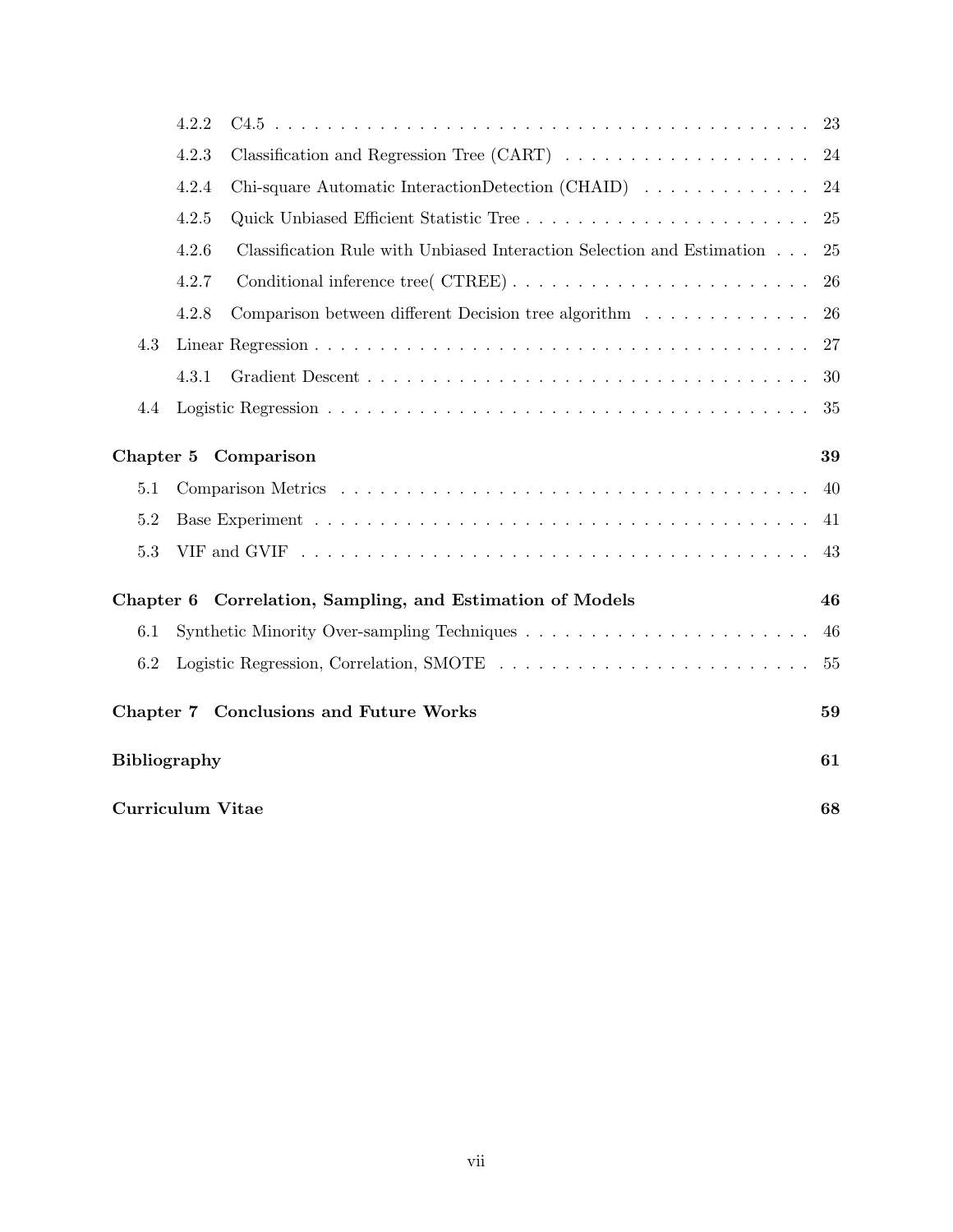## List of Tables

| $2.1\,$ |  |
|---------|--|
| 2.2     |  |
| 2.3     |  |
| 2.4     |  |
| 2.5     |  |
| 3.1     |  |
| 3.2     |  |
|         |  |
| 4.1     |  |
| 4.2     |  |
| 4.3     |  |
| 4.4     |  |
|         |  |
| 6.1     |  |
| 6.2     |  |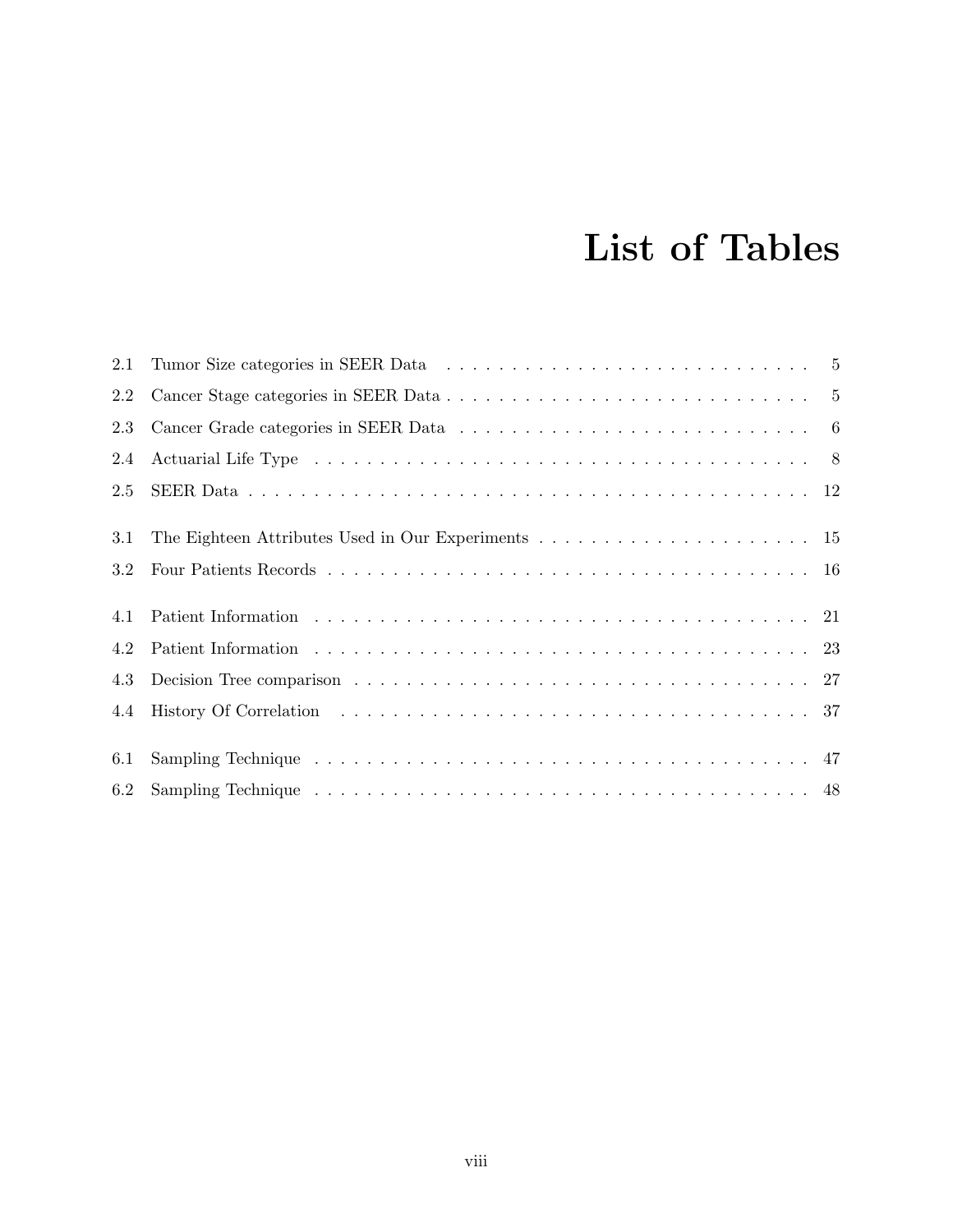# List of Figures

| 2.1     |                                                                                                                | 12 |
|---------|----------------------------------------------------------------------------------------------------------------|----|
| 4.1     | Galton's Data                                                                                                  | 27 |
| 4.2     |                                                                                                                | 28 |
| 4.3     | Display of the Regression Line $\dots \dots \dots \dots \dots \dots \dots \dots \dots \dots \dots \dots \dots$ | 30 |
| 4.4     |                                                                                                                | 31 |
| 4.5     |                                                                                                                | 32 |
| 4.6     |                                                                                                                | 32 |
| 4.7     |                                                                                                                | 33 |
| 4.8     |                                                                                                                | 34 |
| 4.9     |                                                                                                                | 35 |
| $5.1\,$ |                                                                                                                | 40 |
| $5.2\,$ |                                                                                                                | 42 |
| 5.3     |                                                                                                                | 42 |
| $5.4\,$ | Barplots of (a) race, (b) marital status, (c) histologic type, (d) beha vior code                              | 44 |
| $5.5\,$ | Barplots of (a) grade, (b) csEODLymphNode, (c) radiation, (d) seerHistoricStageA                               | 44 |
| 5.6     | Barplots of (a) VitalStatusRecord, (b)causeOfDeathToSEERSiteRecord                                             | 45 |
| 6.1     | Synthetic Minority Over Sampling Technique -SMOTE                                                              | 49 |
| 6.2     | Tomek Link                                                                                                     | 52 |
| $6.3\,$ | dividing minority and majority group is not easy in this spread $\dots \dots \dots \dots$                      | 54 |
| 6.4     |                                                                                                                | 55 |
| 6.5     | The ML estimates of the logistics regression model coefficients and cor responding P-                          |    |
|         | vales, based upon the training set of $75\%$ of all cancer data $\ldots \ldots \ldots \ldots \ldots$           | 56 |
| 6.6     |                                                                                                                | 56 |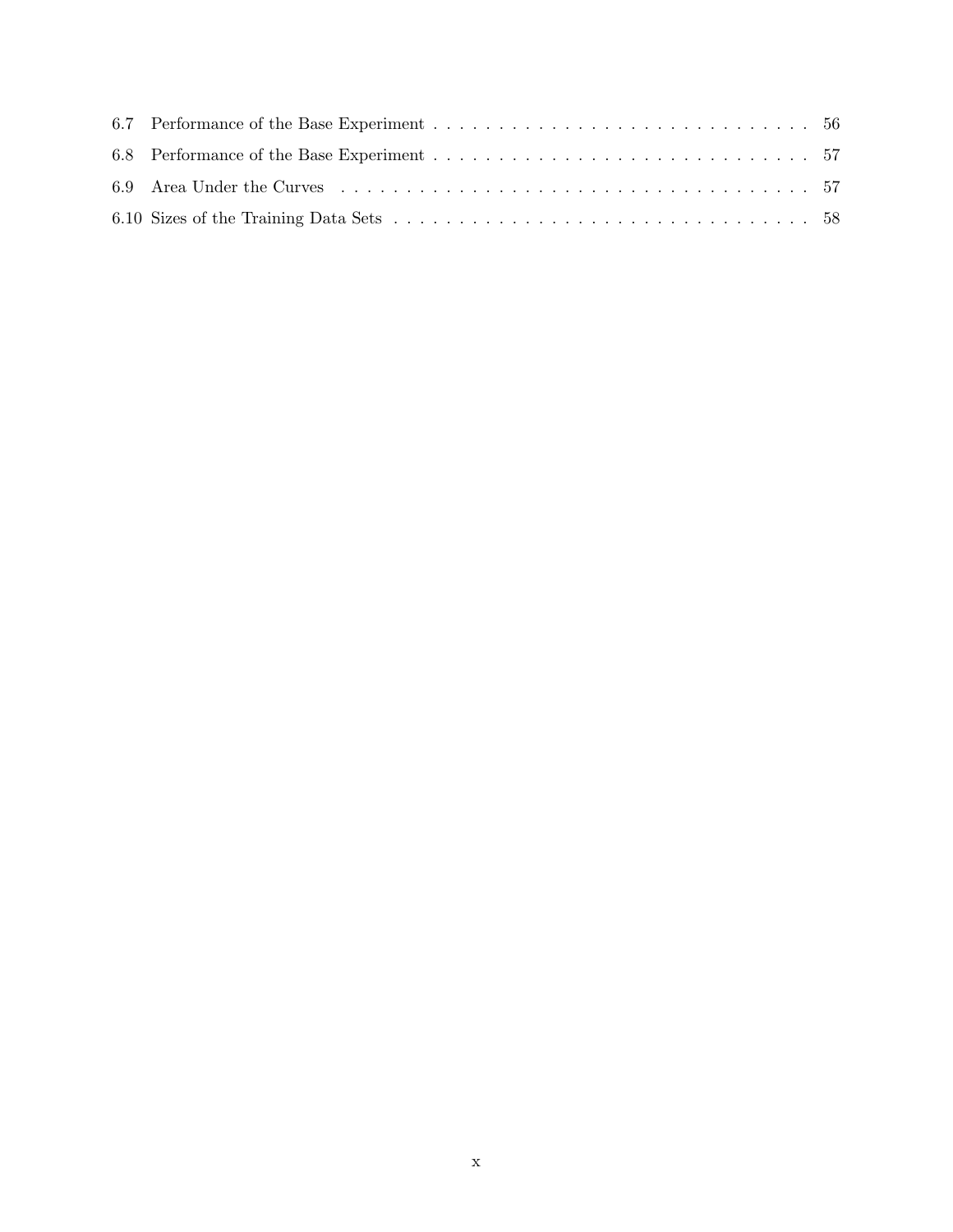### Chapter 1

### Introduction

According to the National Breast Cancer Organization [Cancer, 2016], "Breast cancer is a disease in which malignant (cancer) cells form in the tissues of the breast." Over 230,000 women are diagnosed with breast cancer in the United States annually[Cancer, 2016][breastcancer.org]. In addition about one in eight women will develop breast cancer. These alarming statistics have led to tremendous research efforts and studies associated with breast cancer in recent years. In addition, many organizations have compiled statistical data pertaining to individual patients. One such database is Surveillance, Epidemiology, and End Results (SEER) database which is maintained by National Cancer Institute (NCI) [NCI, 2016]. The SEER database is a rich source of information for statistical learning analysis. For example, Bellaachia and Guven in 2006 carried out a comparative study of three data mining techniques in order to predict five year survivability based on SEER data [Bellaachia and Guven, 2006].

Since SEER database is updated on a regular basis with new patients, it is logical to repeat some of the past experiments. As the first step, we wanted to repeat the same experiments to establish a basis for comparison with a new updated SEER data. It turns out that we could not repeat experiments reported by Bellaachia and Guven [Bellaachia and Guven, 2006] and by Delen, Walker, and Kadam [Delen et al., 2005]. This is because the reported data preparation, clean up, and data processing were incomplete and ambiguous. As a result, these cited works were not reproducible research [Peng, 2011].

This thesis revisits the topic of prediction of five year survivability for breast cancer with machine learning tools, following the principles of TIDY data and reproducible research as discussed by Peng [Peng, 2011] and Wickham [Wickham, 2014]. Of particular interest in how to set up an environment that other researchers could use to apply the same techniques on other types of cancer.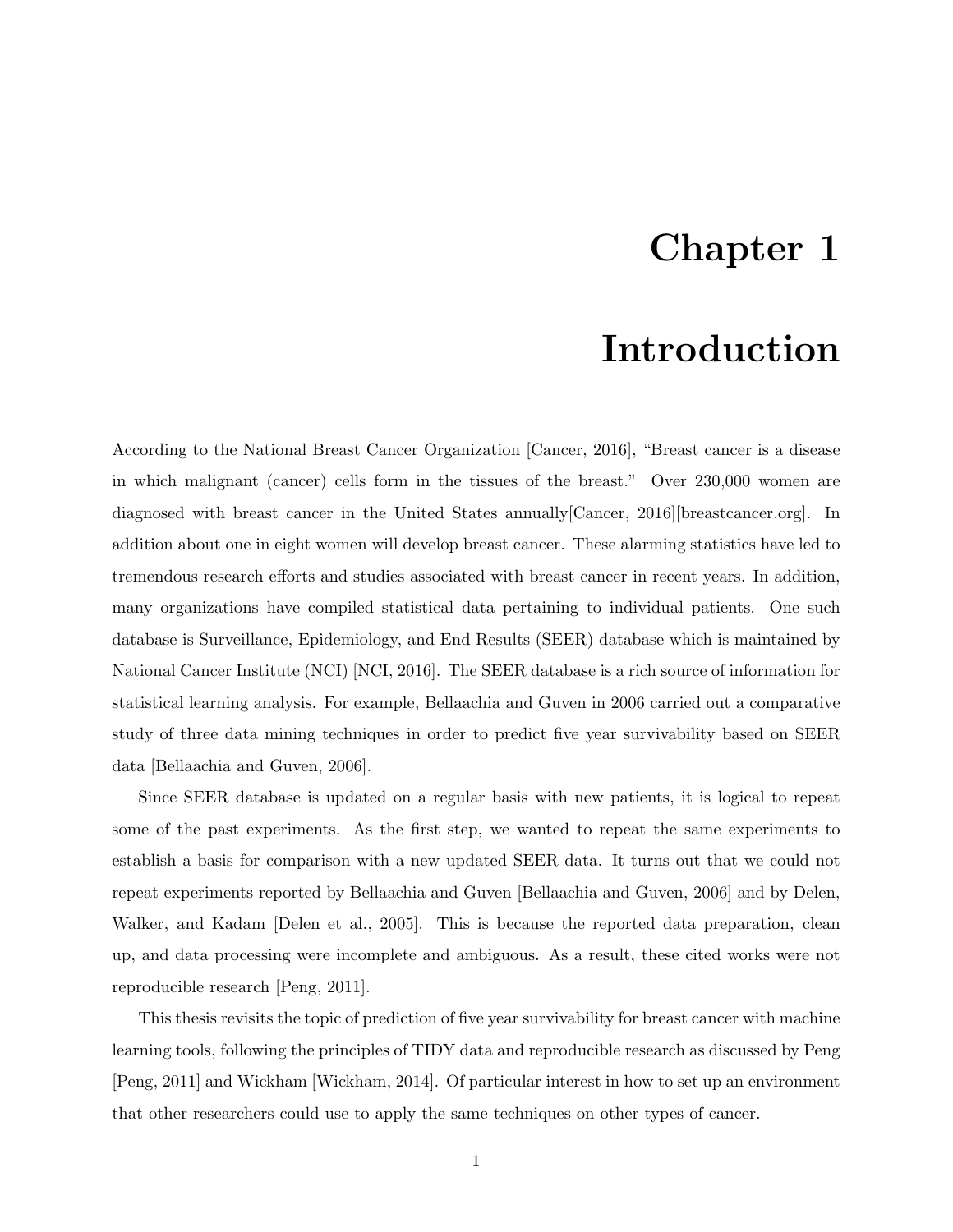This thesis is organized into six chapters, including this introduction.

Chapter 2 gives a detailed background on SEER database, clinical definition of five year survivability, TIDY data and reproducible research.

In chapter 3, we describe our approach to data cleaning and category identification for patients in the SEER database. We also provide the list of the chosen attributes from the SEER data that characterizes each patient.

Chapter 4 gives a brief introductions to specific machine learning techniques used in this work. More specifically, we provide a short introduction to Naive Bayes, decision trees, linear regression, and logistic regression. Also we summarize some of the notable works associated with data science, SEER database, and machine learning techniques.

Chapter 5 describe the comparison results for Naive Bayes, decision trees, and logistic regression. The metrics of comparison are precision, recall, F1-measure, and ROC that are also defined in this chapter.

In chapter 6, we explain our ideas on correlation, prediction, and fine tuning of our regression model. In particular, we describe how VIF and GVIF are used to overcome the correlation problem.

Chapter 7 concludes this thesis with a short summary of our results and explores directions for future work.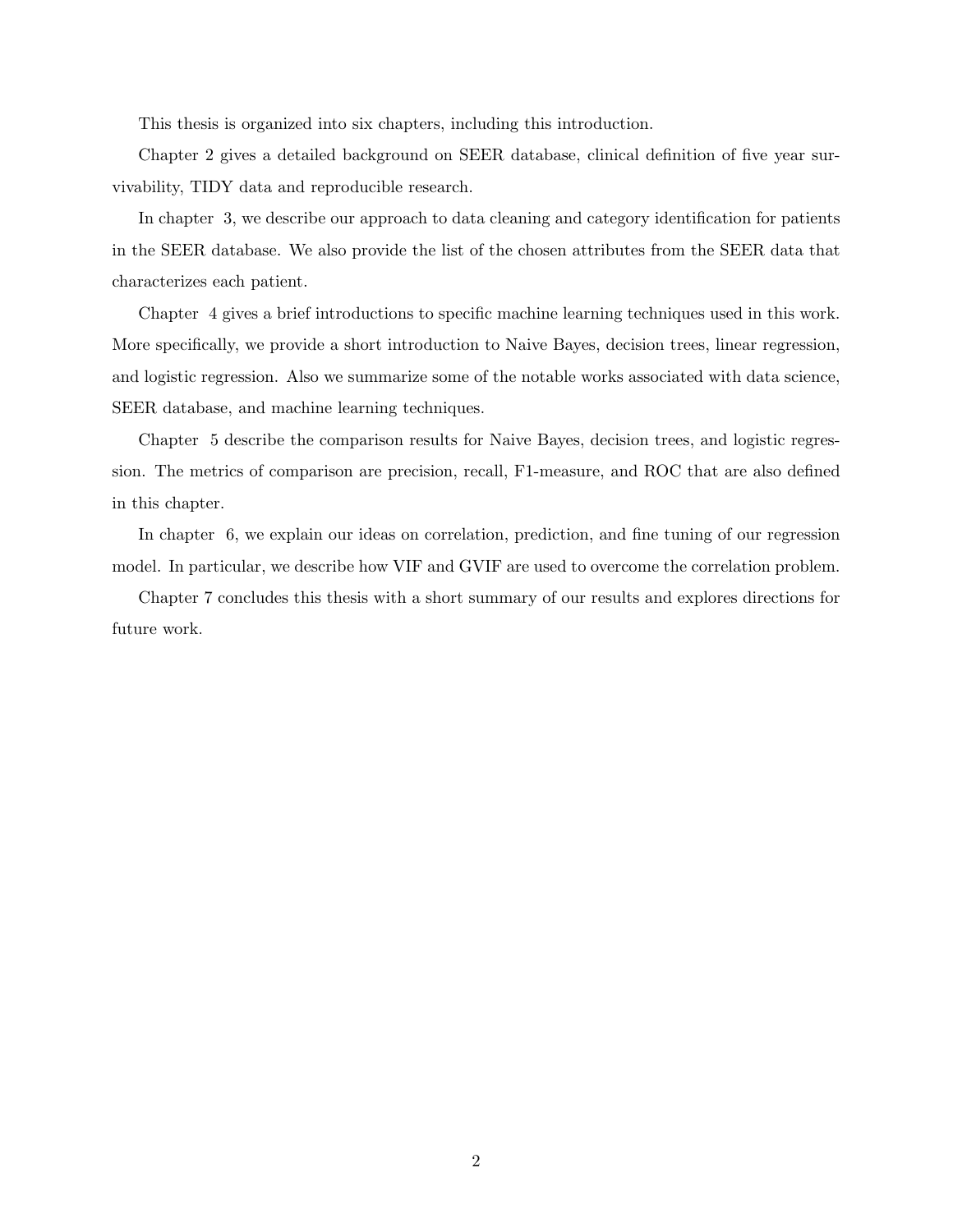### Chapter 2

# Cancer Data, Survivability, and Reproducible Research

Typically, many projects use data sets that were not necessarily collected for those projects. For example, SEER database is built for summarizing cancer data and not survivability prediction. The survivability prediction problem is a binary classification with uneven distribution of data points [Vapnik, 1995][Xiao et al., 2009]. In order to prepare SEER data for binary classification, we must first decide how to assign data points to each class. According to Parkin and Hakulinen, a wellaccepted methodology in predicting patient survival involves summarizing and analysis [Parkin and Hakulinen, 1991]. The most widely used metric involves calculating the percentage of patients alive after five years, using a direct method as outlined by Parkin and Hakulinen [Parkin and Hakulinen, 1991].

The following three sections provide detailed description for SEER data, five year survivability, and reproducible research:

#### 2.1 SEER data

Every year the National Cancer Institute (NCI) releases the latest cancer statistics. The NCI recognizes the need for greater research of a more diverse population in order to better understand and to support the researchers in the field. Since SEER shares this same sentiment, the NCI has funded SEERs registries. SEER stands for surveillance, epidemiology and end results. The data used is based on the SEER registry program.

On January 1, 1973, SEER began to collect cancer data from Connecticut, Iowa, New Mexico,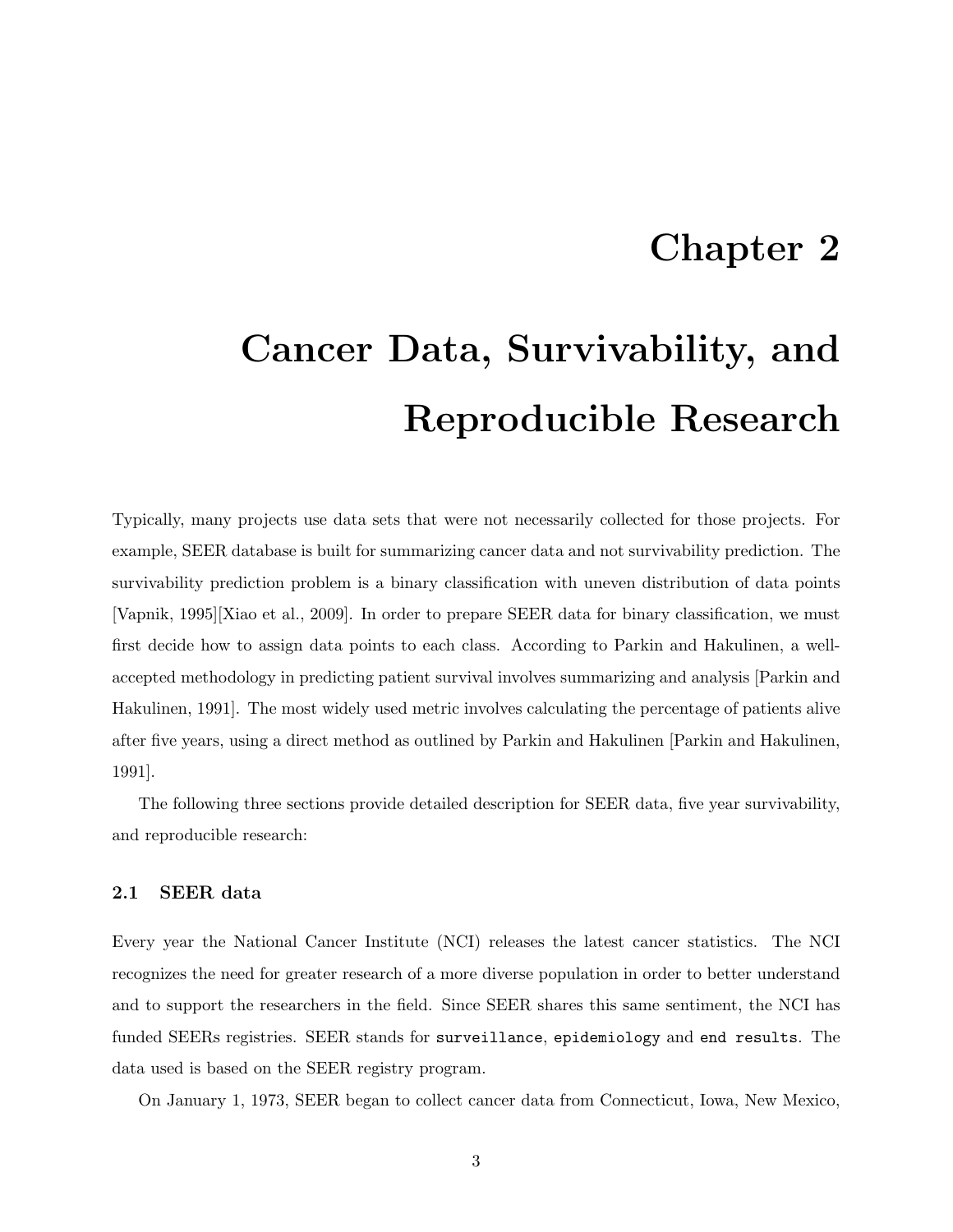Utah, Hawaii and the metropolitan areas of Detroit and San Francisco/ Oakland. In 1974, it expanded to the metropolitan area of Atlanta and the 13 county Seattle/Puget Sound Area. By 1978, 10 predominately African American rural counties in Georgia were added. In 1980, Native Americans residing in Arizona were included. By the end of 1990, New Orleans, Louisiana (1974- 1977, rejoined 2001); the state of New Jersey (1979-1989, rejoined 2001); and Puerto Rico (1973- 1989) were added to the SEER registries.

But it didnt stop there. By 1992, SEER had increased its coverage of minority populations, especially the Hispanic population. In California, Los Angeles County and 4 counties in the San Jose/Monterey area south of San Francisco were added. In 2001, the state of Kentucky and the remaining counties of California were added[NCI, 2016].

SEER is also part of a larger national cancer registration program, which includes registries managed by the CDC (Cancer for Disease and Prevention). SEER, in conjunction with the NCI and the CDC, covers the vast majority of the United States. The SEER registry is a fundamental component of the data system for cancer research.

In 2010, the state of Georgia was added to the SEER registry. In some areas like New Jersey, greater California and Louisiana, funds from the NCI and the CDC (Center for Disease Control and Prevention), SEER received combined funds from NCI and CDC.

Each November SEER registrars report the latest cancer cases to the NCI. Every year, NCI, CDC, American Cancer Society (ACS) and the North American Association of Central Cancer Registries (NAACCR) collaborate for providing updates on cancer incidence and death rates. The first report of them published in 1998[Edwards et al., 2014], and the most recent report provides update cancer rates and trends for all cancer types or combination[Edwards et al., 2014].

The current NCI statistics are from 1973 to 2013. The NCI always releases data with a two/three-year gap, due to the complicated collecting process. Also, they wish to ensure the quality of the data.

SEER collects information on up to 94 different types of cancer including: Liver, Lung, Prostrate, Breast , Colon, Skin, Thyroid, Melanoma, Middle Ear, Ovary, Testis, Kidney, Orbit, KS, Brain, OthEye, Lymphoma, HeartMediastinum, KidneyParenchyma , NETColon, etc.

SEER reports the cancer data in 143 attributes. For instance, information such as Patient ID, Race, Marital Status, Primary Site Code, Histologic Type, Behavior Code, Grade, Extension Of Tumor, Lymph Node Involvement, RXSUMM surgery primary site, Radiation, Stage Of Cancer, Age, Tumor Size, Number Of Positive Nodes, Vital Status, Survival Month, Year Of Diagnosis,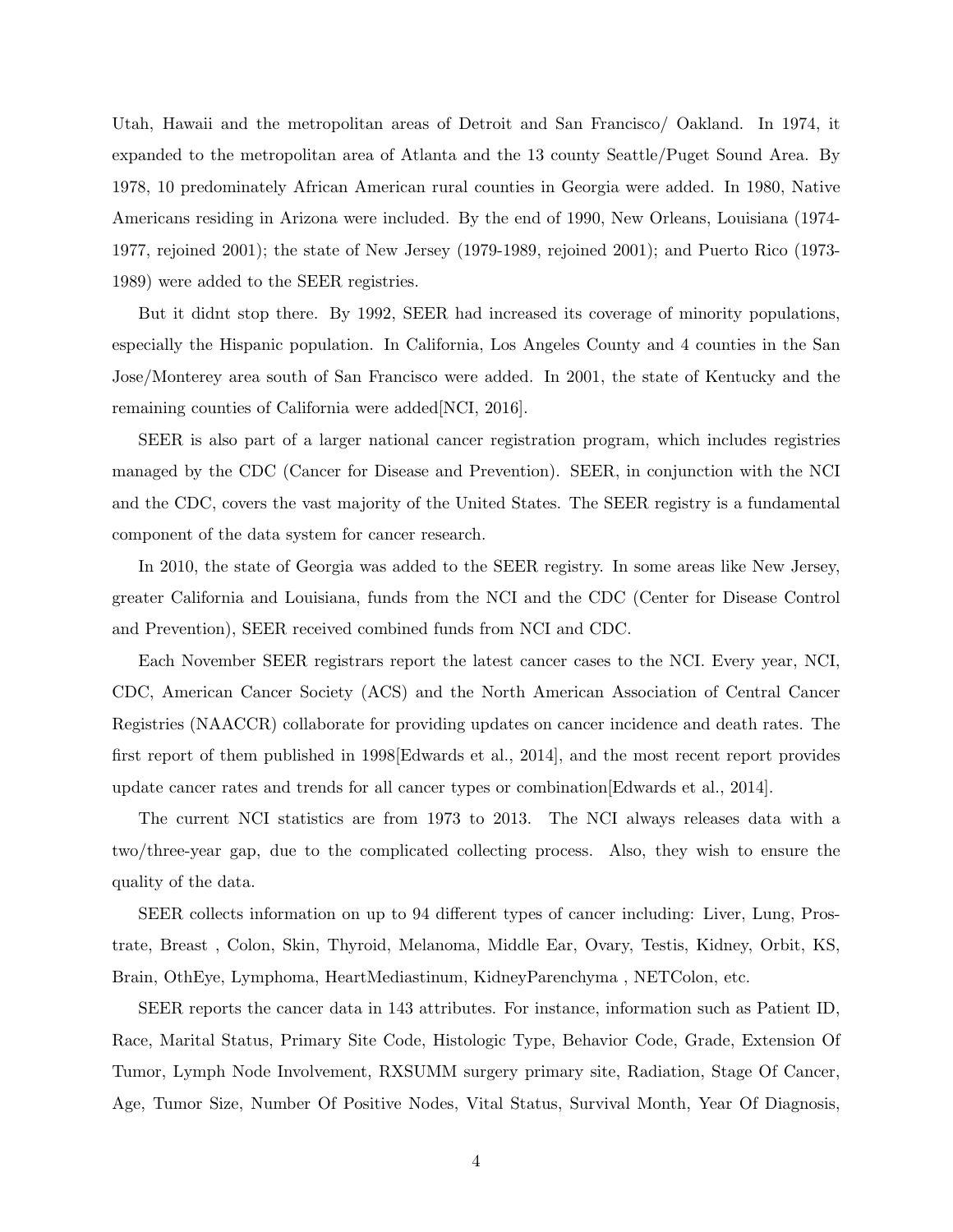| Code    | Description                                               |
|---------|-----------------------------------------------------------|
| 000     | Indicates no mass or no tumor found                       |
| 001-988 | Exact size in millimeters                                 |
| 989     | 989 millimeters or larger                                 |
| 990     | Microscopic focus or foci only; no size of focus is given |
| 991     | Described as less than 1 cm                               |
| 992     | Described as less than 2 cm                               |
| 993     | Described as less than 3 cm                               |
| 994     | Described as less than 4 cm                               |
| 995     | Described as less than 5 cm                               |
| 996-998 | Site-specific codes where needed                          |
| 888     | Not applicable                                            |
| 999     | Unknown; size not stated; not stated in patient record    |

Table 2.1: Tumor Size categories in SEER Data

Table 2.2: Cancer Stage categories in SEER Data

| Code           | Description                                               |
|----------------|-----------------------------------------------------------|
|                | In situ                                                   |
|                | Localized                                                 |
| $\overline{2}$ | Regional                                                  |
| 3              | Microscopic focus or foci only; no size of focus is given |
| $\overline{4}$ | Distant                                                   |
| 8              | Localized/Regional Only used for Prostate cases.          |
| 9              | Unstaged                                                  |

Month of Diagnosis and Cause Of Death, etc. We start our research by first looking at Breast cancer information, and not all the attributes are related to Breast cancer. The attributes such as Brain, Lung, Bone , Liver, etc doesn't have any information related to Brest cancer.

In SEER data, we have different distinctions for each attribute. For example,there are information such as what kind of radiation patient received or if the patient refused radiation even though it was recommended and so on.

Another example is Tumor sizes that represented in 12 different categories shown in the table 2.1.

In SEER data, cancer's stages are represented in 5 categories: in situ, localized, regional, distant and unknown that shown in the table 2.2.

In SEER data, we have detailed information related to grading. Besides grade I, II, III and IV, we have the T-Cell, B-Cell, Null Cell and N K Cells information. These are shown in the table 2.3.

SEER data used in the vast area of cancer research. For instance, [Al-Bahrani et al., 2013] Used SEER data to find actual survival rate for Colon Cancers patients. In this study, the multiple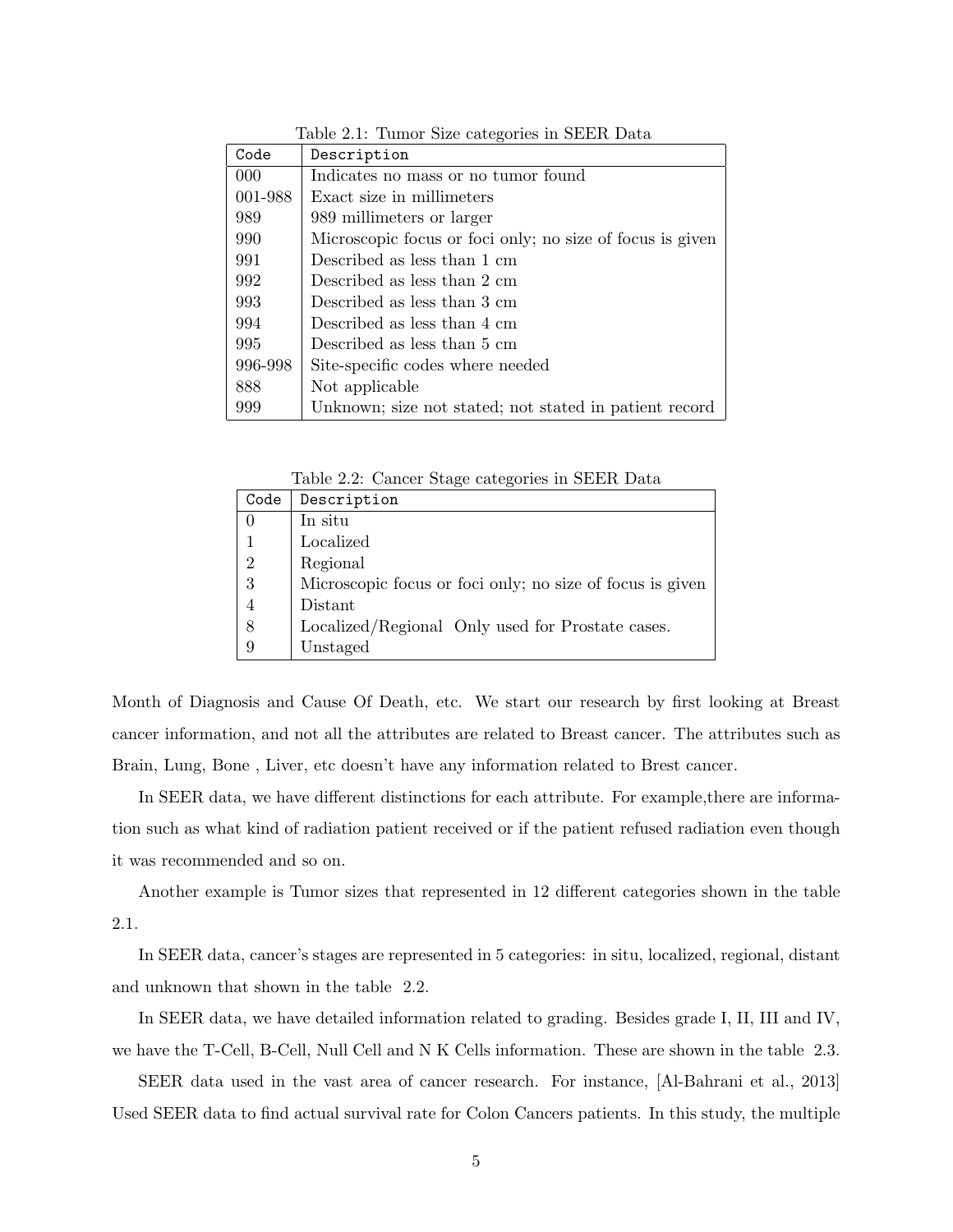| Code           | Description              |
|----------------|--------------------------|
| 1              | Grade I                  |
| $\overline{2}$ | Grade II                 |
| 3              | Grade III                |
| $\overline{4}$ | Grade IV                 |
| 5              | T-cell                   |
| 6              | B-cell                   |
| 7              | Null cell                |
| 8              | N K cell                 |
|                | cell type not determined |

Table 2.3: Cancer Grade categories in SEER Data

classification schemes used to estimate the risk of mortality after one, two and five years of diagnosis.

In that study [Al-Bahrani et al., 2013] compared basic classifiers, J48 decision tree, reduced error pruning tree, random forest , alternating secision tree and logistic regression, with Meta classifiers, Bagging, AdaBoost, Random SubSpace and Voting With selected 13 attributes. The result shows that the voting method has the best and more accurate survivability rate. Another study [Davies and Welch, 2014] used SEER data for analyzing the increasing thrend in Thyroid cancers patients. Since 1975, the patients who diagnosed with Thyroid cancer are nearly tripled while its mortality has remained stable. That at the end of this research it appears that its just overdiagnosis of papillary thyroid.

Another example is research by [Abdel-Rahman, 2017], the SEER data used on the Mediastinal tumors' research. Mediastinal tumors can be benign or malignant, and it's just growing in the area of the chest like heart. The results of this study are shown that surgical resection plays a particularly important role in the management of this disease.

In our research, we use Python 3.5.1, Anaconda 2.4.0 and Pandas version 0.17.0. At the beginning, we divide our data into two parts, information gathered from 1973-2003 and information gathered from 2004-2013 (2004+). We then merge them together to find proper data. The reason for this is due to some information in the description being stored in a different position; for example, information about tumor size collected in position 61-63 for the years 1988 to 2003 and after 2004 stored in position 96-98.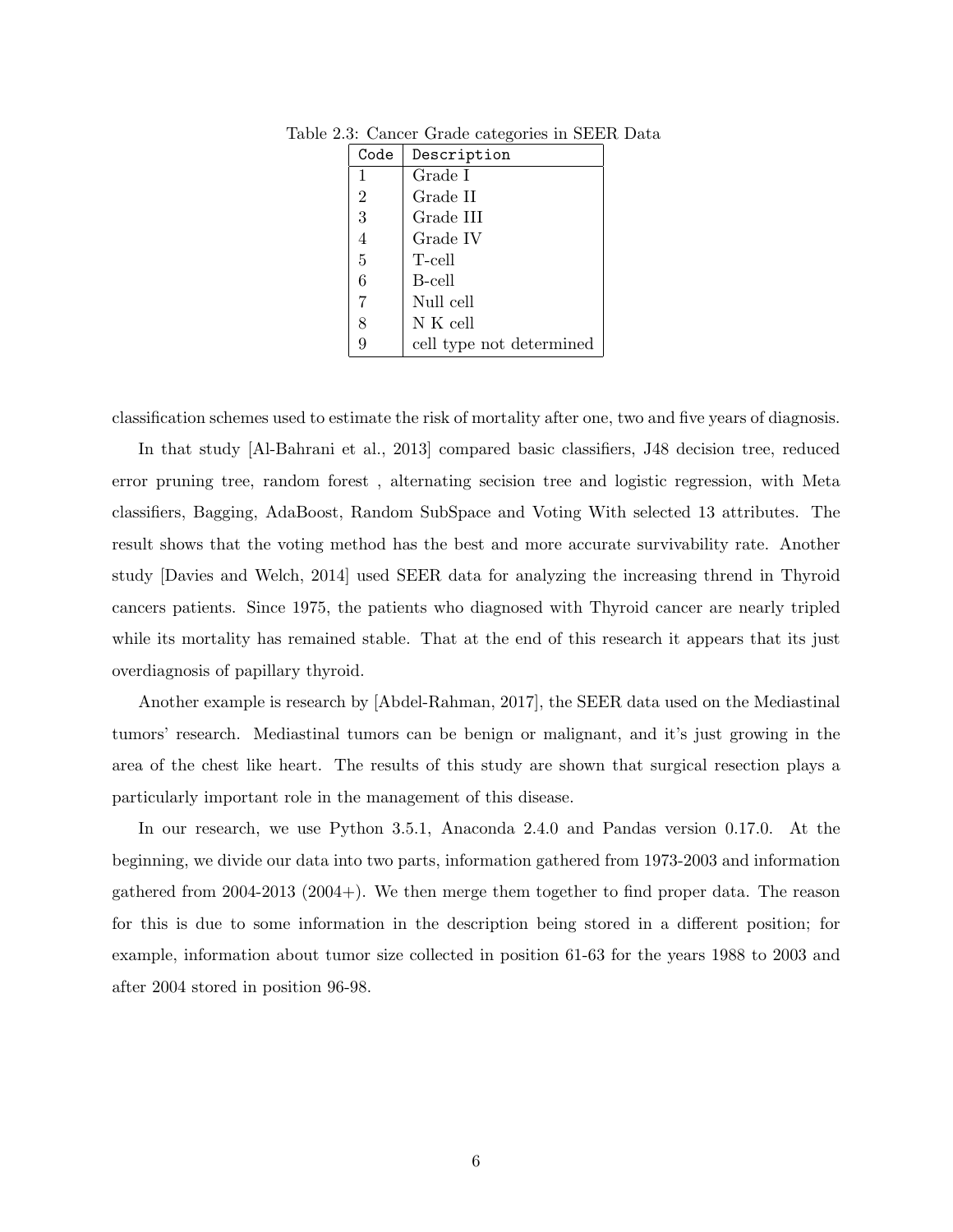#### 2.2 Survivability

One way to determine a patients survivability is to use biostatistics as a survival analysis methodology. This methodology can help to quantify and describe survival time. In addition, it examines the greatness of differences in survival time [Fink and Brown, 2006].

In an ideal study, all patients would be diagnosed at the same time, stay in the study until an outcome was achieved (possibly death), and participate in follow-ups. However, it is an almost impossible task to find a large group of patients with the ideal conditions. Some patients were diagnosed prior to entering our data set, and they had already begun treatment. Others decided to leave the study, so they never followed up. Since we do not always have an ideal dataset, we need to develop statistical strategies to obtain good information from the incomplete dataset. This is the reason we are led to use the survival analysis techniques as defined in [Fink and Brown, 2006].

The life of the patient (survivability) is an important variable in our research. Generally, a patient diagnosed with any kind of cancer who lives 5 years or more is considered to be in remission. Survivability depends on many factors, such as cancer stage, age group, tumor size, amount of positive nodes etc. In SEER data, VitalStatus is used to represent if the patient is still alive or not. Also, we have additional information regarding survival months and cause of death. Used together, all this information helps us to evaluate the different survival techniques and to select one. There are several different techniques used in calculating survivability. A few of the techniques used are the Direct Method, Actuarial Method and Kaplan-Meier Method which will be described in the followings [Parkin and Hakulinen, 1991]:

#### 2.2.1 Direct Method

The Direct Method [Parkin and Hakulinen, 1991] is the most cited method for calculating lifetime probability. In this method, the patients survival rate is evaluated at the end of a specific time interval. If a patient had survived for a minimum of 60 months (5 years) after being diagnosed, the patient would be notated as Survived, even if the patient were no longer alive. The key factor being that the patient lived 5 years after the initial diagnosis. On the other hand, if a patient dies prior to 60 months (5 years) and the cause of death is cancer, then the patient is considered Not-Survived. Patients who live less than 5 years and die from any other cause than cancer are not considered.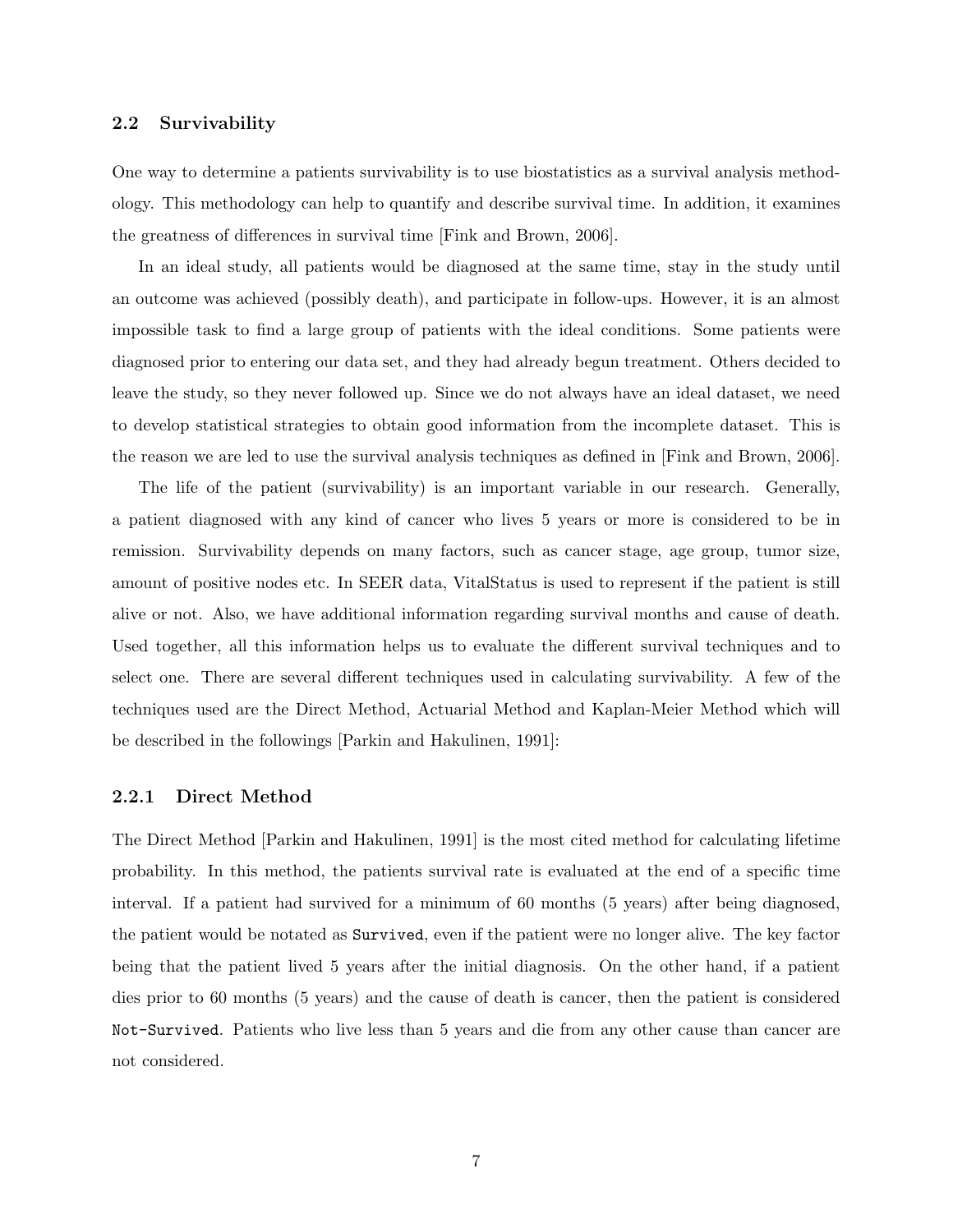| Value                                                              |
|--------------------------------------------------------------------|
| Number of patients at the beginning of the interval                |
| Number of patients who died during the interval time               |
| Number of patients stop/lost to follow up during the interval time |
| Number of patients exposed to risk of death                        |
| Number of patients withdrawn alive during the interval             |
| Conditional probability of death                                   |
| Conditional probability of survival                                |

Table 2.4: Actuarial Life Type

#### 2.2.2 Actuarial Method

Cutler and Ederer used the Actuarial Method in 1958 to develop the life-table analysis [Dawson and Trapp, 2004] used in todays survivability analysis. In this method, a dataset table contains information, such as the number of patients at the beginning of an interval, the number of deceased patients etc. [Lucijanic and Petrovecki, 2012][Parkin and Hakulinen, 1991]. Please see the table 2.4.

The survival rate will have been calculated based on these variables.

In Actuarial method Number of patients exposed to risk of death is the average of the Number of patients withdrawn alive during the interval and the Number of patients stop Or lost to follow up during the interval.

The Conditional probability of death calculated as:

Number 
$$
Of
$$
 patients who died during the interval time  
\nNumber  $Of$  Patients exposed to risk of death\n
$$
(2.1)
$$

The conditional probability of survival is defined similarly as:

Number of patients who died during the interval time  
Number of patients exposed to risk of death\n
$$
(2.2)
$$

The Survival rate is calculated by multiplying the Conditional probability of survival for each interval time [Fink and Brown, 2006].

This information is then added to the Life-Table or Actuarial Table. And is represented by the survival curve. This method is good only if the interval is for a short period of time; it is not designed for long intervals. Also, we are interested in working with patients who wish to enter our data set at any given time. Thats why the Actuarial Method is one that we are less likely to use.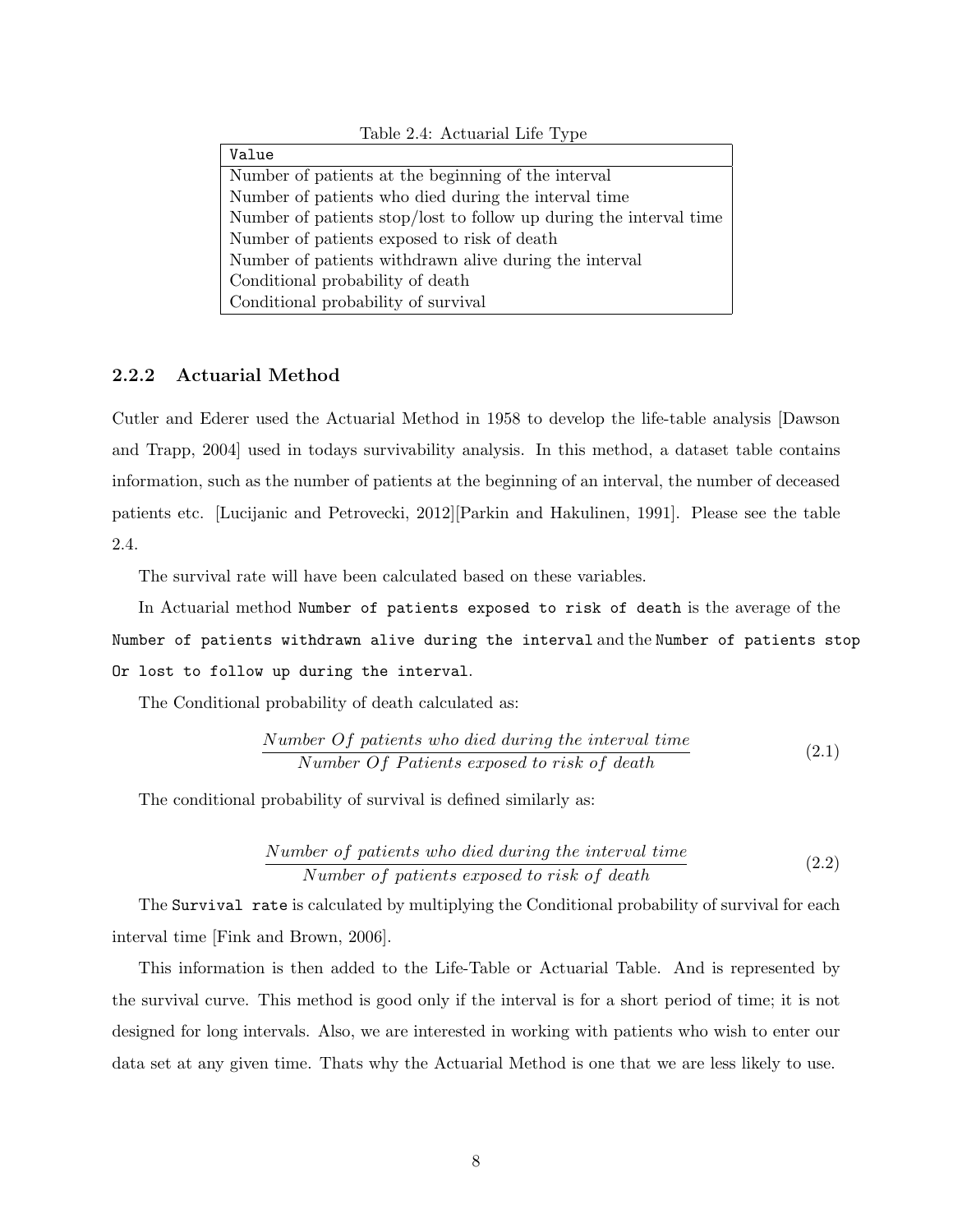#### 2.2.3 Kaplan-Meir Method

The Kaplan-Meir method is similar to the Actuarial method [Parkin and Hakulinen, 1991], However instead of a cumulative survival rate at the end of each year of follow up, the proportion of patients still surviving can be calculated at intervals as short as the accuracy of recording date of death permits[Austin, 2014]. The Kaplan-Meir method also evaluates in tabular form [Kaplan and Meier, 1958]. In this method time consider as reference point, different points of calculation divided by time. It evaluate estimation of survivability over time, even though some patients dont have any follow up records, and repeat the study for different length of time. One disadvantage of Kaplan-Meir method is that its difficult to find best proportion due to the censoring the data[Austin, 2014]. In addition, the choice of time is arbitrary and it is misleading the survival curve comparison [Lucijanic and Petrovecki, 2012].

#### 2.3 Reproducible Research

Machine learning is used in a variety of statistical, probabilistic and optimization techniques in many different complex data sets. In machine learning techniques, we learn historical information and can then detect a pattern from the data sets. These learning techniques are used to discover new facts from the data and to interpret the data patterns. This helps researchers to better prepare and issue useful information. Machine learning techniques are frequently used in cancer diagnosis and detection.

More recently, they have been used for cancer prediction. Unfortunately, very few research papers have fully addressed their process. In all machine learning experimental studies, preparing and cleaning of the data has been a major factor. However, data computation steps have been ignored in everyday research publications [Millman and Pérez, 2014]. They are mainly considered to be a task for fellow researchers to figure out. Most of the previous research data and software have been poorly saved and organized, making it almost impossible to reach the identical result as the publisher. In other words, many of the codes and closed-sources make it hard to completely understand the research [Sonnenburg et al., 2007]. In much of this research, it is difficult and almost impossible to reproduce the same results due to lack of information, and insufficient data descriptions, data processing, source codes, and so on. There is no doubt that reproducible research can be a foundation for further studies by providing the software, source codes and data sources. Then researchers will be able to easily and quickly adopt the methods [Sonnenburg et al., 2007].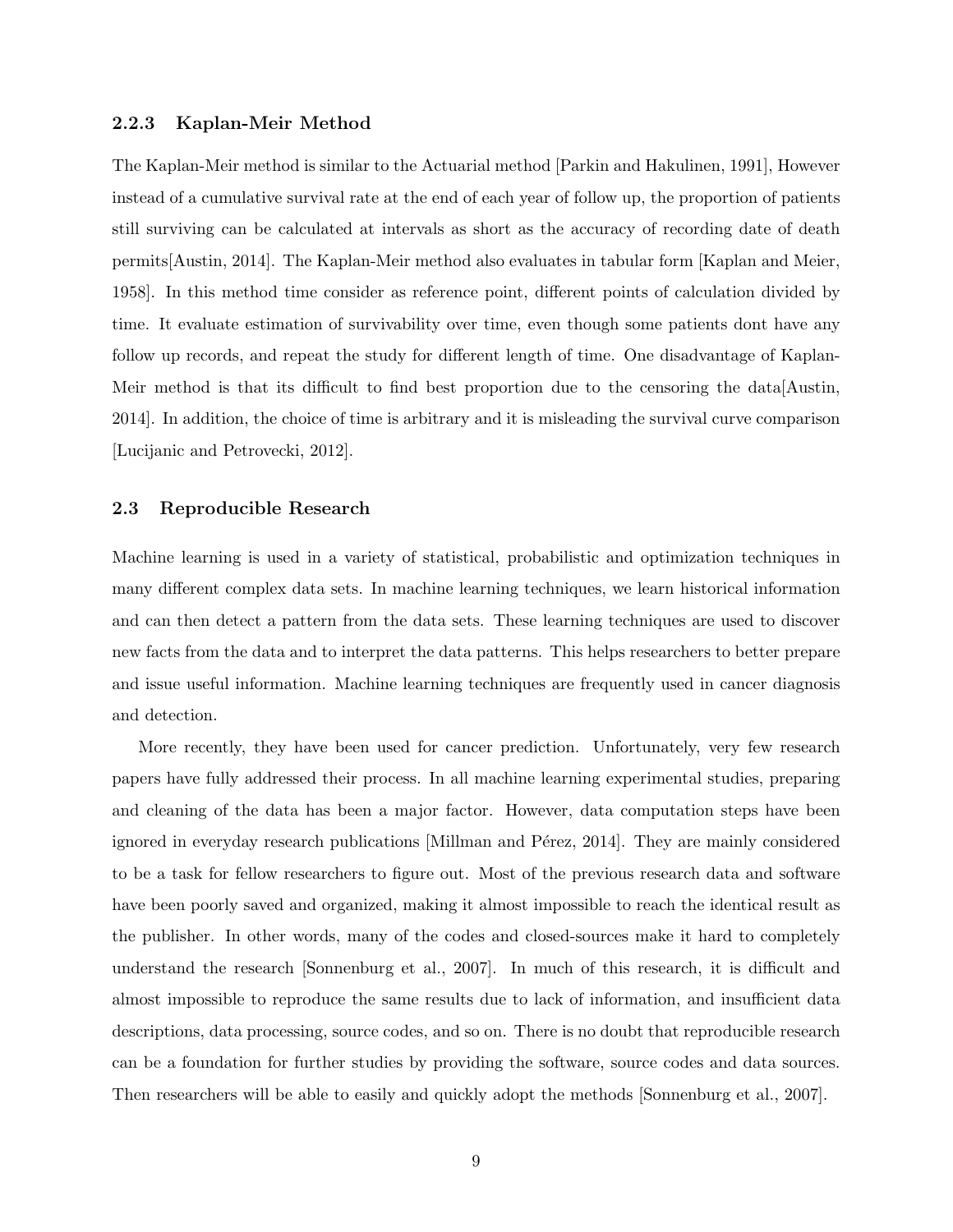Because of the Internet and social media, today everybody has a chance to voluntarily share their ideas. Web 2.0 is one of the defining characteristics of these systems, for instance, YouTube, Wikipedia, Open Source Software (OSS) etc [Oreilly, 2005]. OSS usually refers to computer software products, which users are allowed to freely use, modify and redistribute. GitHub and BitBucket are examples. The largest OSS community on the web is called SourceForge,in March 2014,contains more than 430,000 projects and over 3.7 million registered members.[Wikipedia, 2017] and it's competing with other "providers such as GitHub, Bitbucket, RubyForge, Tigris.org, BountySource, Launchpad, BerliOS, JavaForge, GNU Savannah, and GitLab" [Wikipedia, 2017].

SourceForge allows developers to manage their own source code along with the people who have access to the code, to keep track of different updates on their work, and to give others permission to download their code. SourceForge has a variety of sub-communities. With the Internet and social media technologies help everybody has a chance to share their ideas voluntarily. The Web 2.0 is one of the defining characteristics of this system, for instance, YouTube, Wikipedia, Open Source Software(OSS), etc [Oreilly, 2005]. OSS usually refers to computer software products which users are allowed to freely use, modify and redistributed.also let the others download their materials.

The idea of using reproducible research is straightforward and convenient because programmers or users can read, modify and republish the study's result [Millman and Pérez, 2014]. When using reproducible research, we need to use open source software, which allows both the free use and the exchange of information. The Open Source Software required for reproducible research must:

- Be free and easy to access
- Allow researchers to build, to modify, and to redistribute the information, such as source codes, citations, and graphs, etc., as many times as necessary
- Permit others access to the code of origin. This helps researchers to understand the model better and to develop new methods quickly [Sonnenburg et al., 2007].

In August 2004, an open letter signed by 25 Nobel laureates was sent to the United States Congress stating, 'Open access indeed expands shared knowledge across scientific fields, it is the best path for accelerating multi-disciplinary breakthroughs in research.' [Sonnenburg et al., 2007]. It is necessary to follow the same experimental and data to obtain the same result. Same experimental means that by downloading and running the code on the same data on different machines, the researcher will end up with the same result.' the Same result means identical result or out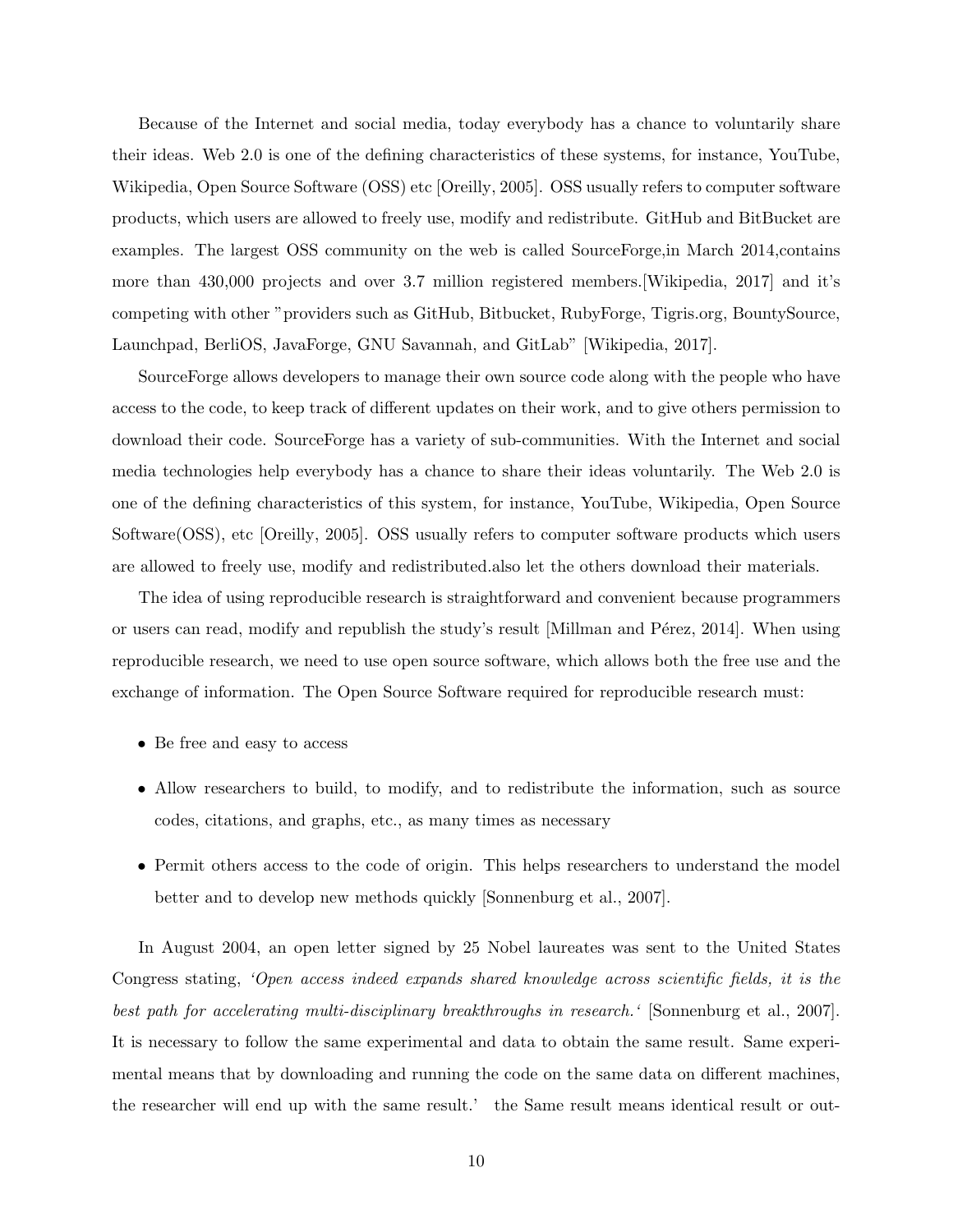put[Schaffner, 1994]. We firmly believe reproducible research has many benefits with few if any, disadvantages. There are many different fields using machine learning techniques. Using open source software and making machine learning techniques reproducible are preferred[Feller and Fitzgerald, 2000]. By sharing the code of origin, paper, and data, we can achieve the reproducibility of machine learning research. The advantages of having data availability, reproducibility, and testability allow faster progress in all areas of research.

Reproducible research and organized steps of computing not only help future researchers but also help publishers to go back and make any necessary changes before publishing a paper. For example, a researcher uses Python for analyzing and developing performance code in Java (related to research), and uses Tableau for making good-looking plots. Unfortunately, months later the researcher realizes there is a problem either with the work or the result. Without having a comprehensive workflow, are they able to validate the issue without making any errors or changing the complete process? Will other researchers be able to easily understand their new idea without having the good and complete source?

In our research, we used Python. Python is a simple language, installable from almost all different platforms, and powerful enough to deal with complex, experimental, significant data. Python supports functional programming, object-oriented programming, and meta-programming [Millman and Pérez, 2014][Demšar et al., 2013]. Due to excellent support for scripting tools written in other languages (like C, and R), Python is often used as an integration language for calling routines from a broad range of high-quality scientific libraries.

Python is used in a substantial amount of libraries. Python has been built in libraries for different purposes, such as database access, data compression and so on. In our research, we used Pandasa, NumPy, Matplotlib and scikit-learn. These libraries are designed to simplify the data analysis workflow. In this research we are going to use the Pandas library, which has a more attractive and practical statistical computing environment. We call Pandas as follows:

#### Import Pandas as pd

By adding pd. in front of our command, we can then use the Pandas library. With Pandas help, our data set arrives in tabular format, making it easier to explore. Because we initially didnt have a specific table with two dimensions, or observation and column names, we had to create this table first. The SEER data sample is shown in figure ??.

With Pandas and the SEER registry guidebooks help, we were able to make a table. The first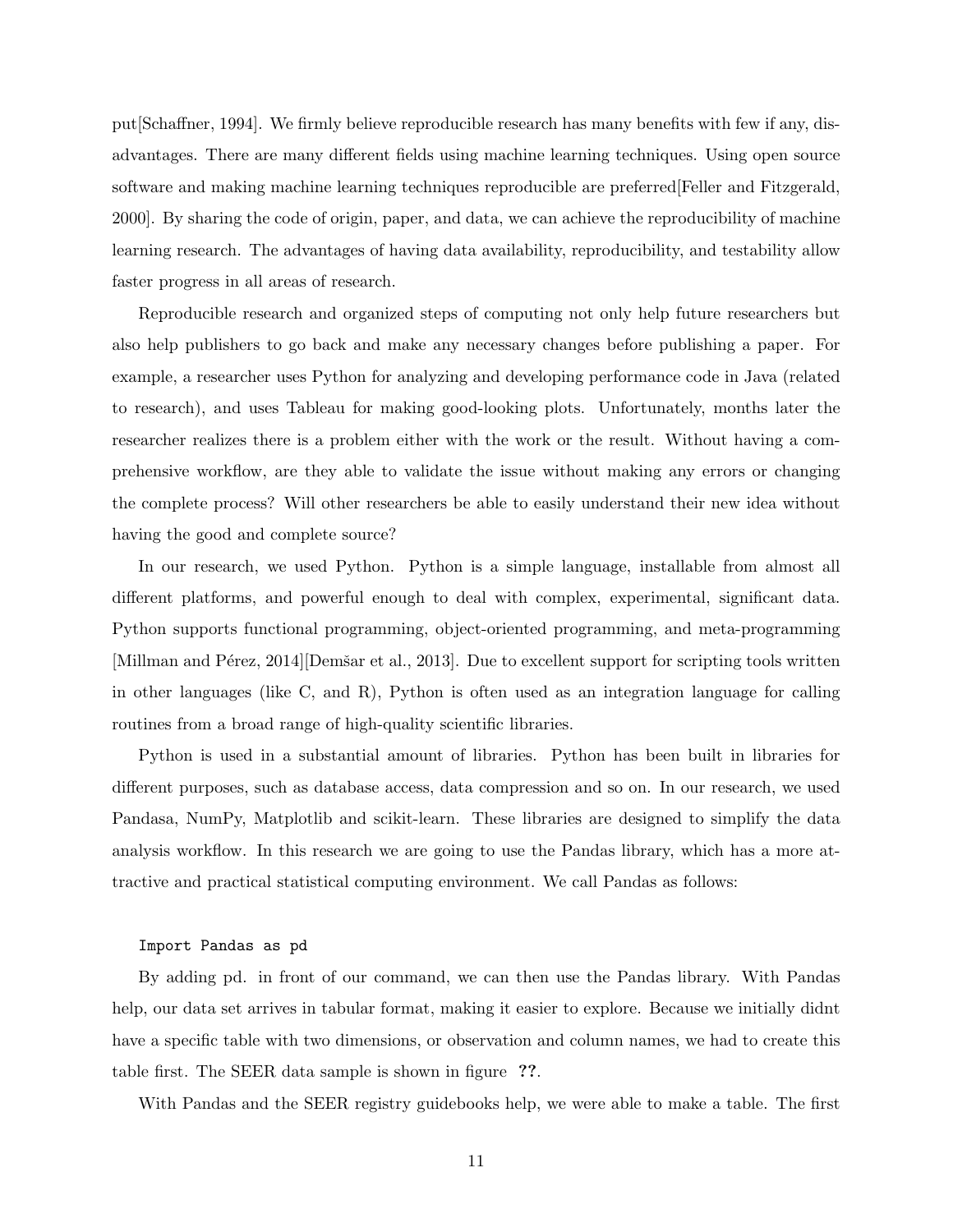| 070000570000001502501 020761920 |                          | 02061996C5091850038500321102010 |       | 09800                    |                       | 4119                |        |                                             |                             |
|---------------------------------|--------------------------|---------------------------------|-------|--------------------------|-----------------------|---------------------|--------|---------------------------------------------|-----------------------------|
| 019310<br>01                    | 216                      | 260001749C509                   |       | 1161023 0998013110110101 | 009003                | 370003700040 369999 |        | 11158                                       | 01951                       |
| 99<br>18000010                  | R                        | 100000                          |       |                          |                       |                     |        |                                             |                             |
| 070000660000001502501           | 020701924                | 02061994C5082850038500331101210 |       | 09800                    |                       | 4889                |        |                                             |                             |
| 009040<br>01                    | 215                      | 260001748C508                   |       | 1161023 099801311011010  | 009003                | 500605006040 369999 |        | 14458                                       | 00181                       |
| 99<br>18000010                  | R                        | 100000                          |       |                          |                       |                     |        |                                             |                             |
| 070000780000001502201 020591917 |                          | 02031977C50428500385003911      |       |                          | 54-11-0999-00         | 2999                |        |                                             |                             |
| 019390<br>01                    | 212                      | 260001744C504                   |       | 1161023 09980131102      | 009011                | 50060500604         | 369999 | 19958                                       | 03161                       |
| R<br>99                         |                          |                                 |       |                          |                       |                     |        |                                             |                             |
| 070000910000001502501 020651946 |                          | 02102011C50428230282302211      |       | 0003                     |                       |                     |        | 0050000000001001000000100001098805010000001 |                             |
| 0203020205500205402090          | 0293                     | 01                              | 214   | 2600023300059            |                       | 9999992 05980131100 | 009013 |                                             | 000000000010099999933091158 |
| 998<br>00261                    | 305001000000005000000999 | 45                              | 80000 |                          |                       |                     |        |                                             |                             |
| 070001090000001502502 020611924 |                          | 02051986C50828500285002211      |       |                          |                       | 30003999            |        |                                             |                             |
| 009050<br>01                    | 213                      | 2600023300059                   |       | 9999992 09980132200      | 009001                | 50130501304         | 999999 | 99958                                       | 00031                       |
| 99<br>8                         |                          |                                 |       |                          |                       |                     |        |                                             |                             |
| 070001120000001502202 020451932 |                          | 02021977C50918500385003911      |       |                          | $---01--012-00$       | 2999                |        |                                             |                             |
| 009090<br>01                    | 210                      | 2600017490509                   |       | 1161023 09980132201      | 009001                | 8888888881          | 369999 | 19958                                       | 04251                       |
| 8<br>99                         |                          |                                 |       |                          |                       |                     |        |                                             |                             |
| 070001200000001502101 020651910 |                          | 02031975C50948500385003911      |       |                          | $3 - -01 - 0011 - 00$ | 2999                |        |                                             |                             |
| 009090<br>01                    | 214                      | 260001749C509                   |       | 1161023 09980131101      | 009005                | 21100211004         | 369999 | 19958                                       | 01131                       |
| $\sim$ $\sim$                   |                          |                                 |       |                          |                       |                     |        |                                             |                             |

Figure 2.1: Sample of SEER raw data

|                             | Table 2.5: SEER Data |            |                |
|-----------------------------|----------------------|------------|----------------|
| $\Omega$                    | 07000003             | 01         | $\mathcal{D}$  |
| Т.                          | 07000057             | 01         | 5              |
| $\mathcal{D}_{\mathcal{L}}$ | 07000066             | $\Omega$ 1 | 5              |
| 3                           | 07000078             | $\Omega$ 1 | $\overline{2}$ |

step was to find about the position of each observation and then to assign them to a relative column. For instance, having information related to Race and a patients marital status as seen below:

Import Pandas as pd

ColumnName=[" PatientID", "Race", "MaritalStatus"]

data=pd. DataFrame  $( [($  line  $[0:8]$ , line  $[19:21]$ , line  $[18:19])$ for line in open ("BREAST\_new.TXT","r"), columns= ColumnName)

and the result in a two-dimensional tabular format is shown in the table 2.5.

And as mentioned before, each of these codes has a description guide in the SEER Registry book. For instance, in our first and last examples, the patients are married. However, in the second and third examples, they are widowed. All have the same ethnicity, which is white. With Pandas help, we read our data set once and use it as many time as we wish. So far, we have read the data and have made it easily callable. Scikit-Learn is another library that is widely used in Machine Learning research. Scikit-Learn is excellent for the implementation of many supervised and unsupervised learning algorithms. Its easy to use and understand and can easily interface with other programs. Scikit-Learn is distributed under the BSD license, non-copy left license. (Also, it is Bare-bone design, for lowering the barrier the entity), moreover, it incorporates complied code for efficiency.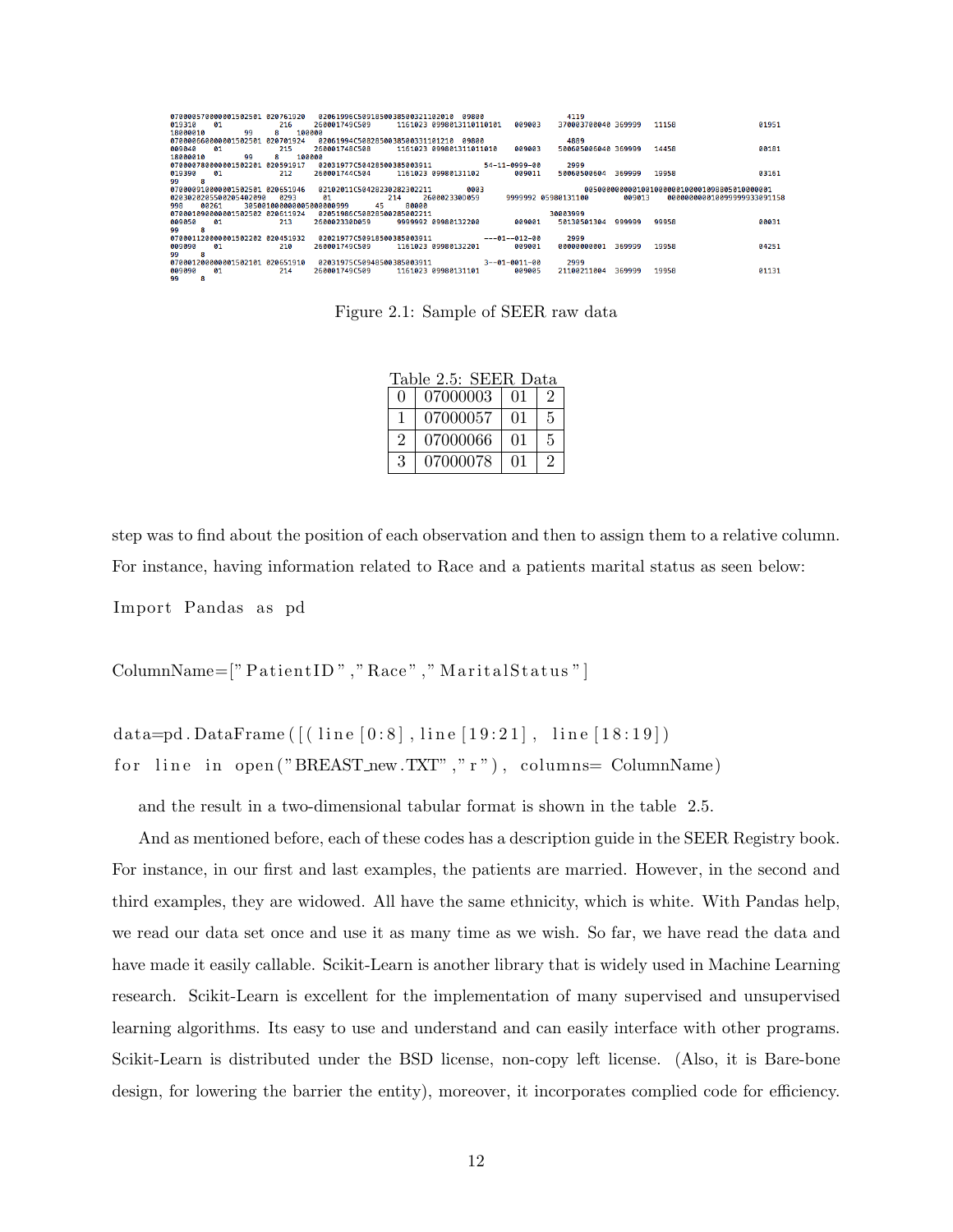It provides reference implementation of different machine learning algorithms.[Pedregosa et al., 2011b] Numpy, another library, is used for data and model parameters. The view base modeling in Numpy minimizes copies and provides advance arithmetic operations[Walt et al., 2011].

Reproducibility is not just limited to computing complex code, but more importantly to cleaning the data. The cleaning and preparing of the data are the most time-consuming parts of data analysis. Unless we write and exact the same data, we can never achieve the same results by running the machine learning computations code. The first step is to clean the data. Based on the needs of the topic, cleaning may have to be repeated many times. In the next section, we will discuss Tidy data in detail. Its important to have an accurate, reliable way to provide information related to the necessary steps to clean the data.

One of the tool that help researcher is BitBucket; The researchers aware of the difficulty of Source Code control during the research duration, like store the project safely, modifying with the ability of keeping track of each step, be able to go back steps based on the project needs, and giving the chance to have experiment with new features without damaging the whole work. One question is that where so we have a plan to save our source code? Git Hub is one well known (write about Git Hub) But Git Hub is not the only option, BitBucket is another "BitBucket has been around for a long time, having been founded in 2008 and bought out in 2010 by Aussie tech giant Atlassian after having developed its own committed contingent of die-hard fans."

The Virtual machines designed to let the softwares running on top of the servers in order to use the specific needed hardware. Virtual Machines sits between Operating system and hardware, and its virtualize the server. Each Virtual machines runs a unique operating system, we can use different virtual machines, with different operating systems that all can be run on the same physical server. Each virtual machines has their own libraries.

Containers sit on top of server as well, and it host an Operating System. And contain libraries. In container, the libraries are read only and so do all the shared component. In contrast of VM that they can be as large as gigabytes the containers have megabyte sizes. Containers are fast and variety of containers can be put on top of a server. We can share containers and they are shareable in public and private cloud deployments. We do have less bug fixes, patches and etc. when we are working with containers, due to sharing a common operating system. In containers, the Operating system is virtualized, and shared Operating system is used, however in virtual machine hardware is virtualized then they are complicated in terms of system requirements.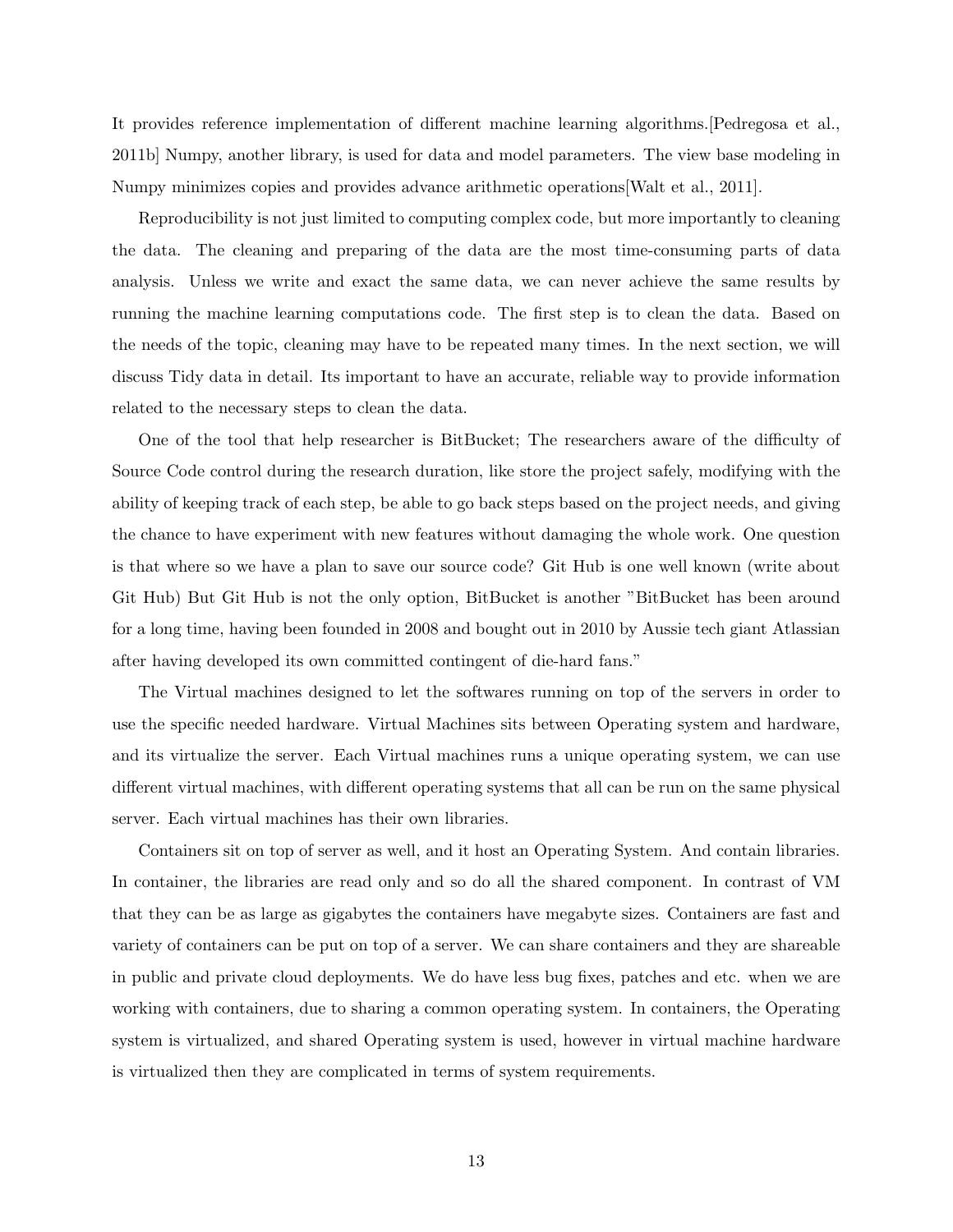### Chapter 3

### Data Processing

The performance of statistical learning algorithms such as logistic regression depends on training data. The data preparation is one of the crucial steps in training of the classifiers. In the next two sections, we describe our steps in data preparation based on the concept of TIDY data as described in [Peng, 2011, Baggerly and Coombes, 2009, Wickham, 2014, Taghva and Bozorgi, 2016]:

#### 3.1 Patient Attributes

The raw data we used is the data repository as reported in "SEER RESEARCH DATA RECORD DESCRIPTION CASES DIAGNOSED IN 1973-2013" [NCI, 2016]. This repository contains 769,261 records with 134 attributes. Since the records cover various kinds of cancer, not all attributes apply to our work on breast cancer. Furthermore, there is a set of attributes that only applies to data collected after 1988. One such set used for this study was EOD Tumor Size, EOD Extension, EOD Lymph Nodes; the data for this set were collected from 1988 to 2003. The same data was collected after 2003 with different labels and positions ( columns ), namely, CS Tumor Size, CS Extension, and CS Lymph Node Involv, respectively. We used 18 attributes, as described in Table 3.1. The attributes patientId, COD, yearOfDiagnosis, and survivalMonths were not used as features for classification. However, survivalMonths, yearOfDiagnosis, and COD were used to label the two classes for binary classification.

#### 3.2 Class Definition for Patients

The next step in data preparation and cleaning was to label records based on five year survivability according to direct method as outlined in [Parkin and Hakulinen, 1991]. It worth mentioning that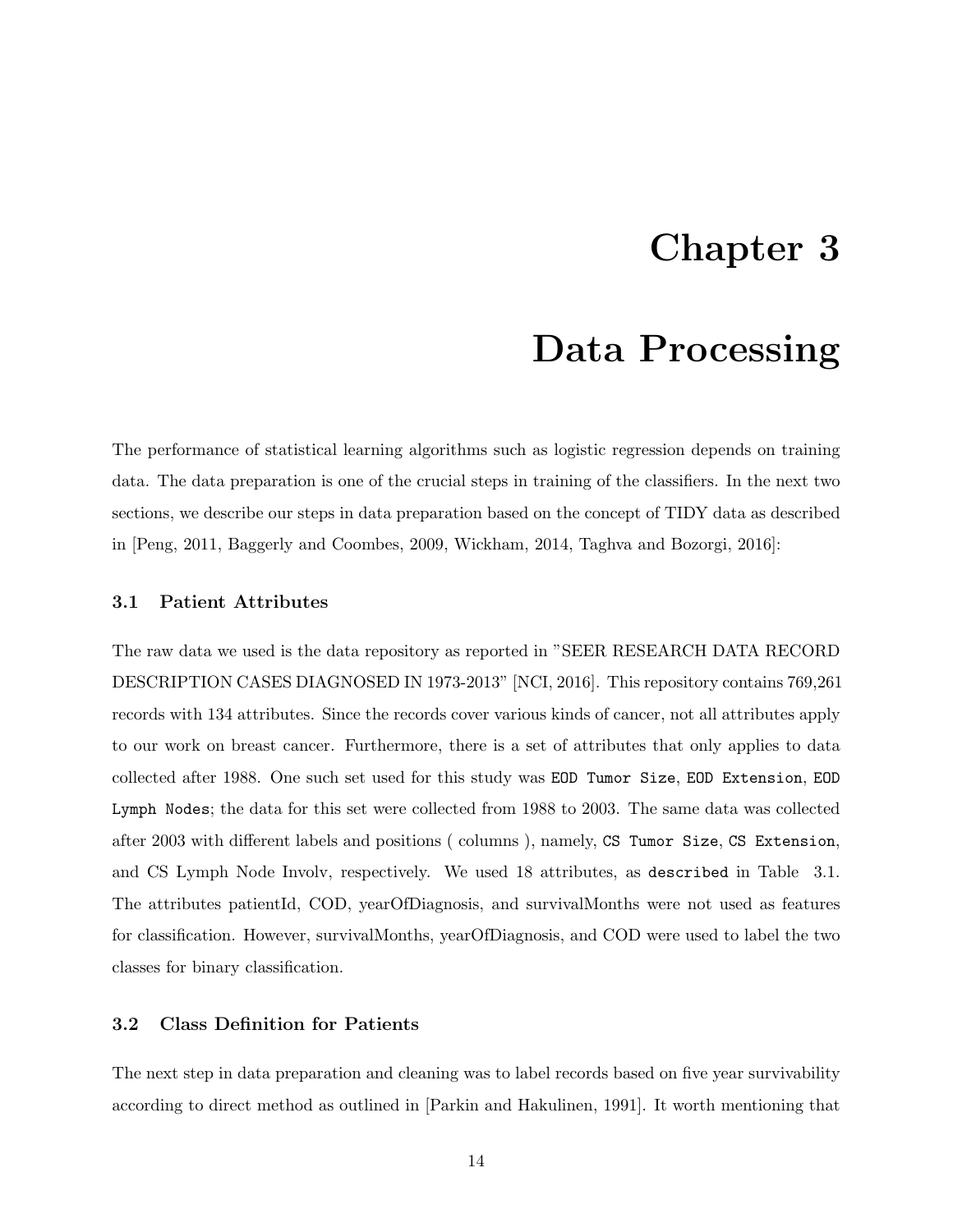| Variable              | Variable Definition               | Values                                 |
|-----------------------|-----------------------------------|----------------------------------------|
| patientIdNumber       | uniquely identifies a patient     | up to 8 digits                         |
| race                  | two digit code race identifier    | $01-99$ , 01 for white, 02 for black   |
| maritalStatus         | one digit code for marital status | $1-9$ , 1 for single, 2 for married    |
| behaviorCode          | code for benign etc.              | o-4,0 for benign,1 for malignant, etc. |
| grade                 | cancer grade                      | $1-9$ , 1 for Grade I, etc.            |
| vitalStatusRecord     | alive or not                      | $1-4$ , 1 for alive, 4 for dead        |
| histologicType        | microscopic composition of cells  | 4-digit code                           |
| csExtension           | extension of tumor                | 2-digit code                           |
| csLymphNode           | involvement of lymph nodes        | 2-digits code                          |
| radiation             | radiation type code               | $0-9$ , for none, 1 for Beam, etc.     |
| SEERHistoricStageA    | codes for stages                  | $0-9$ , 0 for in situ, 1 for localized |
| ageAtDiagnosis        | First diagnosis age               | 00-130, actual age, 999 for unknown    |
| csTumorSize           | size in millimeters               | 000-888, 000 for no tumor              |
| regionalNodesPositive | negative vs positive              | 00-99, number of positive nodes        |
| regionalNodesExamined | positive, negative nodes examined | 00-99, exact number                    |
| survivalMonths        | number of months alive            | 000-998, 9999 for unknown              |
| COD                   | Cause of Death                    | 5-digit, 2600 for breast, 00000 alive  |
| yearOfDiagnosis       | This visit year                   | 4-digit code                           |

Table 3.1: The Eighteen Attributes Used in Our Experiments

many of the studies on SEER data ignored this step [Bellaachia and Guven, 2006, Delen et al., 2005]. Consider the three patient records as shown in Table 3.2. There are four records for patient 1. The first record shows that the patient has survived 110 months from the visit on October of 2004. Based on this record, patient 1 will be labeled as survived. Patients 2 has survived 47 months from the date of first visit on January 2010. This patient will be marked as ignore and will not be used for training. Patients 3 and 4 are both deceased and the cause of death for both patients is breast cancer. Patient 3 has survived beyond five years, so she will be labeled as survived. Patient 4 is labeled as not-survived. We only keep the record of the first visit for each patient for training purposes. Finally we remove any record which has empty or unknown values in regionalNodesPositive, regionalNodesExamined, CSTumorSize, and EODTumersize. We net total of 338,596 patients of which 300,215 are labeled survived and 38,381 are labeled not-survived.

We want to point out that the number of survived data points are almost eight times the number of not-survived data points.

As mentioned in chapter 1, we first were interested in reproducing the experiments reported by Bellaachia and Guven [Bellaachia and Guven, 2006] in order to extend the work on the more recent SEER data. Unfortunately, neither the data sets nor the results could be reproduced, mainly due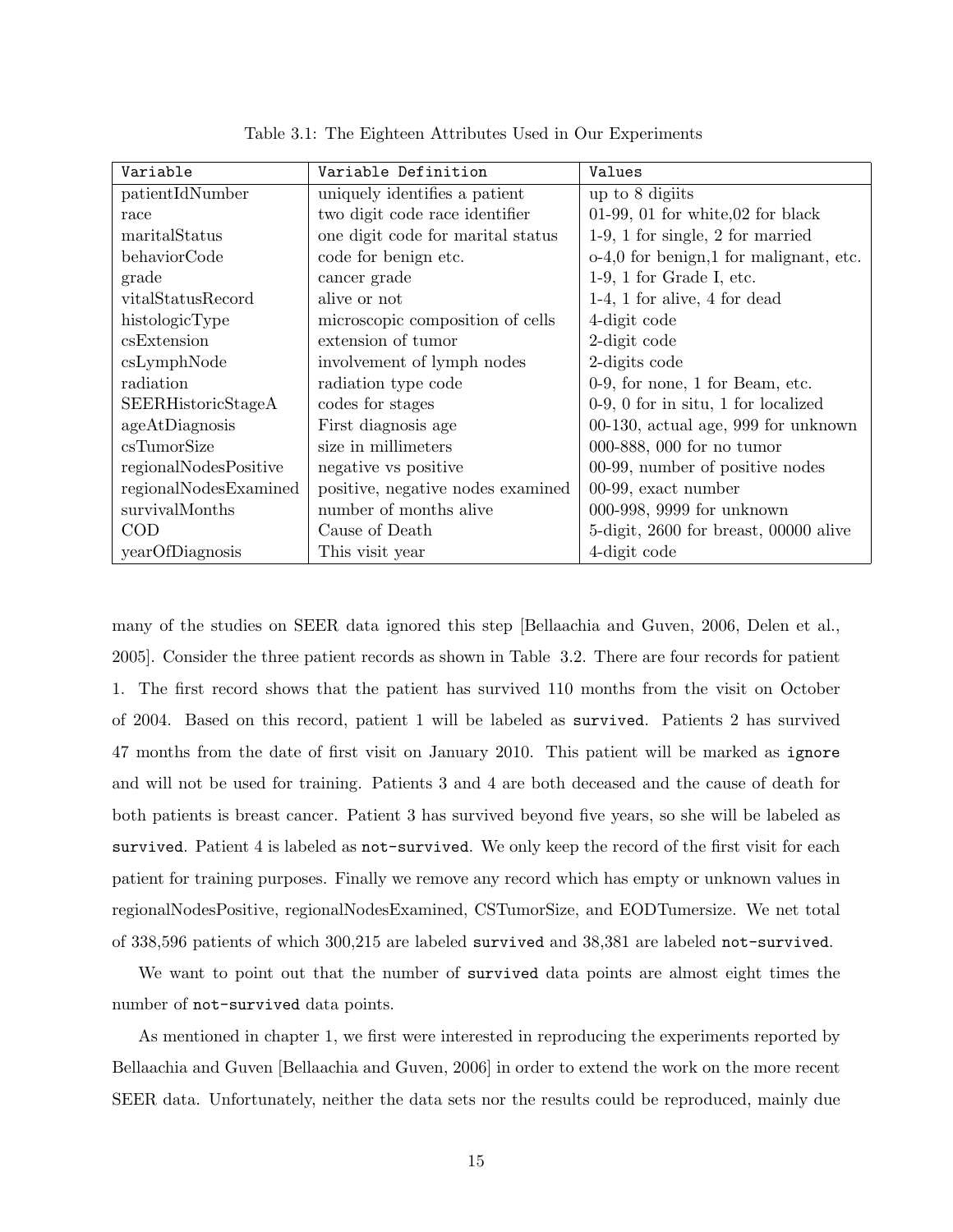| patientId      | <b>VSR</b> | <b>STR</b> | monthOfDiagnosis | yearOfDiagnosis | COD    |
|----------------|------------|------------|------------------|-----------------|--------|
|                |            | 110        | 10               | 2004            | 00000  |
| 1              |            | 85         | 11               | 2006            | 000000 |
|                |            | 15         | 9                | 2012            | 00000  |
| 1              |            | 14         | 10               | 2012            | 00000  |
| $\overline{2}$ |            | 47         | 1                | 2010            | 00000  |
| $\overline{2}$ |            | 9          | 3                | 2013            | 00000  |
| $\overline{2}$ |            | 8          | 5                | 2013            | 00000  |
| 3              | 4          | 96         | 3                | 2005            | 2600   |
| 3              | 4          | 46         | 5                | 2009            | 2600   |
| 4              | 4          | 23         | 7                | 2006            | 2600   |
| 4              | 4          | 22         | 8                | 2006            | 2600   |

Table 3.2: Four Patients Records

to the lack of exact and explicit instructions for data preparation. This is very common in scientific literature and major obstacle in reproducible research [Peng, 2011, Baggerly and Coombes, 2009]. Following [Wickham, 2014], the data preparation must include four components:

- 1. The raw data
- 2. A TIDY data set
- 3. A code book describing each variable and its value
- 4. An explicit and exact recipe from which one needs to produce components one and two from component one.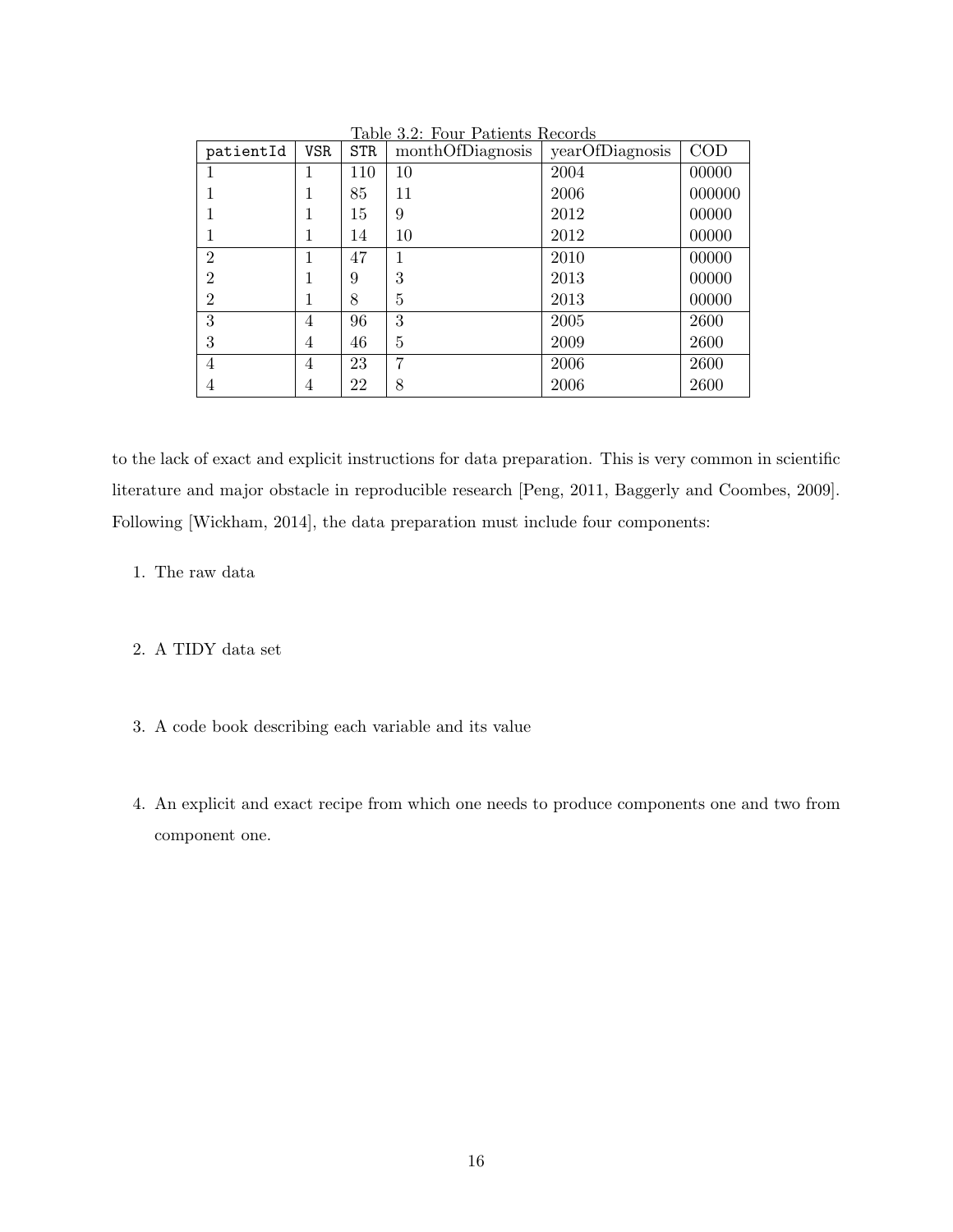### Chapter 4

### Machine Learning Tools

The primary goal of many artificial intelligence (AI), machine learning, and data science is the discovery of new facts from data based on statistical and logical methods. The secondary goal of these disciplines is to communicate the new facts [Aumann et al., 2003][Dhar, 2013]. Of course, the discovery should be valid and reproducible. Unfortunately,many reported discoveries are not reproducible due to sloppy data preparation and clean up [Editors, 2012][Economist, 2013].

Typically, many projects use data sets that were not necessarily collected for those projects. For example, SEER database is built for summarizing cancer data and not survivability prediction. The survivability prediction problem is a binary classification with uneven distribution of data points [Vapnik, 1995][Xiao et al., 2009]. In order to prepare SEER data for binary classification, we must first decide how to assign data points to each class. According to Parkin and Hakulinen, a wellaccepted methodology in predicting patient survival involves summarizing and analysis [Parkin and Hakulinen, 1991]. The most widely used metric involves calculating the percentage of patients alive after five years, using a direct method as outlined by Parkin and Hakulinen [Parkin and Hakulinen, 1991]. Chapter 3 gives our detailed explanation of our approach to data assignments based on direct method.

One of the earliest and most cited work on survival predictability with machine learning tools are the experiments reported by Delen et al. [Delen et al., 2005]. These experiments identified decision tree as the best predictor, compared with artificial neural networks (ANN) and logistic regression. A follow-up set of experiments by Bellaachia and Guven [Bellaachia and Guven, 2006] reported similar results that decision tree was superior to naive Bayes and ANN. Neither work was reproducible research, as there are no code book description of recipes on data preparation and algorithms. Furthermore, it is not clear which methods (direct vs actuarial) that both studies used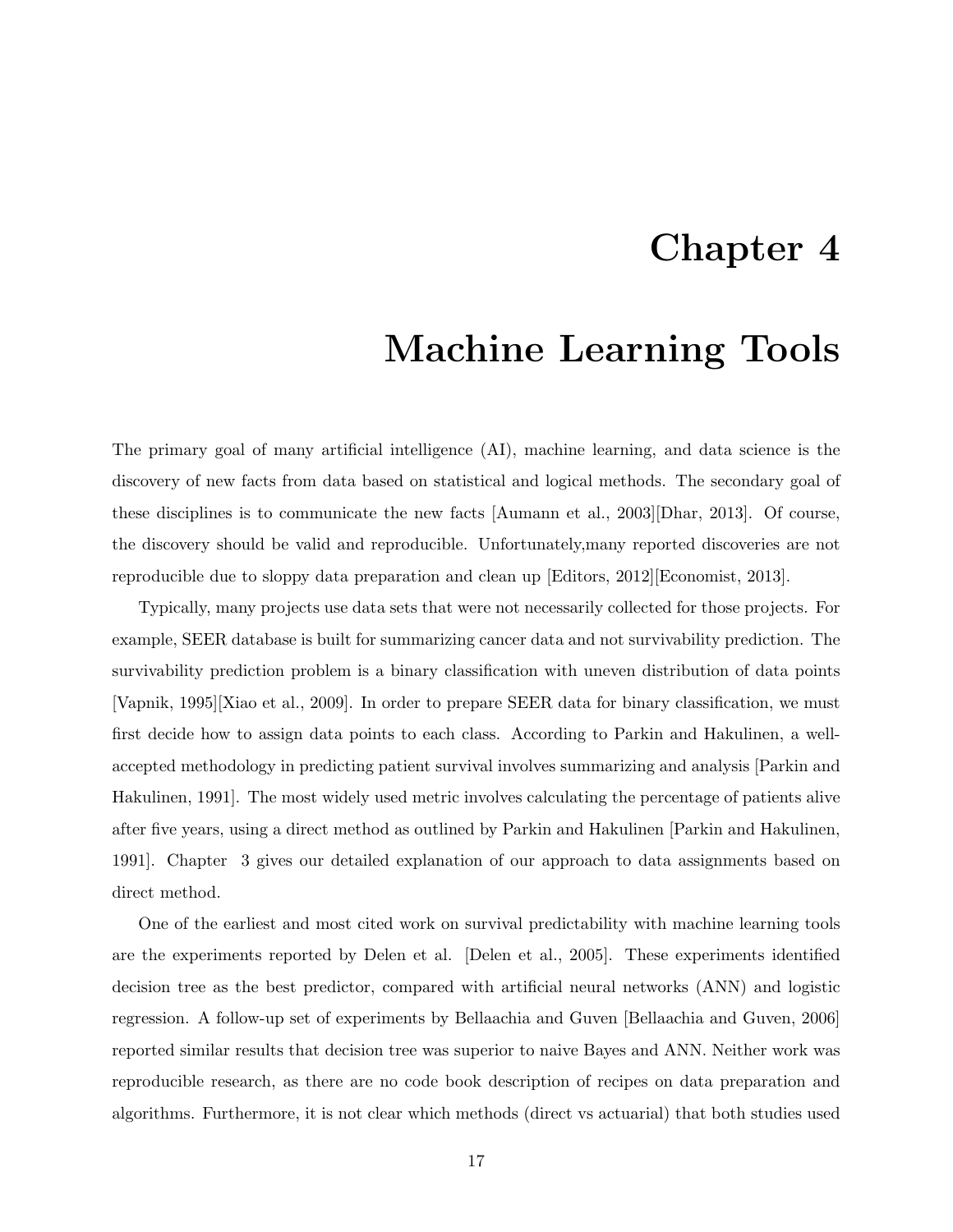to identify patient five year survival status of patients.

Both of the above-mentioned studies were conducted using SEER data. Closely related studies on lung cancer, also using SEER data, found that decision tree was the best predictor [Agrawal et al., 2012]. This study further identified the importance of two out of 11 features when predicting survivability. In another interesting and related study using SEER data, Zolbanin et al.[Zolbanin et al., 2015] based the prediction of survivability on comorbidity of cancers, for example, breast and prostate cancer.

Salma et al. [Salama et al., 2012] performed comparison studies on Wisconsin Breast Cancer (WBC) database [Lichman, 2013], and reported that Multi-Layer Perception (MLP) was superior to decision tree for that database. It is important to point out that WBC collects a different set of features for breast cancer than does SEER. It is also worth mentioning that another study by Christobel and Sivaprakasam [Angeline Christobel. Y, 2011] identified the Support Vector Machine (SVM) as the best predictor for the WBC database. Finally, we want to draw attention to binary classification based on missense mutation in genome [Wei and Dunbrack Jr, 2013].

The patient survival summarizing and analysis is a well accepted methodology [Parkin and Hakulinen, 1991]. The most widely used metric is the calculation of percentage of patients alive after five years by direct method as outlined in [Parkin and Hakulinen, 1991]. One of the earliest and most cited work on survival predictability with machine learning tools is the experiments reported by Delen et al. [Delen et al., 2005]. These experiments identified decision tree as the best predictor compared with artificial neural networks (ANN) and logistic regression. A follow up set of experiments by Bellaachia et al. [Bellaachia and Guven, 2006] reported similar results that decision tree was superior to Naive Bayes and ANN. It is not clear which method (direct vs actuarial) both studies use to identify patient five year survival status.

Both of the above-mentioned studies were conducted using SEER data. Closely related studies on lung cancer, also using SEER data, found that decision tree was the best predictor [Agrawal et al., 2012]. This study further identified the importance of two out of 11 features when predicting survivability. In another interesting and related study using SEER data, Zolbanin et al.[Zolbanin et al., 2015] based the prediction of survivability on comorbidity of cancers, for example, breast and prostate cancer.

Salma et al. [Salama et al., 2012] performed comparison studies on Wisconsin Breast Cancer (WBC) database [Lichman, 2013], and reported that Multi-Layer Perception (MLP) was superior to decision tree for that database. It is important to point out that WBC collects a different set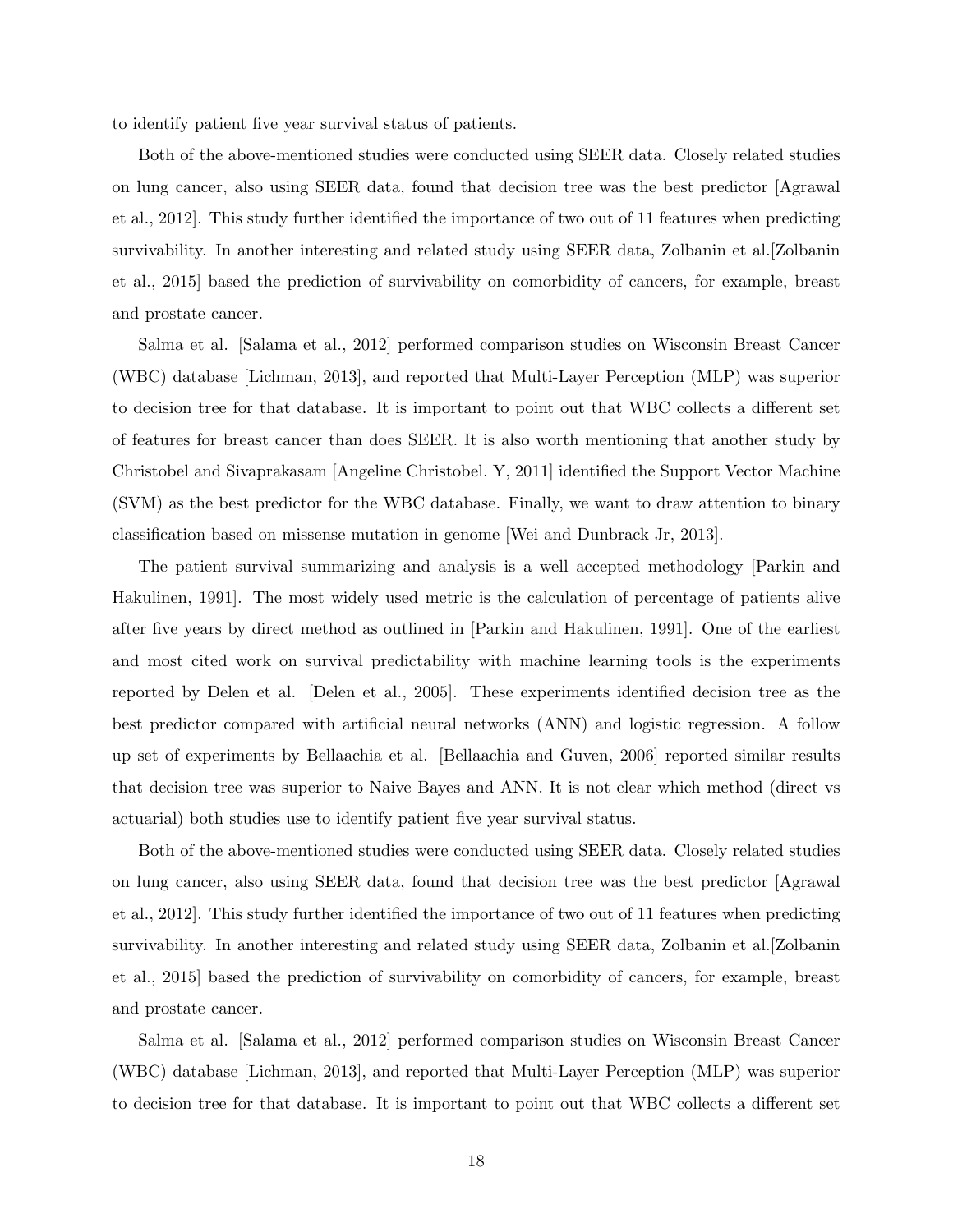of features for breast cancer than does SEER. It is also worth mentioning that another study by Christobel and Sivaprakasam [Angeline Christobel. Y, 2011] identified the Support Vector Machine (SVM) as the best predictor for the WBC database. Finally, we want to draw attention to binary classification based on missense mutation in genome [Wei and Dunbrack Jr, 2013].

The specific machine learning tools used in these experiments are binary classification techniques. In general, we use features such as stages of cancer to help with this classification. The NCI collects a large number of attributes for each cancer patient. Most researchers use a subset of these attributes as features for binary classification. A fundamental question associated with these experiments is the test of significance. In other words, how many of the selected features can be eliminated without degrading the classifiers.

In our initial studies [Taghva and Bozorgi, 2016], we were interested in a predictive model which estimates the odds of a female subject surviving breast cancer based upon the subject attributes. The performance of logistic regression was compared to other machine learning tools such as Naive Bayes and decision trees. We identified logistic regression as a strong candidate for classification task based on F1 measure.

#### 4.1 Naive Bayes

This section provides a brief introduction to binary classification with naive Bayes, logistic regression, and decision tree. In general, classification starts with a vector of features  $\overrightarrow{X} = (x_1, x_2, \ldots, x_n)$ which can serve as a template for each data point in the data set. We wanted to build a binary classifier Y that predicts survivability. Essentially this construction was based on the characteristics of the initial data set, in this case, the SEER database.

The simplest learning algorithm is the naive Bayes [Friedman et al., 1997]. This classification technique relies on Bayes' rule that the the outcome of an event A can be predicted from evidence B:

$$
P(A|B) = \frac{P(B|A) \cdot P(A)}{P(B)}\tag{4.1}
$$

In practice, there are more events (or features) that contribute to this equation. The word naive stems from the fact that features  $x_i$ 's are assumed to be independent of each other. Notice that the numerator is the joint probability  $P(A, B)$ . For a more general vector of features  $\overrightarrow{X}$ , this joint probability for a new data point to be classified is simply the product of the individual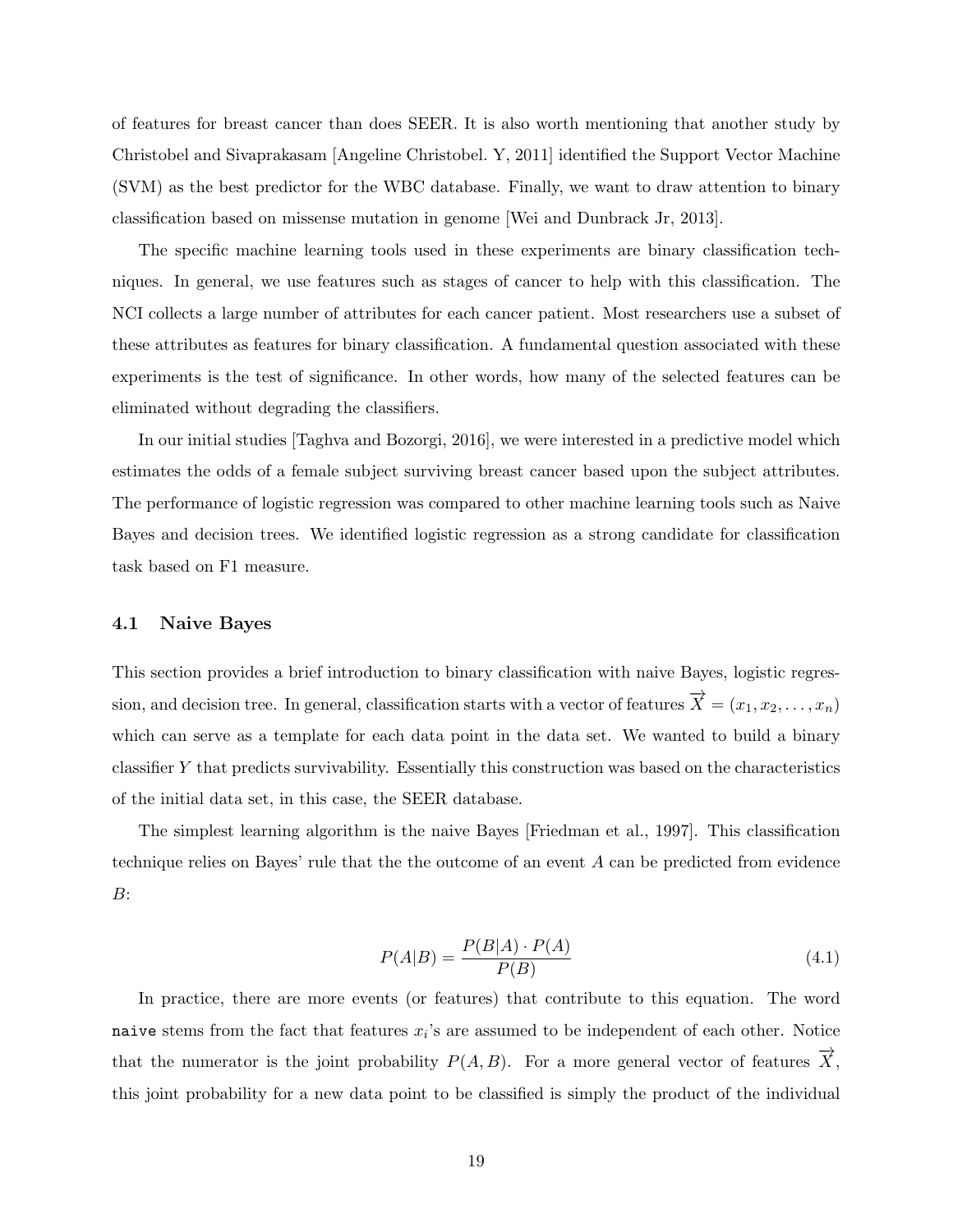probabilities:

$$
P(X_1, X_2, \dots X_n) = P(X_1) \cdot P(X_2), \dots, \dots P(X_n)
$$
\n(4.2)

#### 4.2 Decision Trees

The decision tree [Quinlan, 1986a] uses a tree structure to classify the data points. The leaves represent classes (survived or not), and branches represent conjunction of features from the feature vector. This is a popular method as it represents a conceptual thought process that one can start at the root and make conclusions at the leaves.

Decision Tree is a hierarchical acyclic graph that start with one node called rootGehrke et al. [1999]. Each node describes a variable and edge represent the decision, and depending on the assignment, each leaf has a distinct meaning. Each node can have as many edge as possible. The most common tree is used for binary classification that each node just has two branches. There are different methods for creating a Decision tree, one approach is to create a big tree and reach out on the best tree by pruning (eliminating the useless nodes ) the nodes. On the other hand, generate a introduction algorithm to guide us to split the data into the finite subsets, Instead of creating many different trees and pick the best one.

There are different decision tree algorithms available like Iterative Dichotomizer3(ID3)-1986 [Quinlan, 1986b], C4.5-1993 [Quinlan, 2014], Chi-square Automatic InteractionDetection (CHAID)- 1980 [Kass, 1980], Classification and Regression Tree (CART)-1984 [De'ath and Fabricius, 2000], Quick-Unbiased-Efficient Statistic Tree(QUEST)-1997 [Loh and Shih, 1997], GUIDE-2002, Classification Rule with Unbiased Interaction Selection and Estimation(CRUISE)-2001 [Kim and Loh, 2001] and Conditional inference tree( CTREE)-2006 [Hothorn et al., 2006]. Probably the most popular one in machine learning are ID3 (and its successor), C4.5 and CART. Quinlan develop the ID3 Decision Tree in 1986 at University of Sydney, and improved the tree in 1993 [Quinlan, 2014], and named it C4.5. Ross Quinlan has various publications, he was actively works on the Decision Tree algorithms, in the late 80s he developed ID3.

#### 4.2.1 Iterative Dichotomizer 3(ID3)

Quinlan considered the theory of Shannon as the base of the ID3 and C4.5 algorithms. Shannon Theory is based on Information Theory; In general Information Theory is based on statistic and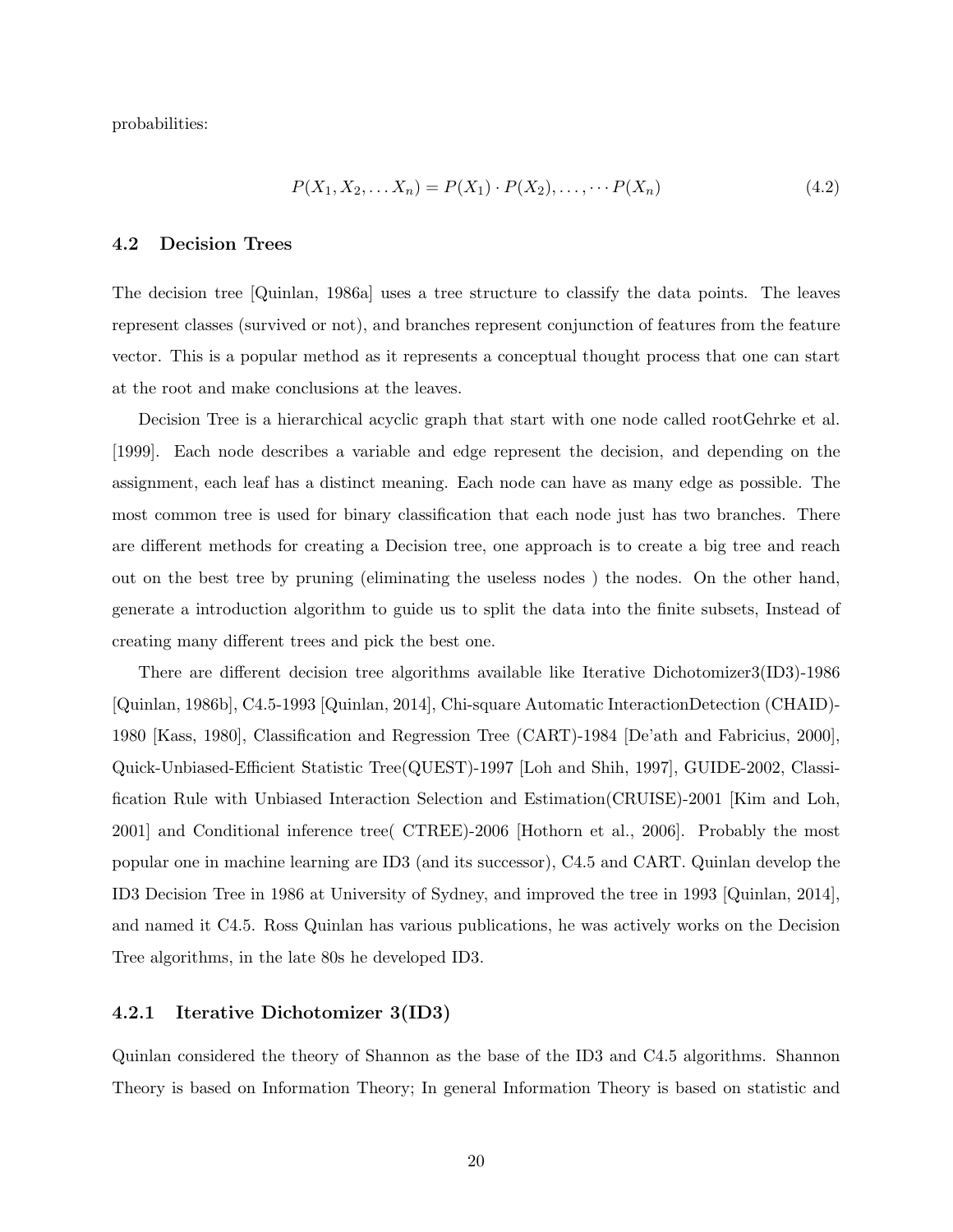probability, the useful information created by measuring the distribution associated to the random variable that it called entropy. A entropy can be associated of the measure information between single random variable or between two random variables. The Shannon entropy shows in equation 4.3.

$$
H(s) = -\sum_{j=1}^{c} (p(j) \log_2 p(j)
$$
\n(4.3)

That p(j) is represent the probability of the j-th class, and C represent the number of classes of the output variable. The simple example below is for better understanding the Shannon entropy .

| Patient Id     | Type of Cancer  | Doctor Visit | Surgery              | Chemotherapy   | Survivability  |
|----------------|-----------------|--------------|----------------------|----------------|----------------|
|                | Breast Cancer   | Regularly    | $\operatorname{Yes}$ | N <sub>o</sub> | N <sub>o</sub> |
| $\overline{2}$ | Breast Cancer   | Regularly    | Yes                  | Yes            | N <sub>o</sub> |
| 3              | Colon Cancer    | Regularly    | Yes                  | No             | Yes            |
| 4              | Prostate Cancer | Often        | Yes                  | No             | Yes            |
| 5              | Prostate Cancer | Rarely       | N <sub>o</sub>       | No             | Yes            |
| 6              | Prostate Cancer | Rarely       | N <sub>o</sub>       | Yes            | N <sub>o</sub> |
| 7              | Colon Cancer    | Rarely       | N <sub>o</sub>       | Yes            | ${\rm Yes}$    |
| 8              | Breast Cancer   | Often        | Yes                  | No             | N <sub>o</sub> |
| 9              | Breast Cancer   | Rarely       | N <sub>o</sub>       | No             | ${\rm Yes}$    |
| 10             | Prostate Cancer | Often        | N <sub>o</sub>       | No             | ${\rm Yes}$    |
| 11             | Breast Cancer   | Often        | $\rm No$             | Yes            | Yes            |
| 12             | Colon Cancer    | Often        | Yes                  | Yes            | Yes            |
| 13             | Colon Cancer    | Regularly    | $\rm No$             | No             | Yes            |
| 14             | Prostate Cancer | Often        | Yes                  | Yes            | No             |

Table 4.1: Patient Information

In this example the attribute's values is as follow:

Type of Cancer= { Breast, Colon , Prostate }

Doctor Visit={Regularly,Often,Rarely}

Surgery={Yes,No}

 $Chemotherapy = {Yes, No}$ 

Survivability={Yes,No}

The Shannon entropy calculated as shown in equation 4.4.

$$
H(S) = \frac{-9}{14} \times \log_2(\frac{9}{14}) - \frac{5}{14} \times \log_2 \frac{5}{14} = 0.94
$$
 (4.4)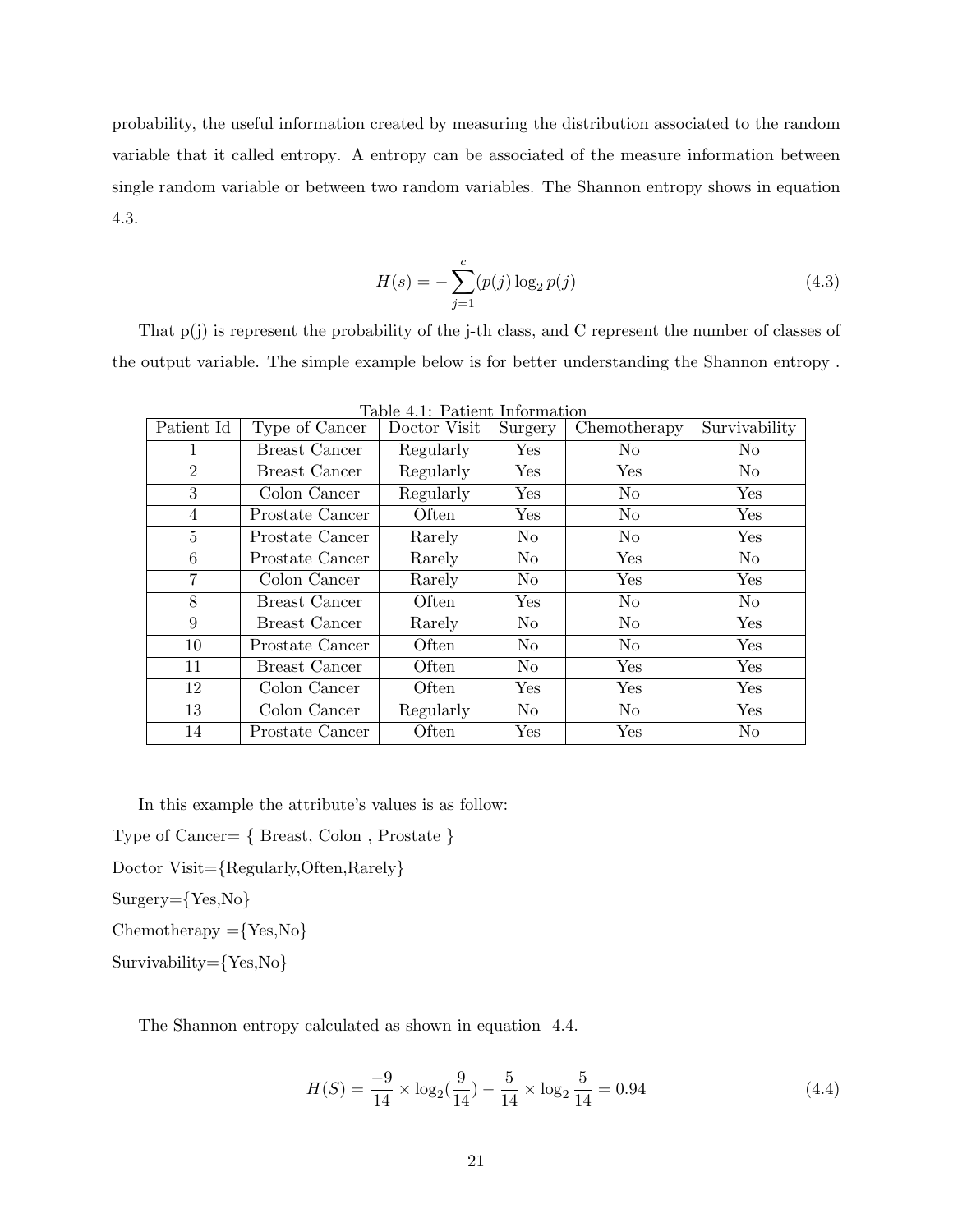In addition, Quinlan uses the Concept Learning System (CLS) algorithm as anther base for ID3 algorithm. ID3 is a supervised learning algorithm and it use the training data to create a tree. The produced tree is used to classify the testing data sets.

In ID3 model a tree generates based on the categorical input and output. It goes through all the categorical attributes, hence generate a wide and shallow tree. At the beginning ID3 algorithm assign one split for every node (attribute) where these splits create branches of the categorical attributes. Then with Information Gain method the best split for ID3 Decision tree measured and evaluated. Previous two steps process recursively applied to the new branches. [Suknovic et al., 2012] Information Gain method calculated based on equation 4.5.

$$
H(U, S) = \sum_{i=1}^{K} \left(\frac{|S_i|}{|S|} E(S_i)\right)
$$
\n(4.5)

Where, the  $H(U,S)$  is represent the expected entropy of the input U that has K categories.  $E(S_i)$  is the entropy as well that represent the output attribute.

Information Gain represent as I(U,S) in equation 4.6 as defined in [Suknovic et al., 2012].

$$
I(U, S) = H(S) - \sum_{j=1}^{K} (s_j * H(s_j))
$$
\n(4.6)

The results of the Information gain for previous example calculated as shown in equations 4.7, 4.8, and 4.9 and.

$$
H(S) = \frac{9}{14}\log(\frac{9}{14}) + \frac{5}{14}\log(\frac{5}{14}) = 0.94\tag{4.7}
$$

$$
I(TypeOf Cancer, S) = H(S) - \frac{5}{14} \times H(S_{Breast Cancer}) - \frac{4}{14} H(S_{Prostate Cancer}) - \frac{5}{14} \times H(S_{Color Cancer}) =
$$
  

$$
0.94 - \frac{5}{14} \times 0.9710 - \frac{4}{14} \times 0 - \frac{5}{14} \times 0.9710 = 0.246 \quad (4.8)
$$

$$
H(S_{Breast cancer}) = \frac{2}{5} \log(\frac{2}{5} + \frac{3}{5} \log(\frac{3}{5} = 0.971
$$

$$
H(S_{Prostate Cancer}) = \frac{4}{4} \log(\frac{4}{4} = 0
$$

$$
H(S_{colon}) = \frac{3}{5} \log(\frac{3}{5} + 5 \times \log(\frac{2}{5} = 0.971 \quad (4.9)
$$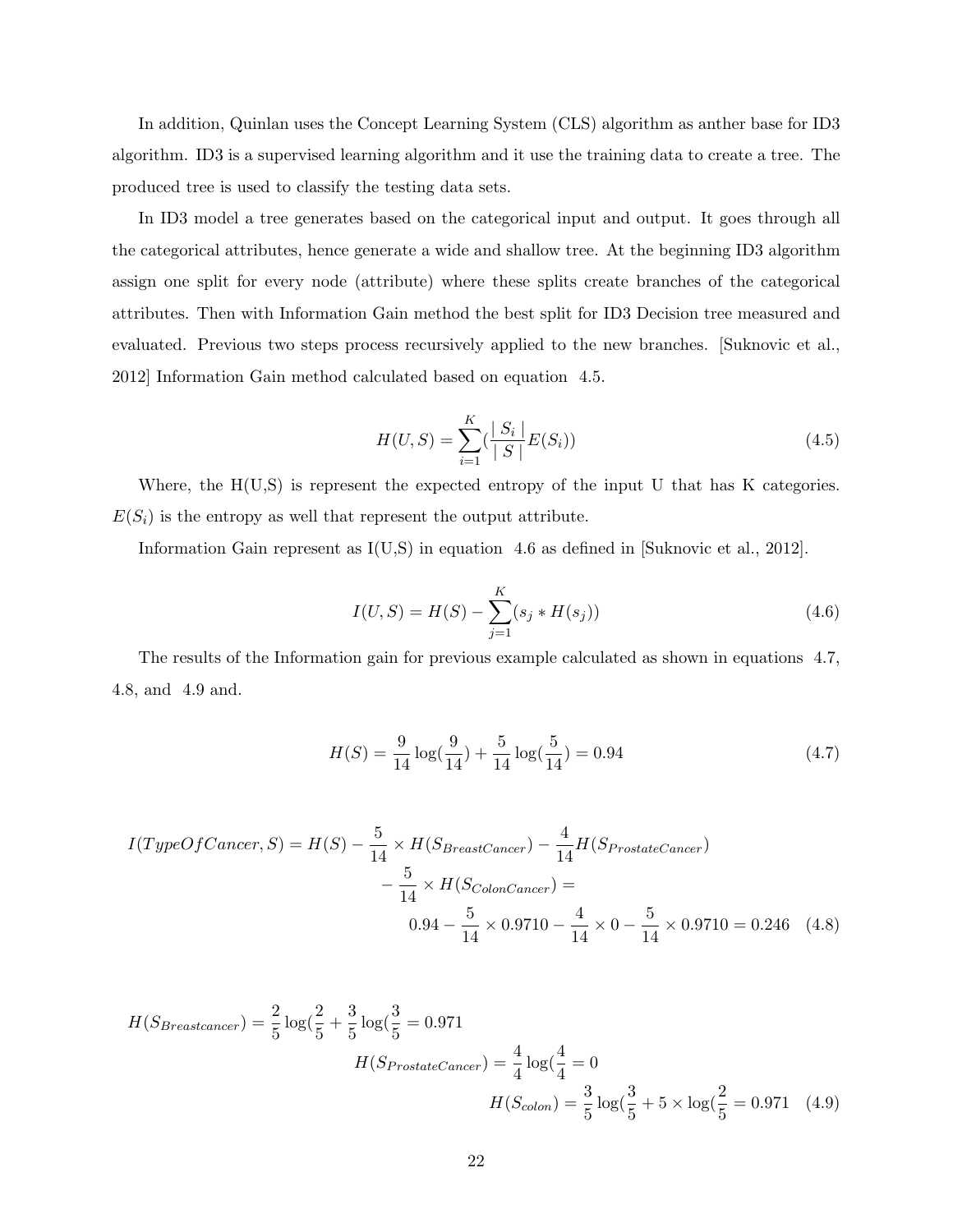The results of the Information Gain for the other attributes of the example are shown in Table 4.2.

| Table 4.2: Patient Information |        |  |  |  |  |  |
|--------------------------------|--------|--|--|--|--|--|
| I(Chemotherapy,S)              | 0.048  |  |  |  |  |  |
| I(Doctor Visit, S)             | 0.0289 |  |  |  |  |  |
| I(Surgery, S)                  | 0.1515 |  |  |  |  |  |

ID3 is not the perfect decision tree due to the different limitations, it can just work with categorical data , and it's not designed to work with numerical data. In addition, ID3 is sensitive to features with large individual number of values. For instance unique Patient Id(Or Social Security Number), these unique values can cause the low conditional entropy value.

#### 4.2.2 C4.5

Quinlan worked on the ID3 problems and discover a new method in 90s. He used the gain ratio method to improve the ID3. The improved ID3 by Quinlan named C4.5 Decision Tree [Hssina et al., 2014]. In C4.5 the Gain ratio method used to calculate the splitting attributes. It can work with numerical and categorical input attributes. C4.5 Decision tree also has the feature to work with unknown values. If an attribute has an unknown value/values the C4.5 manage those values by evaluating the gain ratio. In the first step,in C4.5 Decision Tree , all possible binary splits for all numerical attributes are considered, the splits are always binary in this model. Then the best split selected by evaluating the gain ratio measurement. These two steps recursively applied to all attributes[Suknovic et al., 2012]. Until reached the stop point of the tree. The "gain ratio" calculation is show in equations 4.10, and 4.11.

$$
G(U, S) = \frac{I(U, S)}{SI(U, S)}
$$
\n(4.10)

$$
SI(U, S) = -\sum_{i=1}^{K} \left(\frac{|S_i|}{|S|} \times \log\left(\frac{|S_i|}{|S|}\right)\right) \tag{4.11}
$$

The c4.5 designed to work with categorical and numerical attributes, in C4.5 algorithm process the categorical attributes generates the multiway splits ,however the numerical attributes always generate binary splits.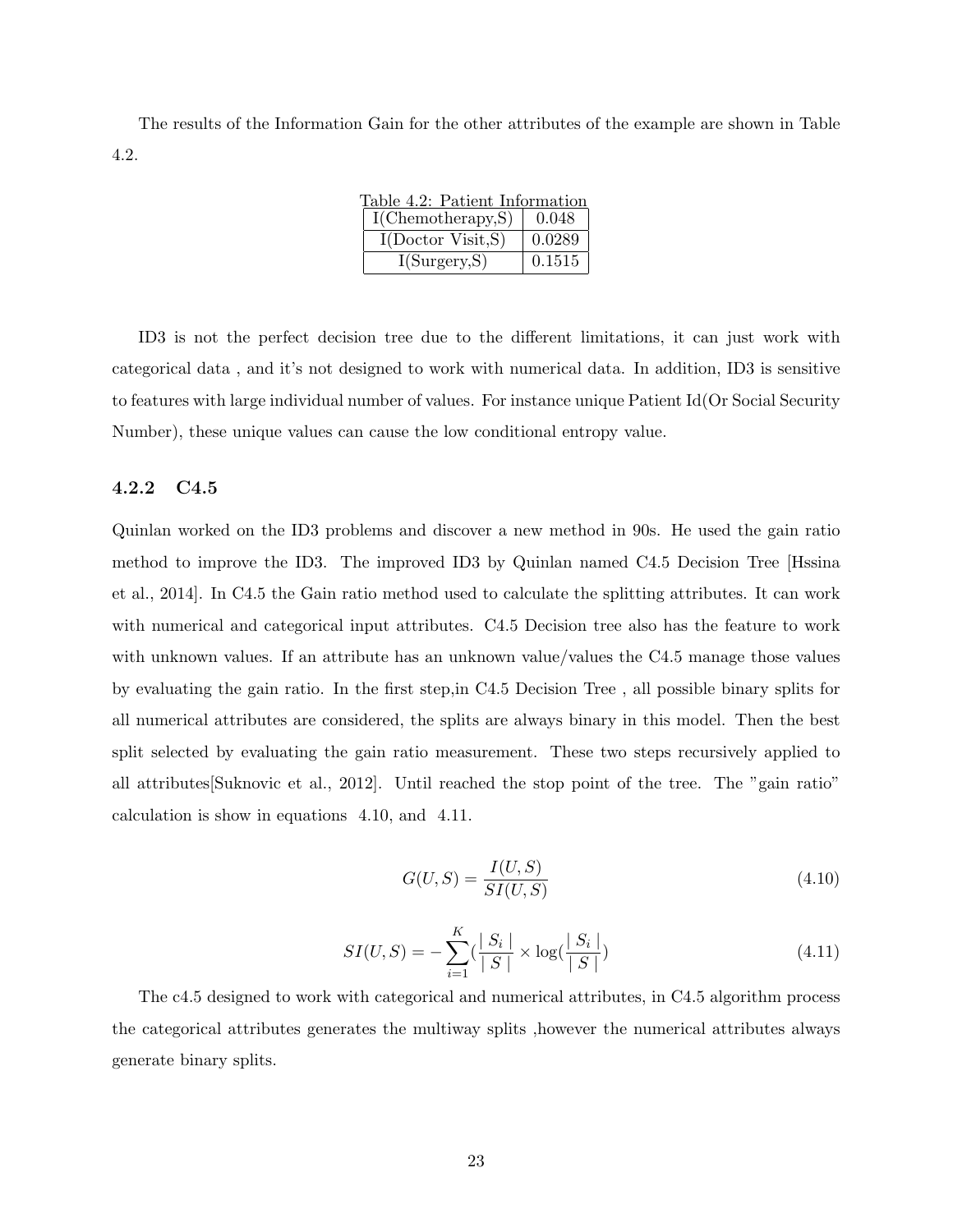#### 4.2.3 Classification and Regression Tree (CART)

CART is a decision tree that can evaluate classification and regression. It can only work with binary splits and produce narrow and deep tree. In this tree, all possible splitting will be generating (can be numerical attributes or categorical attributes). The best splits be selected based on the evaluation Measure method, that this Evaluation Measure can be based on different method like Gini, Twoing, and order Twoing. these two steps recursively repeated until stopping criteria has been reached.

The Gini measure evaluation [Suknovic et al., 2012] is calculated as shown in equations 4.12 and 4.13.

$$
G(U, S) = j(S) - P_L \times j(S_L) - P_R \times j(S_R)
$$
\n(4.12)

$$
j(S) = \sum_{j,i} P(\frac{j}{S}) P(\frac{i}{S}), i \neq j
$$
\n(4.13)

The smaller the value of the Gini Index shows the better split. Gini method doesn't designed to work with the data with the wildly spread domain of the target, in those cases Towing criteria can be used as shown in equation 4.14.

$$
TwoingCriteria(t) = \frac{P_L P_R}{4} \left( \left( \sum \left( | P(\frac{i}{t_l}) P(\frac{i}{t_R} | ) \right)^2 \right) \right)
$$
(4.14)

 $P(\frac{i}{t}$  $\frac{i}{t}$  is the probability of the fraction of class i at node [Ture et al., 2009]. The  $P_L$  is shown the probability of a case to be at the left branch and  $P_R$  is the probability that a case shown in the right side of the tree. In addition the Mean Square Error is used in this tree to achieve the best splits.It also designed to work with missing values.

#### 4.2.4 Chi-square Automatic InteractionDetection (CHAID)

CHAID is a decision tree algorithm that like ID3 is just work with categorical data. CHAID designed to find the most significant attributes based on the Chi-Square statistic. In the first step, the most significant split for each attributes produced by generating two tables for every pair of categorical attributes, and evaluate the Chi-Square for each table. For each pair the results compared with the threshold, the two least significant different categories will be merged, and this step repeat again for the new pairs.Then each remaining category generated from two or more original categories. In this step the most significant categories will be found by dividing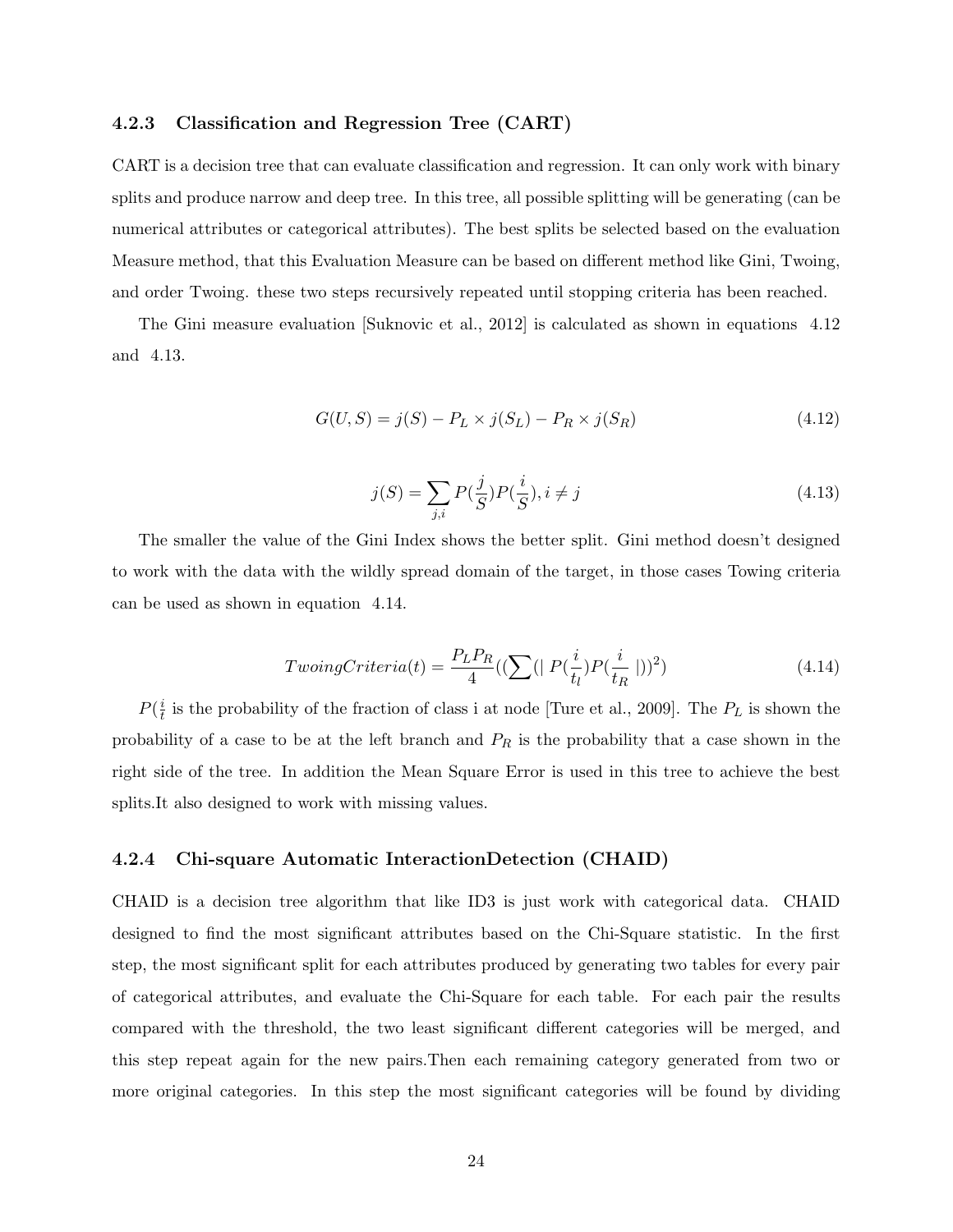the component category into all possible two categories division [Mohankumar et al.]. The most significant split implemented by using Chi-Square statistic, also the Benferroni multiplier used for finding compound categories.These steps repeated recursively until the stopping criteria has been reached. Chi-Square is used for classification and prediction [Pereira et al., 2017]. calculated as shown in equation 4.15.

$$
Chi-Square = \frac{(actual-expected)^2}{expected}
$$
\n(4.15)

#### 4.2.5 Quick Unbiased Efficient Statistic Tree

quest Quest is a classification tree that works with numerical and categorical input attributes . In this method, For numerical input attributes ANOVA f-test evaluated and for categorical variables Chi-Square.

In addition, Benferroni adjustment is used in this algorithm to make sure the bias is insignificant.All categorical variables transform to numerical variable with "discriminant coordinate or canonical variate " CrimCoord transformer. The CrimCoord is used in the Quest and CRUISE decision tree, to convert numerical data to categorical data. Then the split point will be found in the selected numerical attributes. In addition for finding the best split 2-means(group classes to two super classes) is applied.The previous steps recursively repeats until the stop point reached.

#### 4.2.6 Classification Rule with Unbiased Interaction Selection and Estimation

CRUISE is another supervise learning algorithm. The CRUISE algorithm is the FACT and QUEST improved algorithm. Hyunjoong Kim and Wei-Yin Loh from Yonsei University, Korea and University of Wisconsin-Madison, USA designed this algorithm in 2001 [Kim and Loh, 2001]. It designed to use pruning and also compatible to work with missing values. In CRUISE Decision tree the attribute selection is done by a Chi-Square testing and normalizing with Peizer-Pratt transformation. The best attributes have maximum normalized value from Peizer-Pratt transformation.The different tables generated for each numerical or categorical attributes. It generate K tables for pair of categorical attributes, and 4 tables for each pair of numerical attributes. All categorical variables transform to numerical variable with CRIMCOORD transformer. CRIMCOORD transformers all numerical attributes to categorical attributes.Then for finding the best splits the Box-Cox transformation used before applying LDA, LDA is designed to work on the normal distribution data.The previous steps recursively repeat until the stop point reached.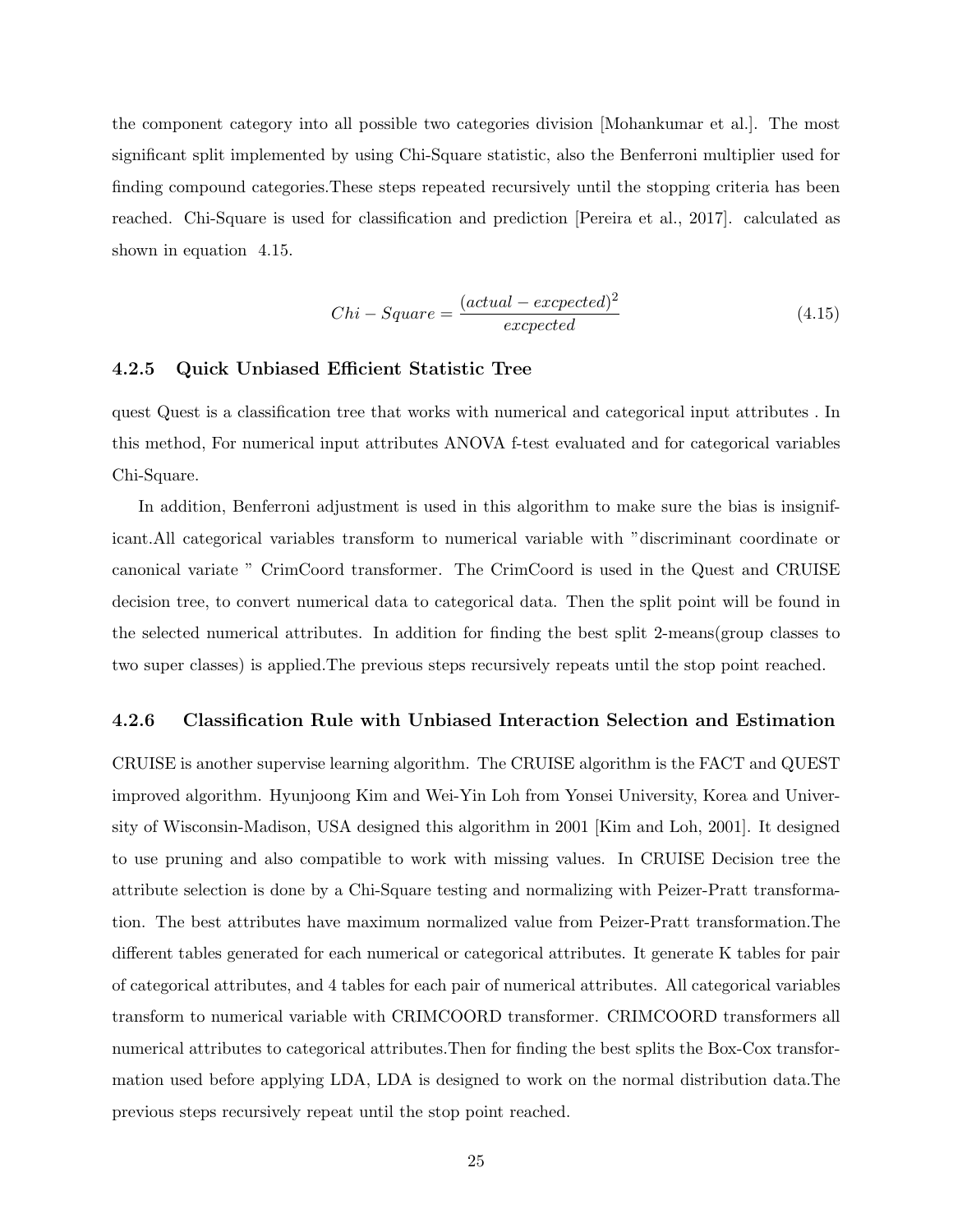#### 4.2.7 Conditional inference tree( CTREE)

Another tree that is designed to work with categorical and numerical data is CTREE. It used for analyzing the classification and regression. The most significant attributes selected based on the  $H_0$  hypothesis. If the the minimum adjusted  $p-value$  is smaller than the threshold or if the  $H_0$  is not rejected then the tree splitting will stop. In this model, the best split is selected with two samples test linear statistics. The most significant attributes chosen with Permutation(randomization) test calculation. The significant split evaluated by permuting the response under null  $H_0$  of "independence between covariates and response variable" [Hothorn et al., 2006]. CTREE decision tree doesn't work with missing values.

#### 4.2.8 Comparison between different Decision tree algorithm

In general, in different Decision Tree algorithms finding significant attributes is the first challenge. Each algorithm used different methods to find the significant attributes, like ANOVA f-test, Chi-Square test, Permutation test. In creating splits process, the Binary, QDA and LDA methods were used. In addition , for evaluating the efficient splits, Information Gain, Gain Ratio, Gini Index, Twoing, Ordered Twoing, Chi-Square test, AUC, Mean Square Error (MSE) and Permutation two-sample test methods were used.

The other challenge is to find the stopping point of the tree, Rokach and Maimn in 2008 solved this issue by considering the Pure node, Maximum tree depth or Minimum evaluate Split threshold. CHAID uses  $p-value$  to measure the desirable of a split, while CART uses the reduction of an impurity measure. CART is designed to generates only binary splits, while CHAID searches for multi-way splits. In ID3 and C4.5, for each categorical attributes there is just one possible split. If there is N possible categories, then 2k-1-1 binary splits can be generated. In CHAID algorithm, the similar categories can be grouped and produce neither multiway nor binary. The Binary splits used in CART, GUIDE and CTREE, the multiway splits used by ID3 and C4.5 and the CHAID used significant split methods. The C4.5 and CART generates splits based on the numeric attributes. QUEST use QDA and CRUISE generate splits with linear analysis. Every Decision tree has stopping criteria. Some method considers maximum predefined depth of the tree as the stopping point, some algorithms suggested to grow the tree and afterward prune the not significant nodes to guarantee that the most significant tree as shwn in Table 4.3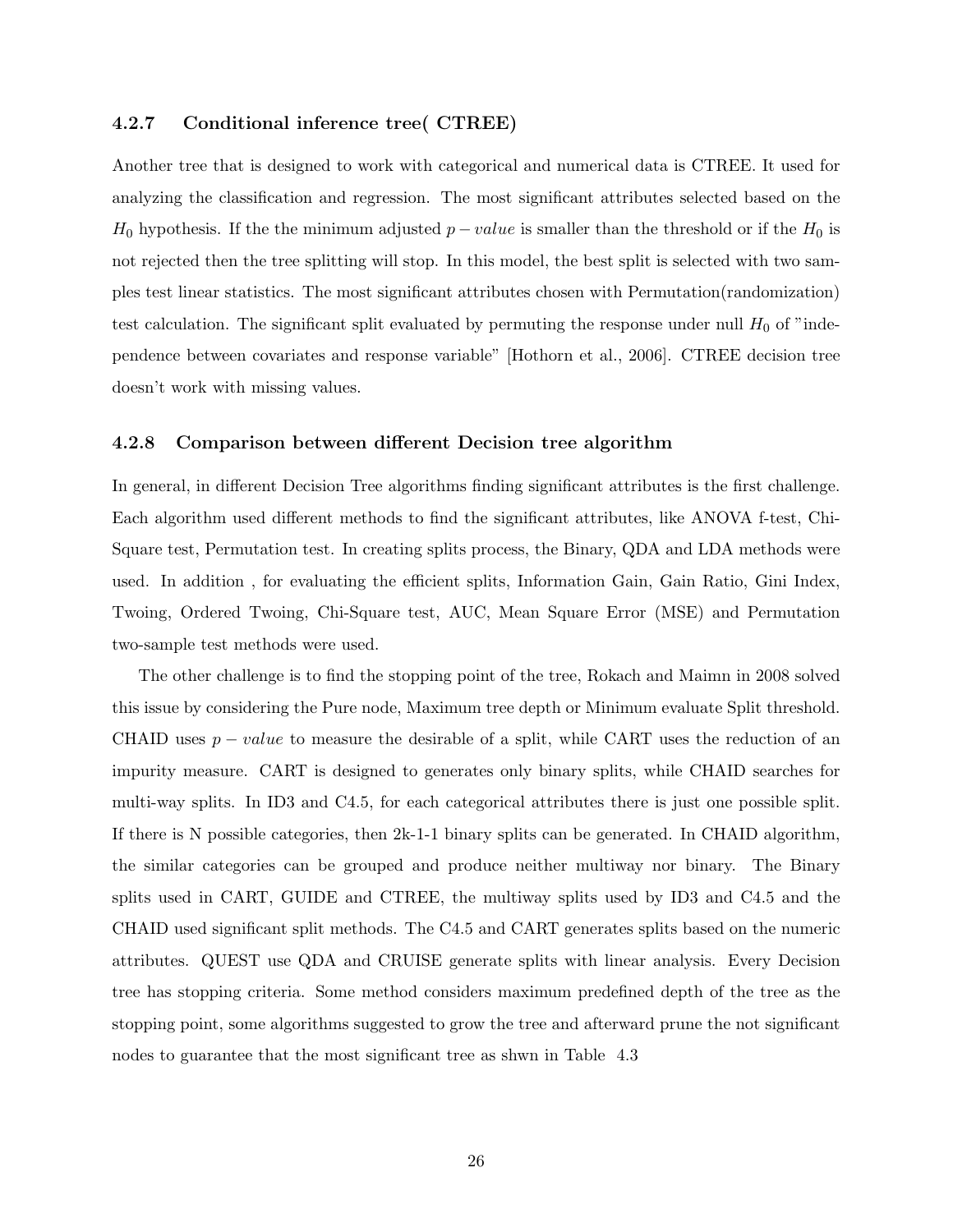| Decision Tree    | Missing Values | Splits per node   Unbiased splits |     |
|------------------|----------------|-----------------------------------|-----|
| C <sub>4.5</sub> | Yes            | >2                                | No  |
| <b>CTREE</b>     | Nο             |                                   | Yes |
| <b>CRUISE</b>    | Yes            |                                   | Yes |
| CART.            | Yes            |                                   | N٥  |

Table 4.3: Decision Tree comparison

Figure 4.1: Galton's Data

| Father's Height |      | Son's Height |
|-----------------|------|--------------|
| 68.0            | 66.5 |              |
| 69.0            | 72.1 |              |
| 78.5            | 75.3 |              |
| 75.5            | 79.2 |              |

#### 4.3 Linear Regression

One of the oldest statistical methods for inferencing is Linear Regression discovered by Francis Galton in 1886 [Galton, 1886]. Galton was interested in estimating the son's height based on father's height. The assumption being that there is a linear relation between the son and father heights. If we let x and y represent the father and son heights respectively, then the following equation could represent the desired relationship:

$$
y = \beta_1 x + \beta_0 \tag{4.16}
$$

In this equation,  $\beta_1$  and  $\beta_0$  represent slope and intercept of the line, respectively. In general, we are interested in identifying slope and intercept values that minimizes the error. These values are obtained based on observed data. Consider a snippet of data from Galeton's data as represented in 4.1.

The Python code in 4.1, represents the graph in 4.2 as four red points. In addition, one can guess that the regression lines  $y = 0.9x + 5.8$  (in blue) or  $y = 0.9x + 5.0$  (in green) may be a good fit for this data as it is displayed in 4.2.

Listing 4.1: Python code for regression lines

```
\imath import numpy as np
\emptyset m at plotlib . pyplot as plt
X = [68, 69, 78.5, 75.5]
```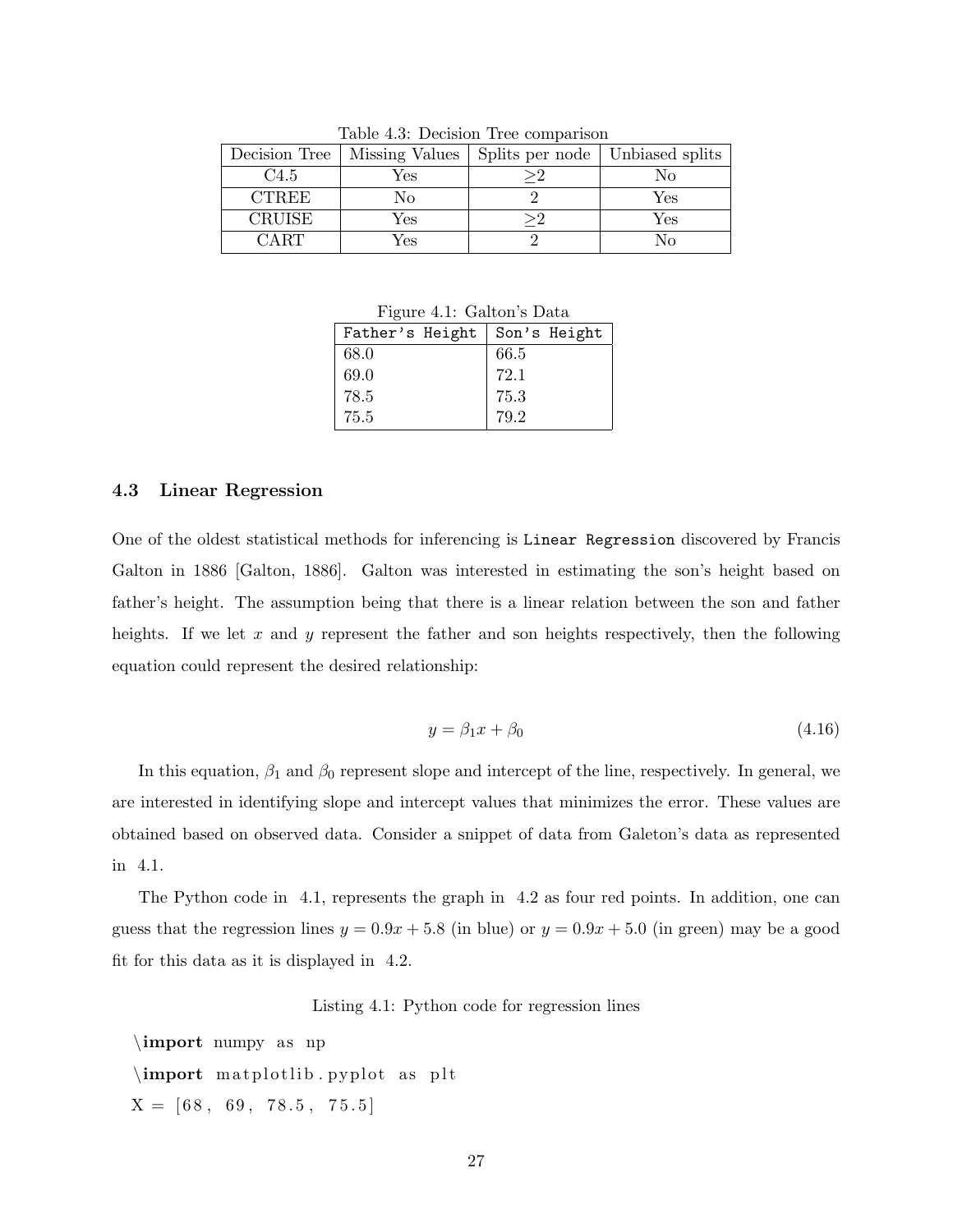$Y = [66.5, 72.1, 75.3, 79.2]$  $t = np$ . linspace  $(60, 85, 20)$ plt.plot  $(X, Y, 'ro', t, 0.9*t + 5.8, 'b', t, 0.9*t + 5.0, 'g')$ plt.xlabel ("Father's\_Height") plt.ylabel("Son's\_Height") plt. title (" possible  $\text{ergression}$   $\text{lines}$ ")  $plt.show()$ 



Figure 4.2: Display of the Possible Regression Lines

The regression line can be used to predict son's height given father's height. Conventionally, for a given value x (father's height), there are two values for son's height, the actual value known as observed and value obtained from the regression line known as fitted. we use y and  $\hat{y}x$  to denote observed and fitted values, respectively. for example for the point 68, 66.5 and regression line  $y = 0.9x + 5.0$ , the observed value is 66.5 and the fitted value is  $y=0.9*68.0+5.0$  which is 66.2. The difference between these two values  $66.5 - 66.2 = 0.3$  is the error. Typically, we want to minimize this error based on the proper values of  $\beta_1$  and  $\beta_0$ .

For a given list of data points  $(x_1, y_1), (x_2, y_2), \ldots (x_n, y_n)$ , we would like to calculates the slope and intercept of the regression line by minimizing the Square Error, SE defined by:

$$
SE = \sum_{i=1}^{n} (y_i - (\beta_1 x_i + \beta_0))^2
$$
\n(4.17)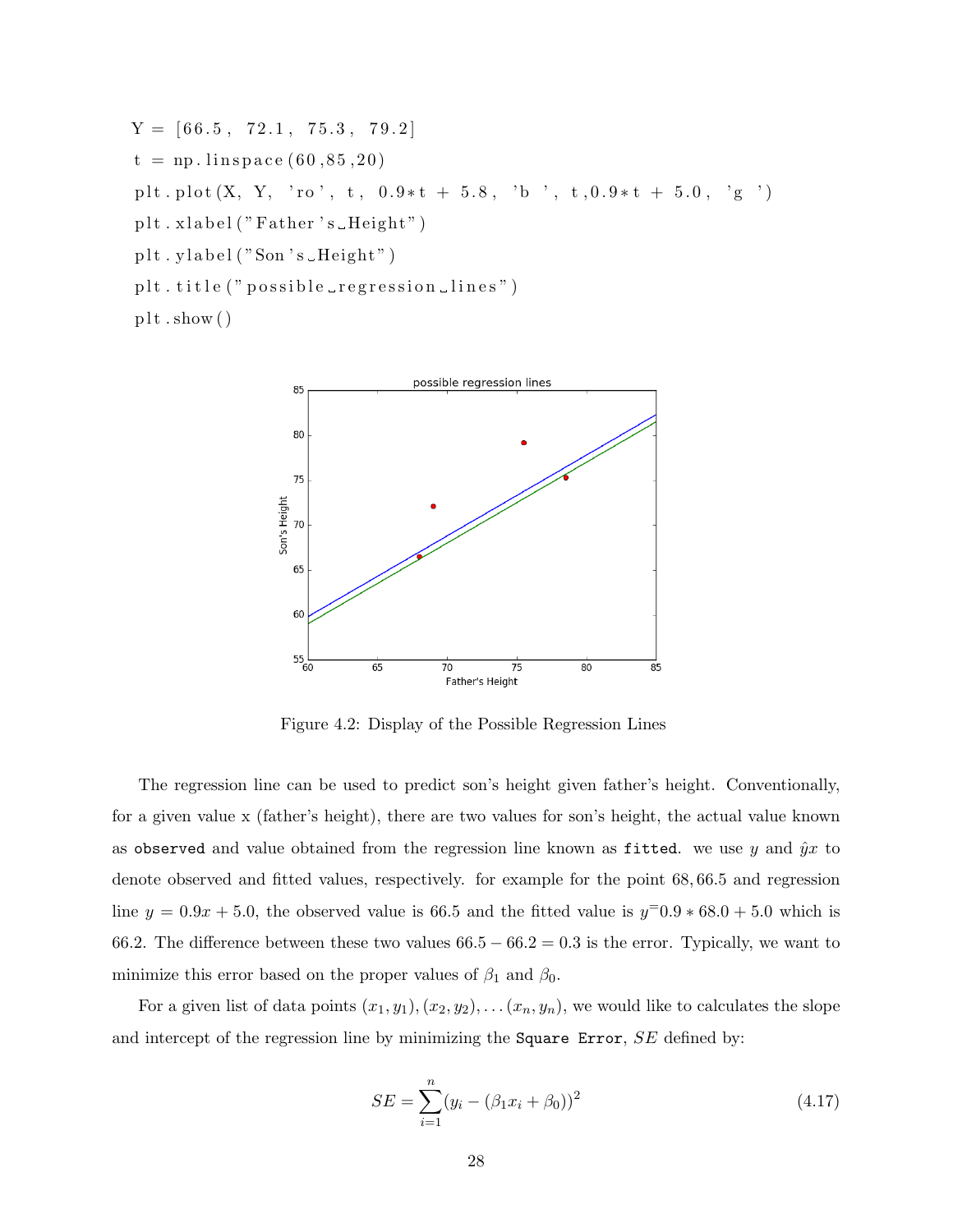Let  $\bar{x}$  denote the mean of, namely,  $\bar{x} = \frac{x_1 + x_2...x_n}{n}$  or equivalently  $(x_1 + x_2 \cdots + x_n) = n\bar{x}$ , then we proceed with the following to find values 0f  $\beta_1$  and  $\beta_0$  to minimize the *SE*.

We start by expanding  $SE$  as follows:

$$
SE = (y_1^2 + y_2^2 \cdots + y_n^2) - 2\beta_1(x_1y_1 + x_2y_2 \cdots + x_ny_n) - 2\beta_0(y_1 + y_2 \cdots + y_n) + \beta_1^2(x_1^2 + x_2 \cdots + x_n^2) + 2\beta_1\beta_0(x_1 + x_2 \cdots + x_n)
$$

This is equivalent to:

$$
SE = n\overline{y^2} - 2n\beta_1\overline{xy} - 2n\beta_0\overline{y} + \beta_1^2\overline{x^2} + 2n\beta_0\beta_1\overline{x} + n\beta_0^2
$$
\n(4.19)

To minimize equation 4.19, we take two partial derivatives with respect to  $\beta_0$  and  $\beta_1$ :

$$
\frac{\partial SE}{\partial \beta_1} = -2n\overline{xy} + 2n\beta_1 \overline{x^2} + 2n\beta_0 \overline{x} = 0 \tag{4.20}
$$

$$
\frac{\partial SE}{\partial \beta_0} = -2n\overline{y} + 2n\beta_1\overline{x} + 2n\beta_0 = 0
$$
\n(4.21)

by dividing both side of these two equations by  $2n$ , we get two equations in 4.22, and 4.23:

$$
-\overline{x}\overline{y} + \beta_1 \overline{x^2} + \beta_0 \overline{x} = 0 \tag{4.22}
$$

$$
-\overline{y} + \beta_1 \overline{x} + \beta_0 = 0 \tag{4.23}
$$

We can rewrite these two equations as equations 4.24, and 4.25.

$$
\beta_1 \overline{x^2} + \beta_0 \overline{x} = \overline{xy} \tag{4.24}
$$

$$
\beta_1 \overline{x} + \beta_0 = \overline{y} \tag{4.25}
$$

From equation 4.25, we observe that the point  $(\overline{x}, \overline{y})$  lies on the regression line. Also, if we divide the equation 4.24 by  $\overline{x}$ , we get the equation 4.26 which implies that the point  $\left(\frac{x^2}{\overline{x}}, \frac{\overline{xy}}{\overline{x}}\right)$  $\frac{cy}{\overline{x}}$ ) lies on the regression line.

With these two points, we can calculate slope and intercept of the regression as shown in equations 4.26, and 4.27.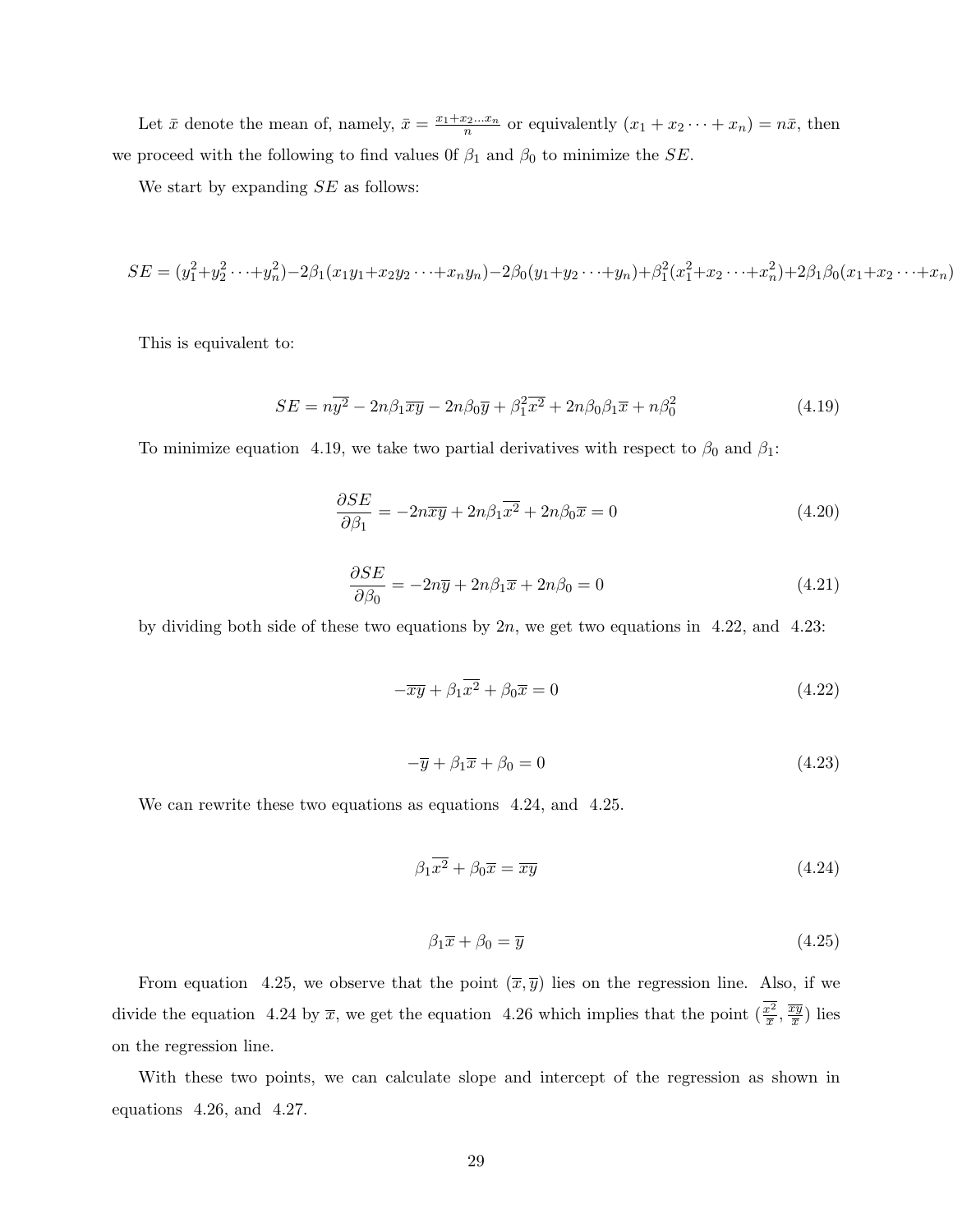$$
\beta_1 = \frac{\overline{y} - \frac{\overline{xy}}{\overline{x}}}{\overline{x} - \frac{\overline{x}^2}{\overline{x}}}
$$
\n(4.26)

$$
\beta_0 = \overline{y} - \beta_1 \overline{x} \tag{4.27}
$$

Mathematically, the slope of this regression line is equivalent to equation 4.28.

$$
cor(y, x) \frac{sd(y)}{sd(x)}
$$
\n
$$
(4.28)
$$

We can revisit the four points in 4.1 in order to compute the slope and intercept of the regression line. Based on equation 4.26 and 4.27, we obtain 0.835 and 12.53 for slope and intercept, respectively. The four point and the regression line is shown in 4.3.



Figure 4.3: Display of the Regression Line

In practice, the analytical solution is hard when the number of observed data and features are high. In the next section, we will describe numerical method of gradient descent as is commonly used in machine learning applications.

#### 4.3.1 Gradient Descent

In order to minimize the error in prediction as described in equation 4.17, one can employ the method of gradient descent to approximate the minimum point on the error curve. In what follows, we describe this method using derivatives, or more precisely partial derivatives.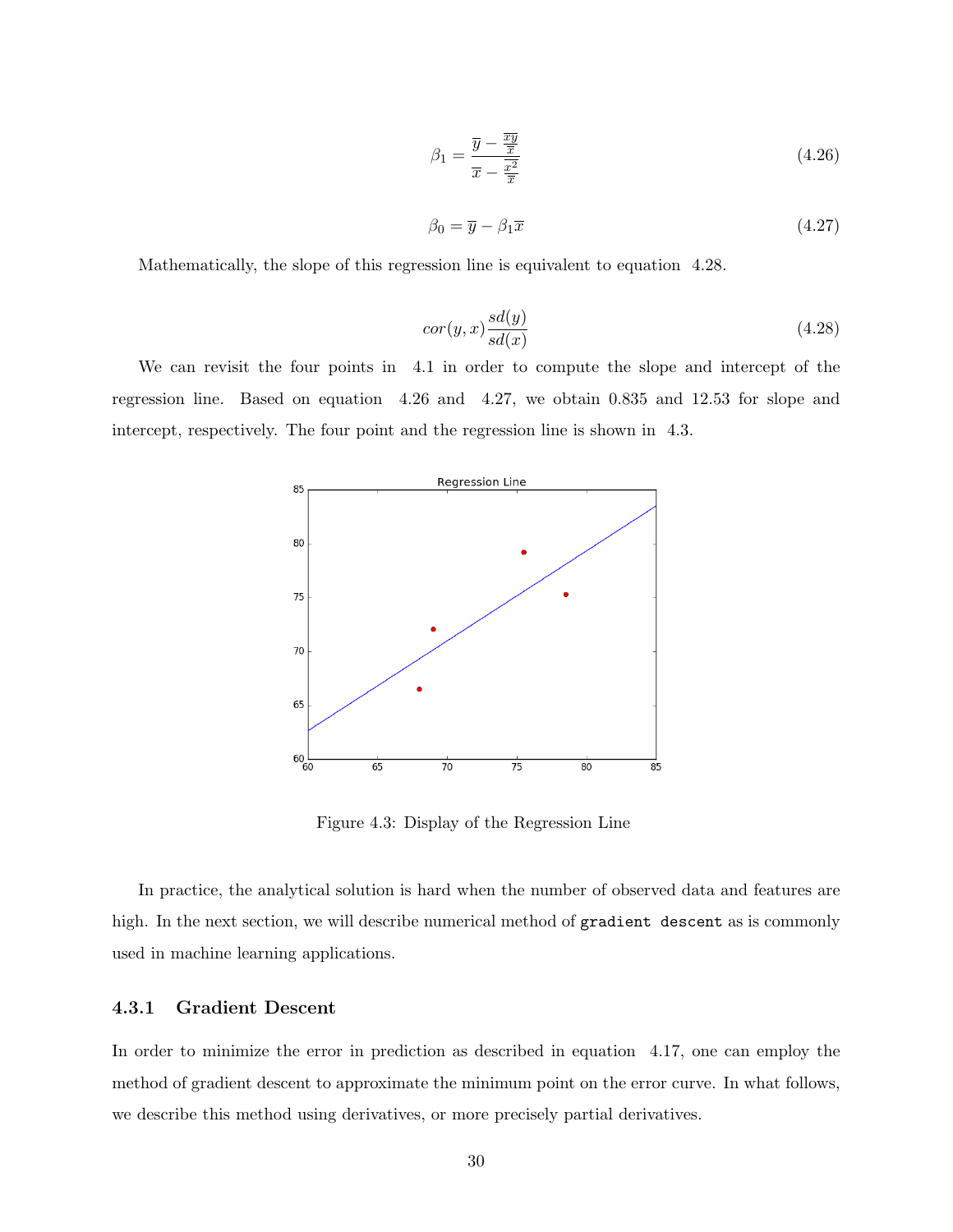Figure 4.4: Computing Example for Gradient Descent

$$
y = x2
$$
  
\n
$$
y' = 2x
$$
  
\n
$$
at x = 1, y = 1, y' = 2
$$
  
\ntangent line is:  $y = m(x - x_1) + y_1 = 2x - 1$   
\n
$$
at x = 1/2, y = 1/4, y' = 1
$$
  
\ntangent line is:  $y = x - 1/4$   
\nat  $x = 0, y = 0, y' = 0$   
\ntangent line is:  $y = 0$ 



import numpy a s np import m a t pl o tli b . p y pl o t a s p l t X = [ 1 , 0 . 5 , 0 ] Y = [ 1 , 0. 2 5 , 0 ] t = np . l i n s p a c e ( 3 , 3 , 2 0 0 ) p l t . pl o t (X, Y, ' r o ' , t , t ∗ ∗2 , ' y ' , t , 2 ∗ t 1 , ' b ' , t , t 0 . 2 5 , ' b ' , t , 0∗ t , ' g ' ) p l t . x l a b e l ( "x v al u e s f o r p a r a b ol a " ) p l t . y l a b e l ( "y v al u e s f o r p a r a b ol a " ) p l t . t i t l e ( " G r adien t Descent Example" ) p l t . slim ( 3 , 3 ) p l t . ylim ( 3 , 3 ) p l t . show ( )

Assume a parabola function  $y = x^2$ , it is clear that the minimum point on this parabola is the point  $(0, 0)$ . Equivalently, the slope of the tangent line at this point is 0.0. The derivative of this equation is  $y'=2x$ . In the equation 4.4, we compute the slope of the tangent line at three different points.

In gradient descent, we pick a point at random (more precisely, the slope), say  $x = 1$ . We calculate the slope of the tangent line. In the next step, we pick a point based on the calculated slope by subtracting a small value from current x, say  $x = 1/2$ . We continue the process and pick the next value say,  $x = 0$ . The idea is that we take steps toward the minimum point on the curve. The Python code and display of the example are shown in listing 4.2 and figure 4.5, respectively.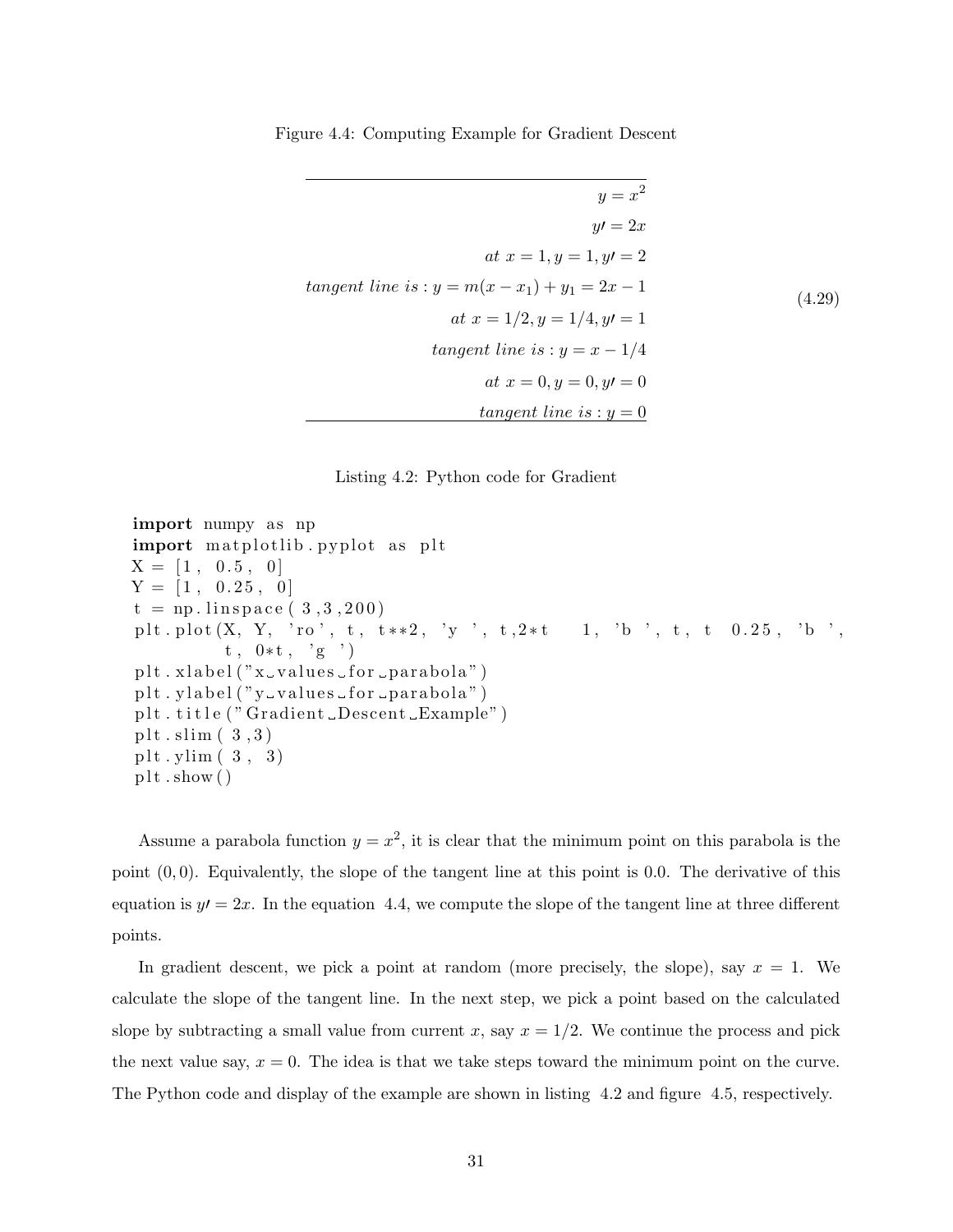

Figure 4.5: Display of the Possible Gradient Descent

| $\mathbf{r}$ is the contracted by $\mathbf{r}$ |              |  |  |  |
|------------------------------------------------|--------------|--|--|--|
| Father's Height                                | Son's Height |  |  |  |
| 68.0                                           | 66.5         |  |  |  |
| 69.0                                           | 72.1         |  |  |  |
| 78.5                                           | 75.3         |  |  |  |
| 75.5                                           | 79.2         |  |  |  |
| 65.3                                           | 66.2         |  |  |  |
| 71.3                                           | 68.4         |  |  |  |
| 58.4                                           | 59.2         |  |  |  |
| 59.6                                           | 57.8         |  |  |  |
| 54.5                                           | 55.1         |  |  |  |

Figure 4.6: Galton's Data

To make gradient descent more precise, we start with a hypothetical set of son's and father's height as shown in 4.6.

A common approach to normalizing data is min-max which normalizes according to equation 4.30 and coded in 4.3.

$$
\frac{x - min}{max - min} \tag{4.30}
$$

Listing 4.3: Python code for min-max

 $def$  min\_max $($ list $)$ :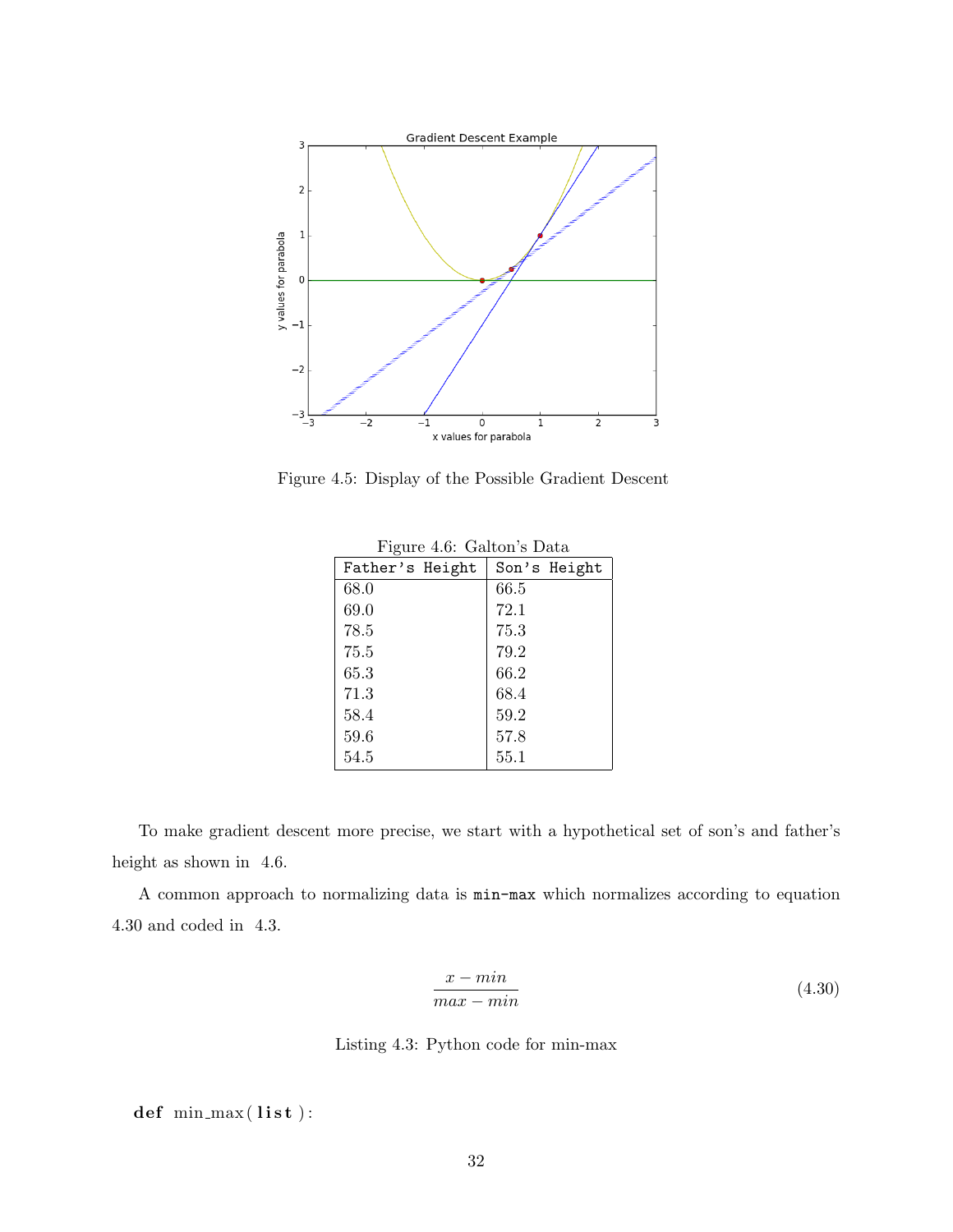| $\ldots$        |              |
|-----------------|--------------|
| Father's Height | Son's Height |
| 0.56            | 0.47         |
| 0.6             | 0.71         |
| 1.0             | 0.84         |
| 0.88            | 1.0          |
| 0.45            | 0.46         |
| 0.7             | 0.55         |
| 0.16            | 0.17         |
| 0.21            | 0.11         |
| 0.0             | $0.0\,$      |
|                 |              |

Figure 4.7: Normalized Galton's Data

 $min_value = np.min(list)$  $max_value = np.max(Iist)$  $new_list = [(x - min_value)/(max_value - min_value) for x in list]$ print new\_list return new\_list

The result of this normalization is shown in figure 4.7.

For a regression line  $y = mx + b$  and an observed point  $(x_i, y_i)$ , we denote the predicted value by  $\hat{y}_i = mx_i + b$ . The error  $SE = \sum (y - \hat{y})^2 = (y - (mx + b))^2$  is defined as the sum of the differences between the observed and predicted values over the training data. The gradient is defined as the partial derivatives of SE with respect to m and b as defined in equations 4.32 and refeq:b-gradient.

$$
b - gradient = \frac{\partial SE}{\partial b} = -2\sum_{i}^{n} (y_i - (mx_i + b))
$$
\n(4.31)

$$
m - gradient = \frac{\partial SE}{\partial m} = -2\sum_{i=1}^{n} x_i(y_i - (mx_i + b))
$$
\n(4.32)

We can simplify these gradient as displayed in equations 4.33 and 4.34.

$$
-2X(Y - \hat{Y})\tag{4.33}
$$

$$
-2(Y - \hat{Y})\tag{4.34}
$$

The algorithm proceeds according to the following steps: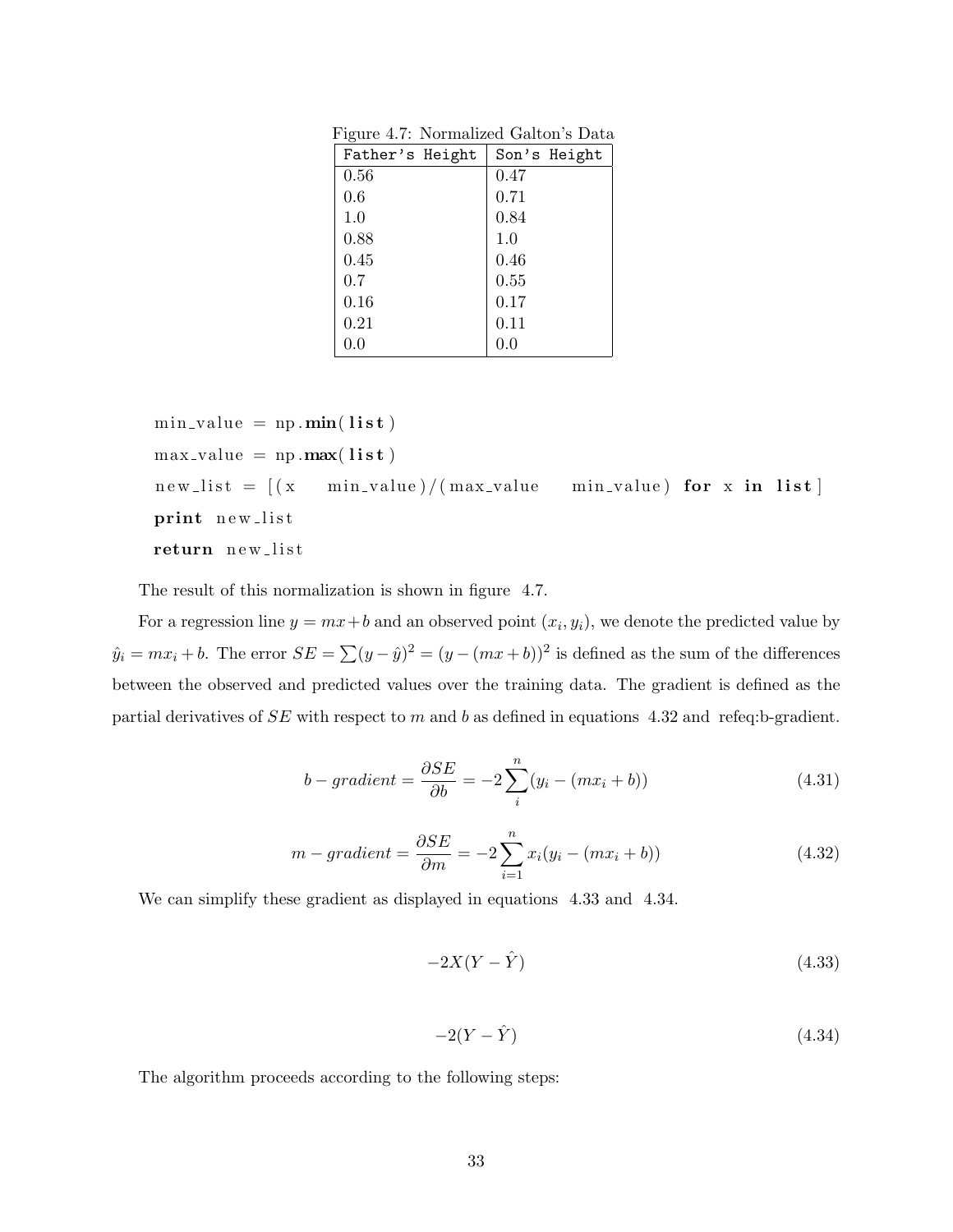| $\mathbf b$ | m    | $\check{ }$<br>$\boldsymbol{x}$ | $\mathcal{Y}$ | $\hat{y}$ | SE    | $-2(Y-\hat{Y})$ | $-2X(Y-\hat{Y})np$ |
|-------------|------|---------------------------------|---------------|-----------|-------|-----------------|--------------------|
| 0.37        | 0.87 | 0.56                            | 0.47          | 0.86      | 0.15  | 0.77            | 0.43               |
|             |      | 0.6                             | 0.71          | 0.89      | 0.033 | 0.36            | 0.22               |
|             |      | 1.0                             | 0.84          | 1.14      | 0.02  | 0.27            | 0.24               |
|             |      | 0.88                            | $1.0\,$       | 1.14      | 0.02  | 0.27            | 0.24               |
|             |      | 0.45                            | 0.46          | 0.76      | 0.091 | 0.60            | 0.27               |
|             |      | 0.7                             | 0.55          | 0.98      | 0.18  | 0.86            | 0.60               |
|             |      | 0.16                            | 0.17          | 0.51      | 0.12  | 0.68            | 0.11               |
|             |      | 0.21                            | 0.11          | 0.55      | 0.20  | 0.89            | 0.19               |
|             |      | 0.0                             | 0.0           | 0.37      | 0.14  | 0.74            | 0.0                |
|             |      |                                 |               |           | 0.95  | 5.44            | 2.3                |

Figure 4.8: Gradient Descent Calculations

1. initialize m and b randomly. (i.e.  $[m,b] = np.random.randn(2))$ 

2. calculate the gradients based on the equations 4.33 and 4.34.

3. Update m and b according to a learning step  $\alpha$  and gradients as in equations 4.35 and 4.36.

4. repeat the the two previous steps until the error reaches a stable state.

$$
b = b - \alpha * \frac{\partial SE}{\partial b} \tag{4.35}
$$

$$
m = m - \alpha * \frac{\partial SE}{\partial m} \tag{4.36}
$$

The learning step  $\alpha$  is obtained experimental. Typical values are 0.1, 0.01, or 0.001. In general, It is hard to obtain an ideal error, so the repeating steps in the algorithm runs in increment of thousands. Table reffig:regression-calc shows the process for our example data.

At this step, the error is 0.95. If we set our learning step to 0.01, the gradient values of m and b will be updated to according to the equations 4.38 and eq:m-gradient3.

$$
m = m - \alpha * \frac{\partial SE}{\partial m} = 0.87 - 0.01 * 2.3 = 0.847
$$
\n(4.37)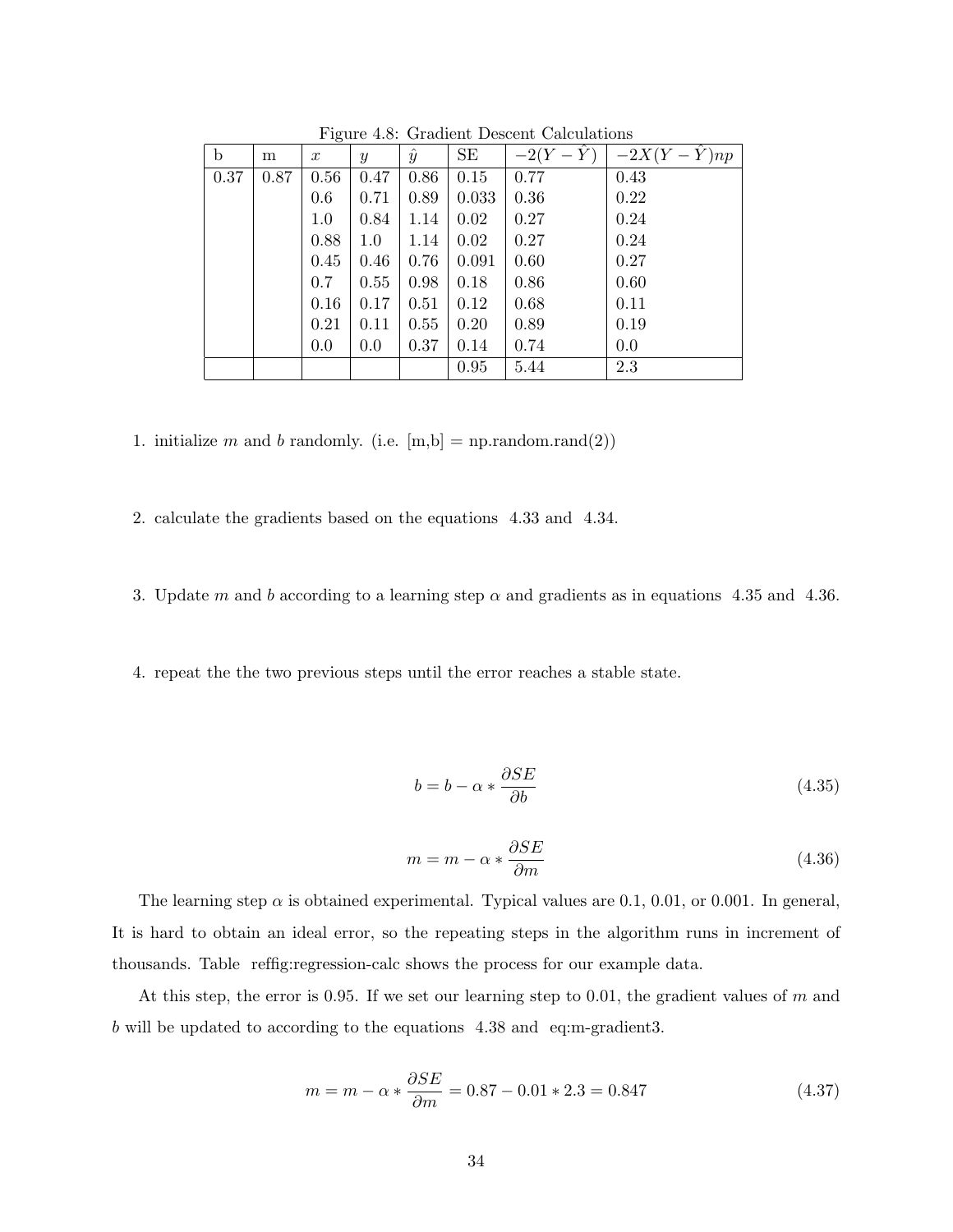$$
b = b - \alpha * \frac{\partial SE}{\partial b} = 0.37 - 0.01 * 5.44 = 0.316 \tag{4.38}
$$

The algorithm repeats the calculation as it is done in 4.8 with the updated values of  $m$  and  $b$ . If we run this process for one thousand times we arrive at  $SE = 0.0167$ ,  $m = 0.847$ , and  $b = 0.127$ , respectively. The final regression line is displayed in Figure 4.9.



Figure 4.9: Display of the Final Regression Line

#### 4.4 Logistic Regression

The Least Square Method was published by Adrian-Marie Legendre in 1805; however, Carl Fredrick Gauss had used it previously. In fact, he developed the Least Square Method in 1795 at the age of 18. Gauss's Least Square Method was first used in astronomy by an Hungarian astronomer. The astronomer had used the method to monitor Ceres before it became lost for 40 days in January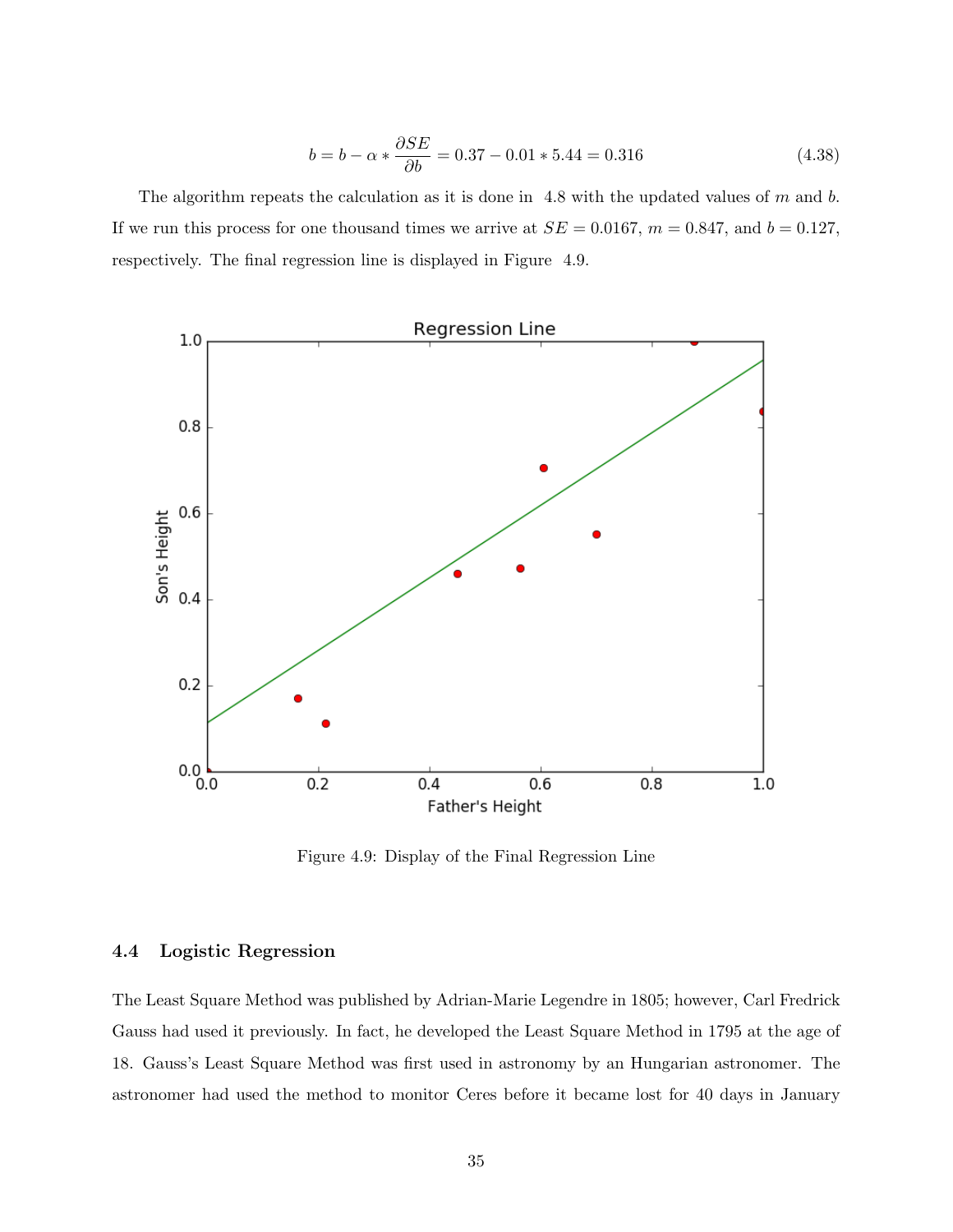1802. He used the 24-year-old Gauss Method instead of the more complicated Kepler nonlinear equation method. In 1809, Gauss published the Least Square Method; The [Gauss, 1877]credit for its discovery went to Legendre(1805) [Legendre, 1805] and Gauss(1809) [Gauss, 1809].

The Logistic Regression Model was developed in 1958 by David Cox [Cox, 1958]. In this model, the probability of a binary response is based on one or more independent variables. Regression analysis is used for estimating the relationship between independent variables, which are also known as predictors. Regression analysis is used to understand the relationship between predictors and dependent (target) variable. The performance of the results is closely related to the data usage. In 1821, Gauss developed the Gauss-Markov Theorem, which was based on his previous method, the Least Square Method [Gauss, 1823].

The Logistic Regression Model is one of the most commonly used statistical procedure methods. It is used in many different areas, especially in medical research. Logistic Regression is designed to respond to the zero or one's shape of outcomes, for instance, "success" or "fail", "yes" or "no", etc. On the other hand, Ordinary Least Square(OLS) is designed for beyond the range variables, not binomial variables. Due to the [Loh and Shih, 1997] error variances and normal distribution results, the OLS Method is not recommended for binary variables. However, if the target variables are binomial, the Logistic Regression Method is recommended. The OLS Method is recommended when there are a range of target variables. They both are sufficient when there is a variety of independent variables, which may be categorical, continuous or ordinal.

There are many techniques for calculating the coefficient, such as Fisher's correlation coefficient, Spearman's coefficient and Pearson's coefficient. The Pearson coefficient was developed by Bravais in 1846 [Denis, 2001] and described by Karl Pearson in 1895. [Pearson, 1895]. In 1904, C. Spearman[Spearman, 1904] used the Pearson Method as another way in which to calculate the relationship strength between two variables. The historic milestone of this correlation and regression is presented in the table ??:

Both the Logistic Regression Method and the OLS Method can be used for the Pearson and Spearman correlation coefficient methods. When we have more than one variable, the correlation between variables can be measured by using a different index(Coefficients).

One difference, however, is that Spearman's coefficient was developed to measure the rank correlation, while Pearson's coefficient was developed to measure the "linear association between the OLS and the Logistic predicted values.

With logistic regression [Lin et al., 2008], the feature vector  $\overrightarrow{X}$  is used to fit the data point in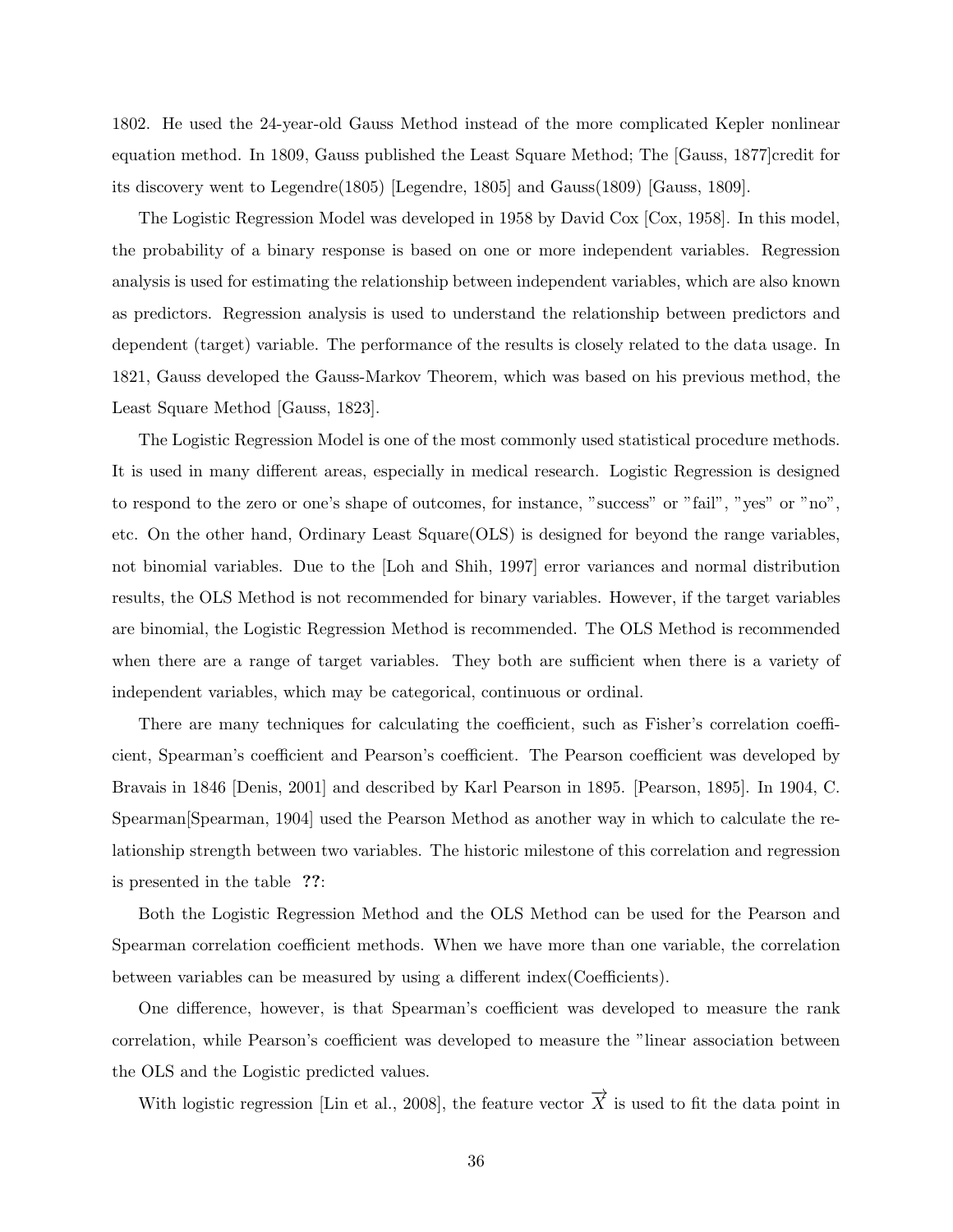| Date           | Person                          | Title                       |
|----------------|---------------------------------|-----------------------------|
| 1823           | Carl Fredrich GaussGauss [1823] | German mathematician        |
| 1843           | John Stuart MillMill [1843]     | British philosopher         |
| 1846           | Argusts Bravias                 | French physicist            |
| 1868           | Charles Darwin                  | British natural philosopher |
| 1877-1885-1888 | Sir Francis Gallon              | British mathematician       |
| 1895-1896      | Karl Pearson                    | British statistician        |
| 1904           | Spearman                        |                             |
| 1920           | Karl Pearson Pearson [1920]     | French                      |

Table 4.4: History Of Correlation

the equation:

$$
P(\overrightarrow{X}) = \beta_0 + \beta_1 x_1 + \beta_2 x_2 \cdots + \beta_n x_n \tag{4.39}
$$

Since this value is not necessarily between 0 and 1, a link function, logit is used:

$$
P(\overrightarrow{X}) = \frac{e^{\beta_0 + \beta_1 x_1 + \beta_2 x_2 \cdots + \beta_n x_n}}{1 + e^{\beta_0 + \beta_1 x_1 + \beta_2 x_2 \cdots + \beta_n x_n}}
$$
(4.40)

The Maximum Likelihood Estimate (MLE) is used to find the values of the coefficients  $\beta_i$ 's from the data.

In this section, we give a brief introduction to binary classification with logistic regression. In general, we start with a vector of features  $\overrightarrow{X} = (x_1, x_2, \ldots, x_n)$  that can serve as a template for each data point in our data set. We want to build a binary classifier Y that predicts survivability. This construction is essentially based on the characteristics of the training data set. In our case, this is SEER database.

In the classical regression Lin et al. [2008], the feature vector  $\overrightarrow{X}$  is used to fit the data point in the equation:

$$
P(\overrightarrow{X}) = \beta_0 + \beta_1 x_1 + \beta_2 x_2 \cdots + \beta_n x_n \tag{4.41}
$$

Since this value is not necessarily between 0 and 1, we can not use it as probability to assign a class to the data point. In general, a link function,  $\texttt{logit}$  is used to convert  $p(\overrightarrow{X})$  to a value between 0 and 1.

$$
P = \frac{e^{\beta_0 + \beta_1 x_1 + \beta_2 x_2 \cdots + \beta_n x_n}}{1 + e^{\beta_0 + \beta_1 x_1 + \beta_2 x_2 \cdots + \beta_n x_n}}
$$
(4.42)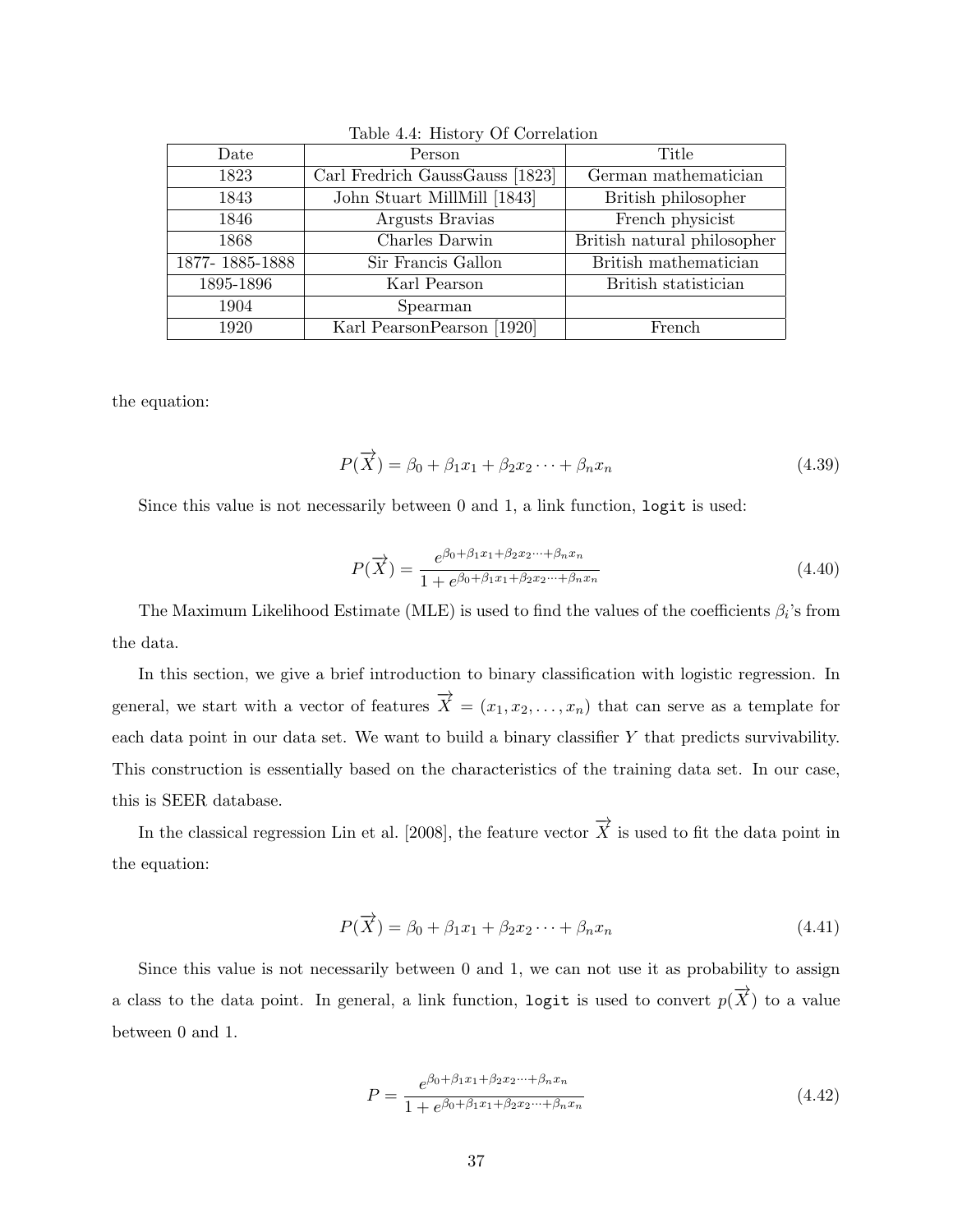The training data is used to estimate the coefficients of the equation 4.42. We use log likelihood to decide on class assignment. For binary classification, each training data point  $\bar{x}_i$  has a class assignment  $y_i$  (e.g. 0 for not-survived, 1 survived). We then substitute a data point in equation 4.42 in order to calculate the probability  $p_i$ . The log likelihood is:

$$
\sum_{i=1}^{n} y_i log p_i + (1 - y_i) log (1 - p_i)
$$
\n(4.43)

The equation 4.43 is solved numerically to obtain Maximum Likelihood Estimate (MLE) for coefficients  $\beta_i$ 's from the data.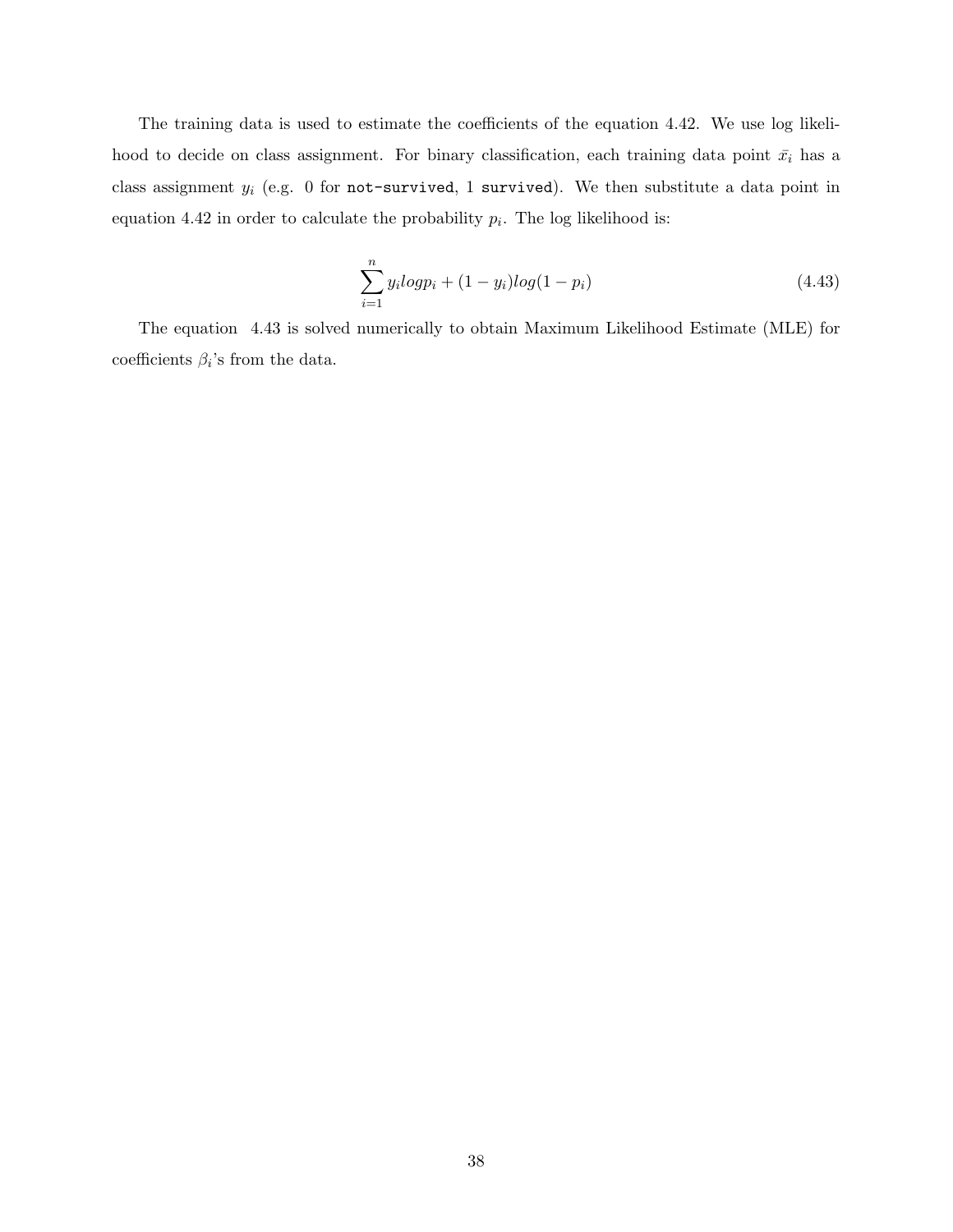# Chapter 5

# Comparison

Many natural problems can be solved using binary classification techniques. Known examples of binary classifications are the detection of fraudulent credit card fraudulent transactions [Phua et al., 2004], spam identification [Benevenuto et al., 2009], classified documents [Taghva, 2009], and privacy detection [Taghva et al., 2006]. Naive Bayes, decision trees, logistic regression, artificial neural network(ANN), and support vector machine (SVM) are among the most popular techniques for binary classification.

One of the earliest and most cited work on survival predictability with machine learning tools are the experiments reported by Delen et al. [Delen et al., 2005]. These experiments identified decision tree as the best predictor, compared with artificial neural networks (ANN) and logistic regression. A follow-up set of experiments by Bellaachia and Guven [Bellaachia and Guven, 2006] reported similar results that decision tree was superior to naive Bayes and ANN. Neither work was reproducible research, as there are no code book description of recipes on data preparation and algorithms. Furthermore, it is not clear which methods (direct vs actuarial) that both studies used to identify patient five year survival status of patients.

Both of the above-mentioned studies were conducted using SEER data. Closely related studies on lung cancer, also using SEER data, found that decision tree was the best predictor [Agrawal et al., 2012]. This study further identified the importance of two out of 11 features when predicting survivability. In another interesting and related study using SEER data, Zolbanin et al.[Zolbanin et al., 2015] based the prediction of survivability on comorbidity of cancers, for example, breast and prostate cancer.

Salma et al. [Salama et al., 2012] performed comparison studies on Wisconsin Breast Cancer (WBC) database [Lichman, 2013], and reported that Multi-Layer Perception (MLP) was superior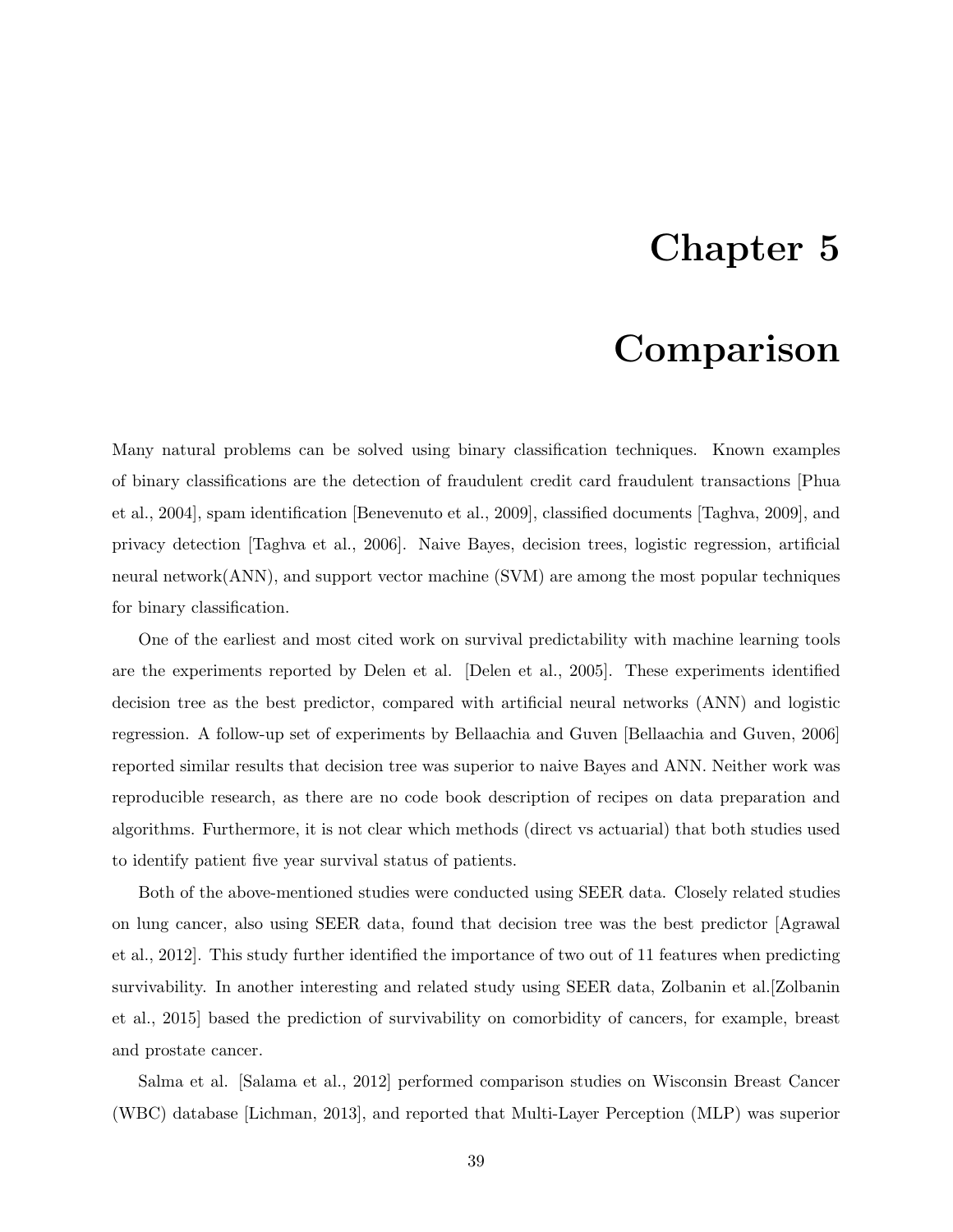|            | rigure 5.1: Confusion Matrix                         |             |     |  |  |  |
|------------|------------------------------------------------------|-------------|-----|--|--|--|
|            | Predict No                                           | Predict Yes |     |  |  |  |
|            | Actual No   True Negative (TN)   False Positive (FP) |             | Neg |  |  |  |
|            |                                                      |             |     |  |  |  |
| Actual Yes | False Negative $(FN)$ True Positive $(TP)$           |             | Pos |  |  |  |
|            | PNeq                                                 | $PP_{OS}$   | n   |  |  |  |

 $E: F1G C$   $S: M1$ 

to decision tree for that database. It is important to point out that WBC collects a different set of features for breast cancer than does SEER. It is also worth mentioning that another study by Christobel and Sivaprakasam [Angeline Christobel. Y, 2011] identified the Support Vector Machine (SVM) as the best predictor for the WBC database. Finally, we want to draw attention to binary classification based on missense mutation in genome [Wei and Dunbrack Jr, 2013].

#### 5.1 Comparison Metrics

Regarding the prediction accuracy when using precision/recall metrics and ROC curve, in the 10-fold cross validation method, the entire data set was split into 10 random sub-samples. Each classifier uses nine folds for training and one fold for testing. The final confusion matrix is the average of the 10 runs.

Suppose we start with n data points divided into positive (Pos) and negative (Neg) examples. Let  $TP$  be the number of true positives, that is, the number of patients which the classifier predicts survived and the patients actually have survived. Let  $FN$  be the number of false negatives, i.e., the number of patients that actually survived but the classifier predicts not-survived. The  $TN$  is defined as the number of patients that have not-survived and the classifier also predicts not-survived. The  $FP$  is the number of patients that have not-survived but the classifier falsely predicts survived. These four metrics are typically summarized in a confusion matrix as shown in Figure 5.1. The total of TN and FN is denoted by  $P N e g$ . Similarly, the total of  $FP$ and  $TP$  is denoted by  $PPos$ .

Recall or True Positive Rate tpr then is defined as:

$$
recall = tpr = \frac{TP}{TP + FN} \tag{5.1}
$$

And the precision is defined as: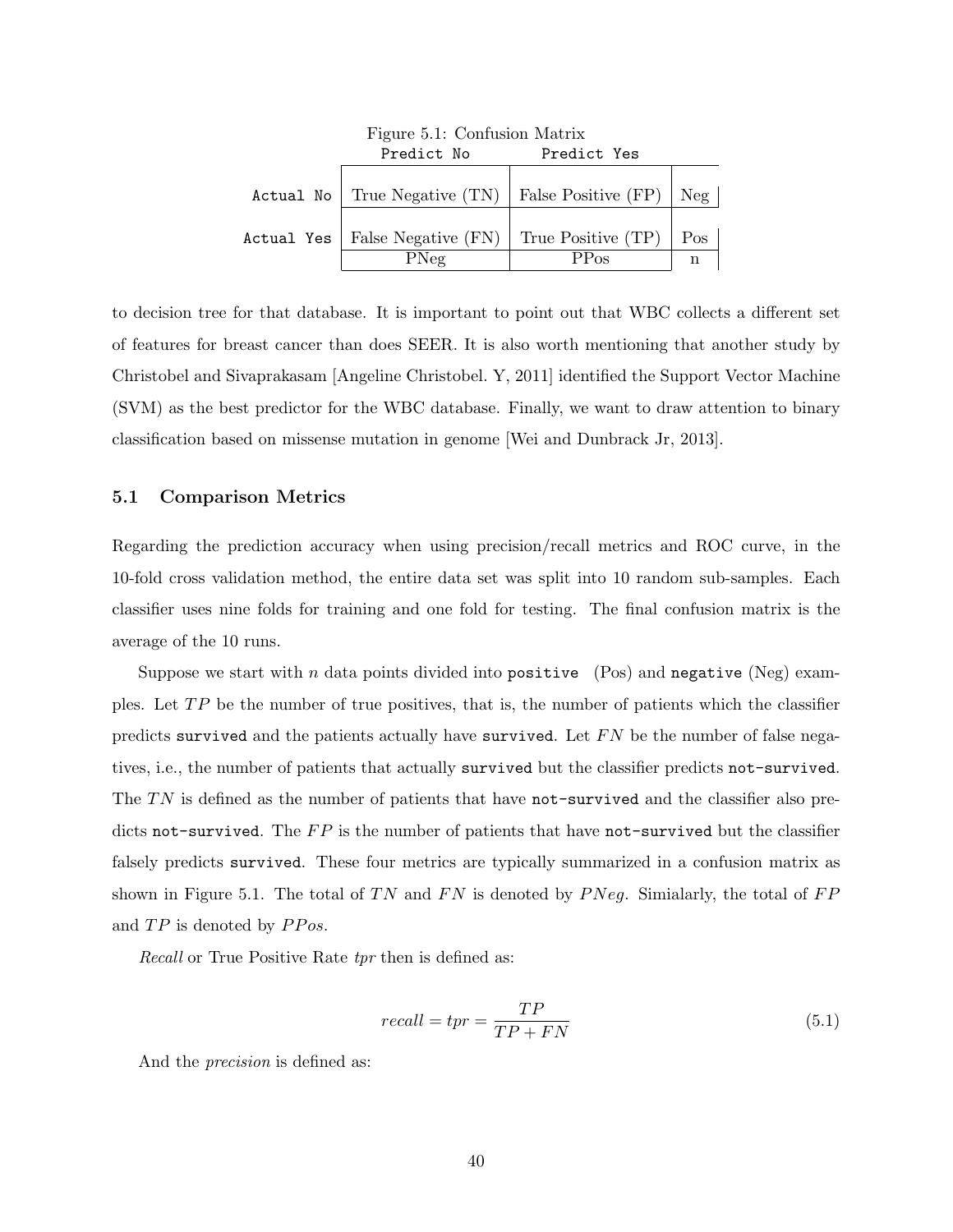$$
precision = \frac{TP}{TP + FP}
$$
\n
$$
(5.2)
$$

The harmonic mean of precision and recall is called the  $F1$  measure, defined as:

$$
F1 = \frac{2}{1/precision + 1/recall}
$$
\n(5.3)

The False Positive Rate, *fpr* is defined as:

$$
fpr = \frac{FP}{FP + TN} \tag{5.4}
$$

The accuracy of the classifier, acc is defined as the weighted average of true positive and true negative rates.

$$
acc = Pos * tpr + Neg * (1 - fpr)
$$
\n
$$
(5.5)
$$

Another popular metric for comparison of binary classifiers is the Receiver Operating Characteristic (ROC) curve. The ROC is extensively used in ther literature. The ROC curve exhibits the tradeoff between true positive and false positive error rates [Duda et al., 2012]. The X-axis ad Y-axis in ROC curve are *fpr* and *tpr*, respectively.

The Area Under the ROC Curve (AUC) is also an accepted measure of the binary classification performance and is widely used.

#### 5.2 Base Experiment

In this study, the performance of naive Bayes, decision trees, and logistic regression were evaluated for their performance in predicting five-year survivability of breast cancer patients. These three approaches were chosen because they were techniques used in past studies on survivability prediction. The implementations for these three approaches developed by Pedregosa et al. [Pedregosa et al., 2011a] were used in these experiments.

As mentioned previously, the number of data points in the survived class is eight times the number of not-survived data points. Typically, this imbalance affects the classification accuracy [Wei and Dunbrack Jr, 2013]. Many approaches have been developed to overcome the problems associated with the unbalanced training data. The simplest one is to provide the prior weights of the training class to the classifier. The balanced value for class-weight parameter for both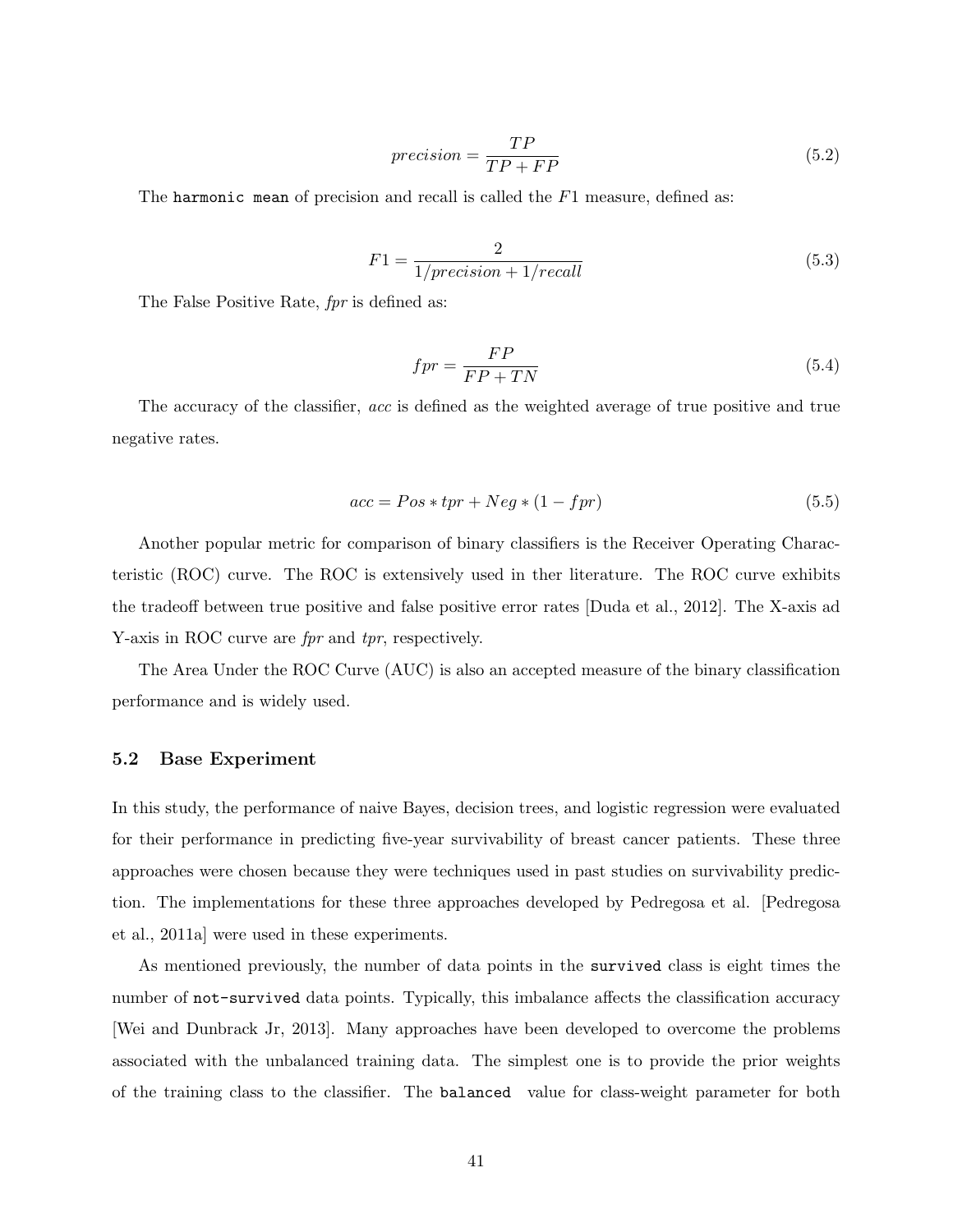| Classifier          | class        | Precision | Recall | F1   |  |  |  |
|---------------------|--------------|-----------|--------|------|--|--|--|
| Naive Bayes         | survived     | 0.36      | 0.99   | 0.53 |  |  |  |
|                     | not-survived | 1.00      | 0.77   | 0.87 |  |  |  |
| Logistic Regression | survived     | 0.41      | 0.97   | 0.58 |  |  |  |
|                     | not-survived | 1.0       | 0.82   | 0.90 |  |  |  |
| Decision Tree       | survived     | 0.60      | 0.59   | 0.60 |  |  |  |
|                     | not-survived | 0.95      | 0.95   | 0.95 |  |  |  |

Figure 5.2: Performance of the Classifiers



decision tree and logistic regression experiments. In addition, the class prior [0.12, 0.88] was used for naive Bayes experiments. Stratified 10-fold cross validation was used for training and testing to make sure that each fold preserved a similar distribution as the original classes. Aside from the default setting, the only other parameter used was newton method for the solver method of the logistic regression.

The performance of the tree classifiers with 10-fold cross validation is summarized in Figure 6.7 and Figure 5.3.

The precision reports the percentage of data points that are classified as positive that are actually positive. The recall reports the percentage of correctly labeled data points. Precision is sensitive to the class distribution. In general, the precision is affected by the class distribution while recall is not. All three methods have low precision for the not-survived class, but both logistic regression and Naive Bayes have very high recall values for this class. This is a crucial point as the cost of misclassification is prohibitive for this class. The idea being that when a patient is put in the not-survived class, then we may require further test to be assured of the patient condition. The ROC curve suggests that logistic regression is also superior based on the AUC value. The difference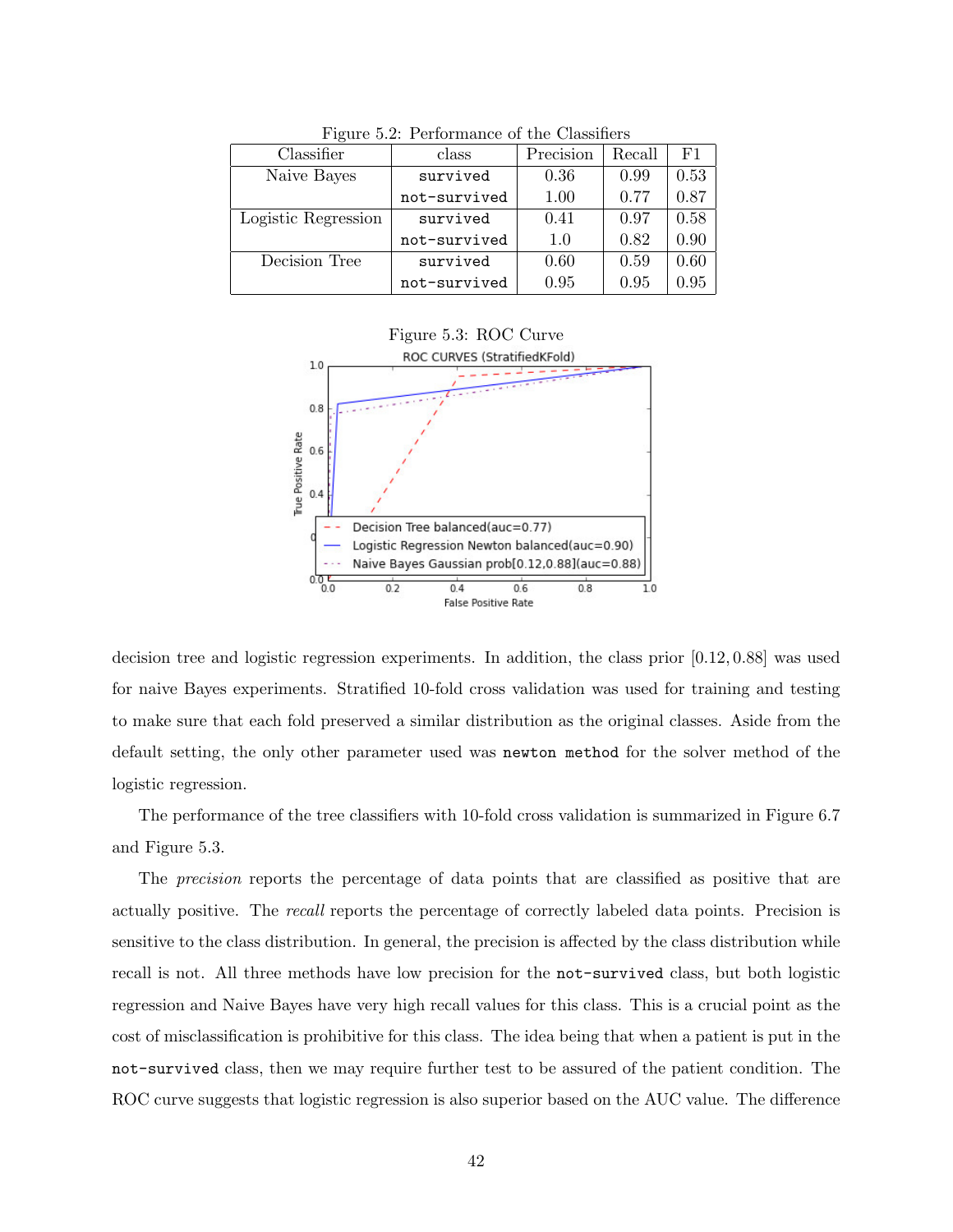between AUCs for Naive Bayes and logistic regression may not be statistically significant.

A closer look at the coefficients reveals that race and vitalStatusRecord are not significant and can be eliminated.

There are many methods to improve our base experiments. One of the most widely used techniques is to use the correlation among predictors to computationally categorize certain attribute values to improve the recall and precision level. In the next section, we will give a detailed introduction to VIF and GVIF to overcome the correlation problems.

#### 5.3 VIF and GVIF

Our previous work on cancer data [Taghva and Bozorgi, 2016] has identified logistic regression as a superior choice over Naive Bayes and decision trees. Our classification is based on 14 attributes. Many of these features are categorical.In regression modeling with large number of predictors, correlations among predictors is quite common, and the estimated model coefficients might not be very reliable. In these situations, the variance inflation factor (VIF) is computed for each predictor; a rule of thumb is to omit any predictor which has VIF larger than 5 [Fox, 2002]. When there are categorical predictors present, VIF does not apply; [Fox and Monette, 1992] developed a generalized VIF. Since the present data set has several categorical predictors, we have computed GVIF for all predictors. For continuous predictors, GVIF and VIF are the same.

Figures 5.4,5.5, and 5.6 are bar charts of ten categorical predictors in the present data set. It can be seen that the predictors race, histologicType , grade, csLymphNod and COD have large number of levels or values, which makes the fitting of logistic regression models numerically inaccurate, as indicated by extremely large values of GVIF. For this reason, we recoded these predictors by combining levels with low sample sizes into one category which we called other; this was done for each of the predictors mentioned above.

Another prominent technique is Synthetic Minority Over-sampling Techniques known as SMOTE. In the next chapter, we will a give detailed introduction to SMOTE. We then combine GVIF and SMOTE to improve our results.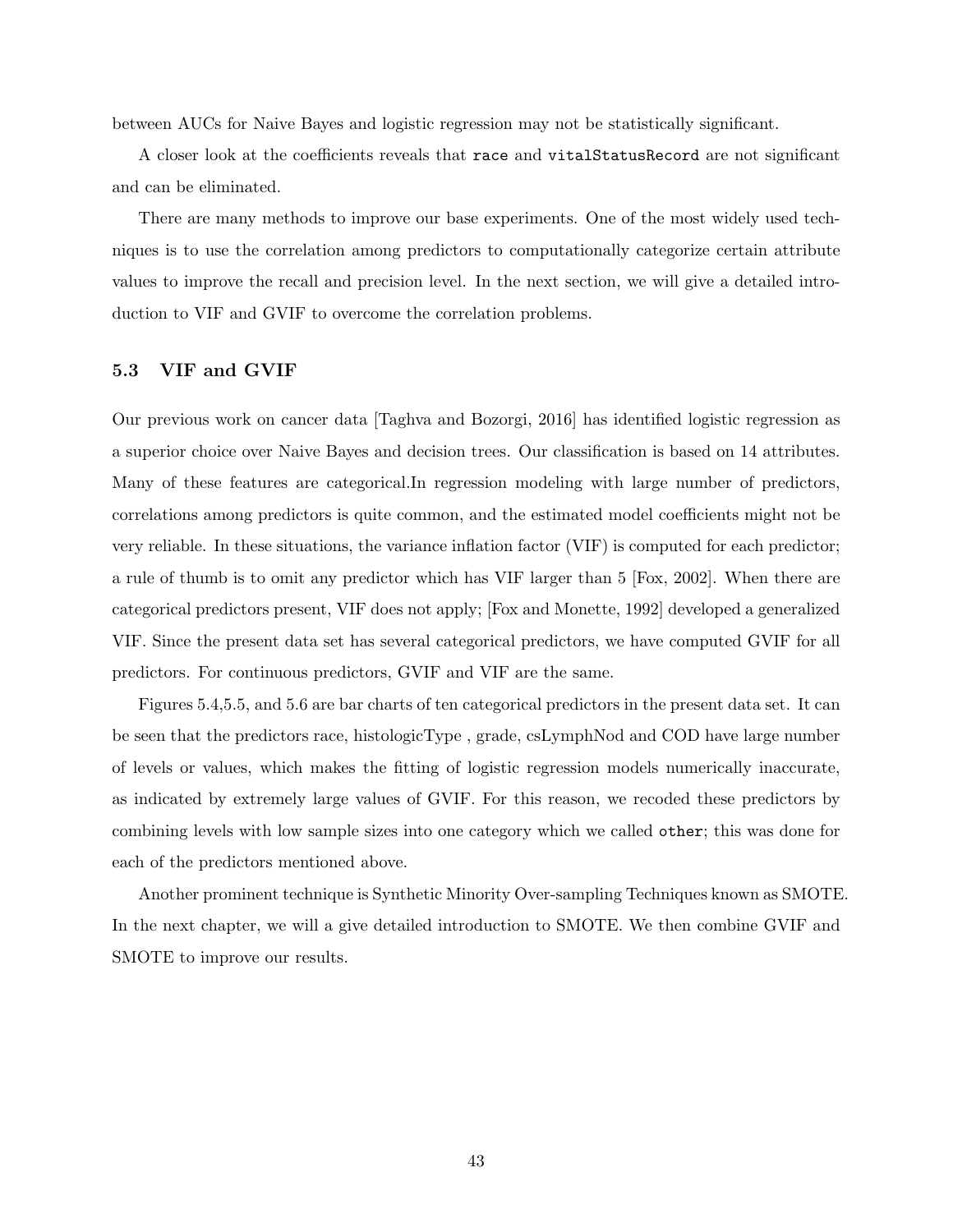Figure 5.4: Barplots of (a) race, (b) marital status, (c) histologic type, (d) beha vior code



Figure 5.5: Barplots of (a) grade, (b) csEODLymphNode, (c) radiation, (d) seerHistoricStageA

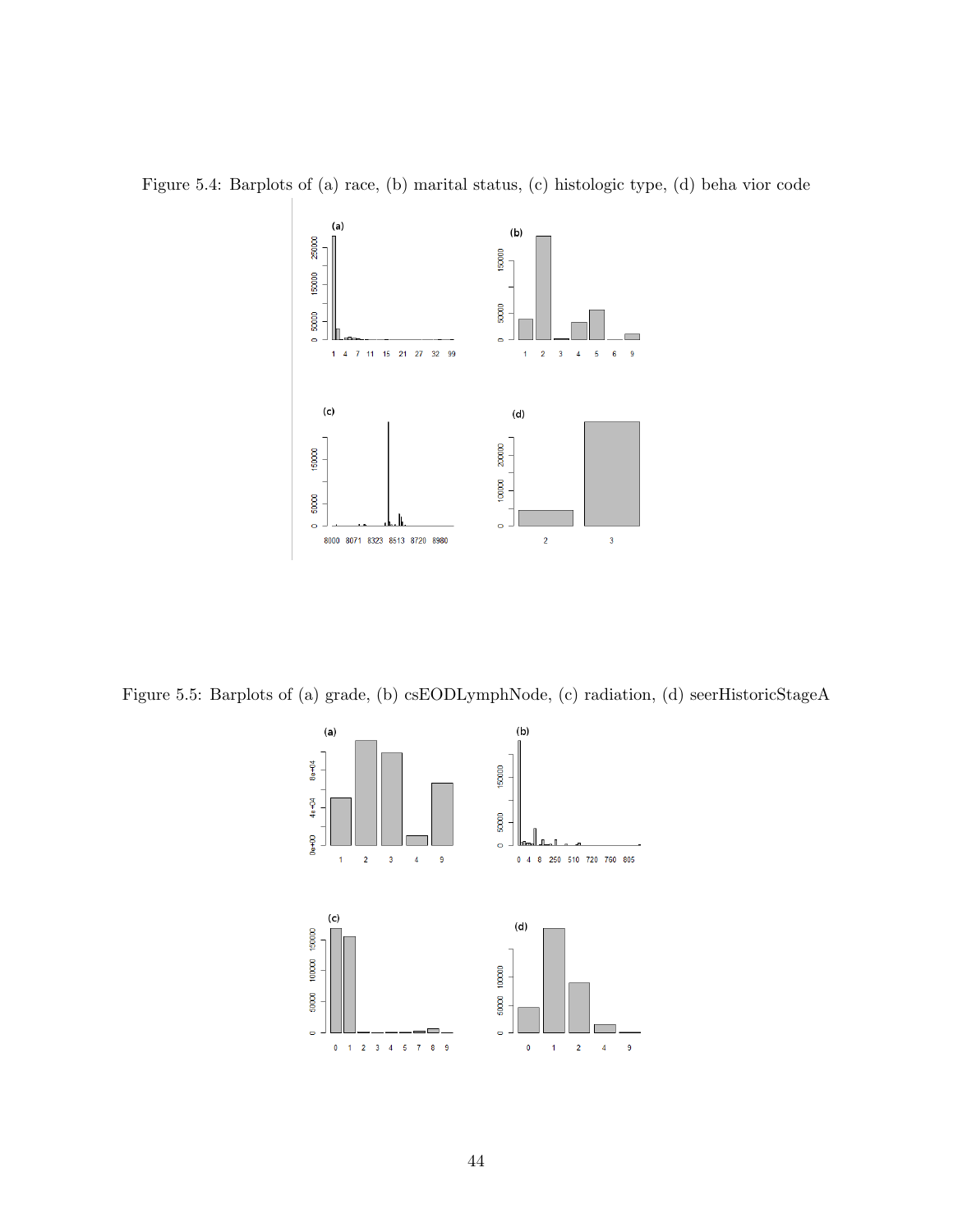Figure 5.6: Barplots of (a) VitalStatusRecord, (b)causeOfDeathToSEERSiteRecord

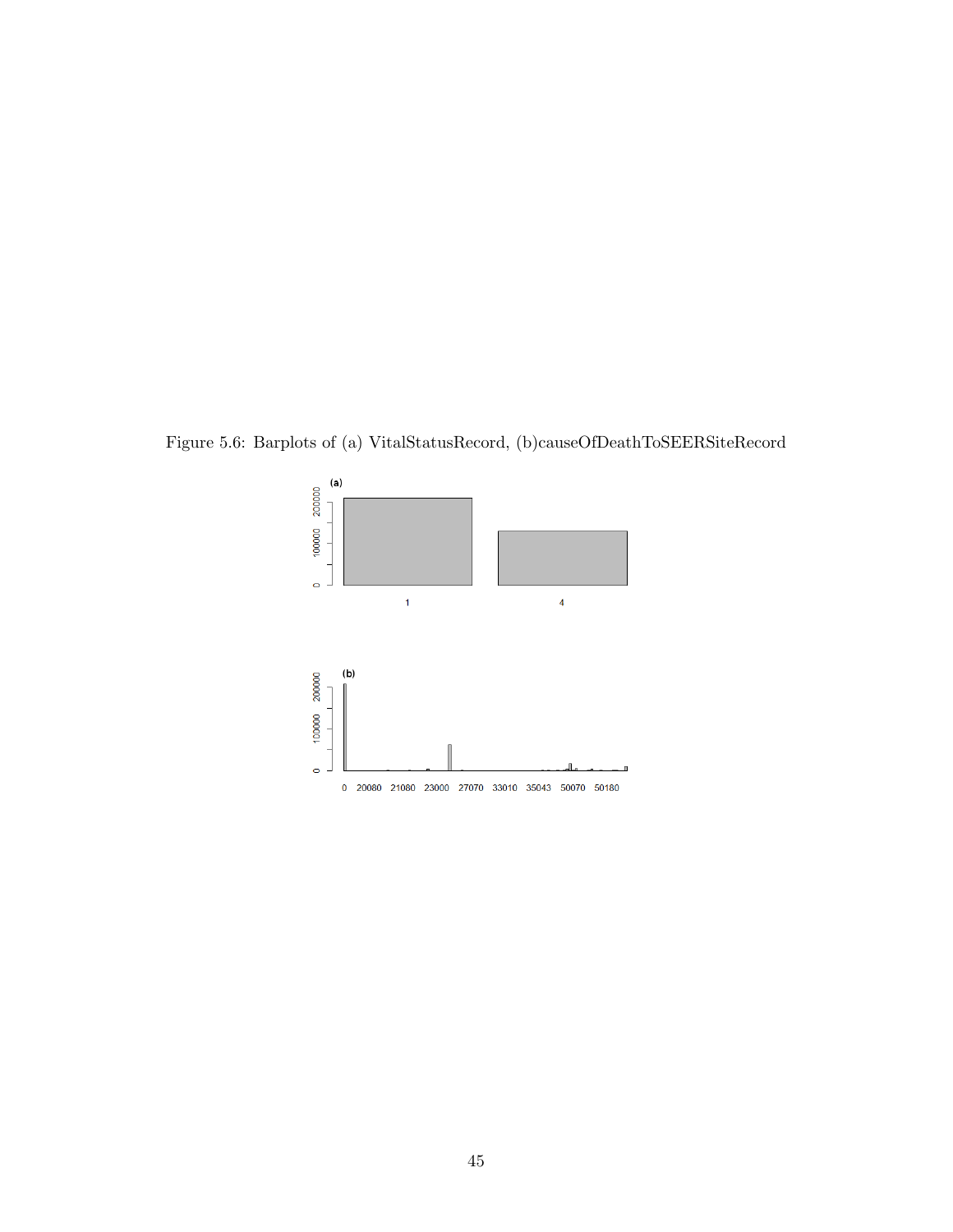# Chapter 6

# Correlation, Sampling, and Estimation of Models

This chapter describes our optimization approaches to improve the recall and precision level of our classifier based on logistic regression. We start with technical development of different SMOTE techniques in section 6.1. We then combine the GVIF and SMOTE to finalize our experiments.

#### 6.1 Synthetic Minority Over-sampling Techniques

As mentioned in section 1, the cost of misclassification of a minority record is higher than the cost of miscalssification of a majority record. The re-sampling techniques' main objective is to correct this misclassification cost. These re-sampling tools usually under-sample the majority class or over-sample the minority class. Some side effects of these techniques are that under-sampling may throw away good data and over-sampling may cause over-fitting.

When working with imbalanced data sets, there are two things to consider, between-class imbalances and within-class imbalances[Chawla et al., 2004]. In imbalanced data sets, the majority class has more samples, while the minority class has fewer. Imbalanced data sets are found in many different areas, such as in the detection of fraud phone calls[Fawcett and Provost, 1996], detect the possibly cancerous cells in Mammography image [Chawla, 2003] or discover oil spills in satellite radar images[Kubat et al., 1998].

In these examples, we are mostly interested in the results of the minority class rather than the results of the majority class. Unfortunately, traditional data mining algorithms are not designed for imbalanced data sets. When dealing with imbalanced data sets, different methods must be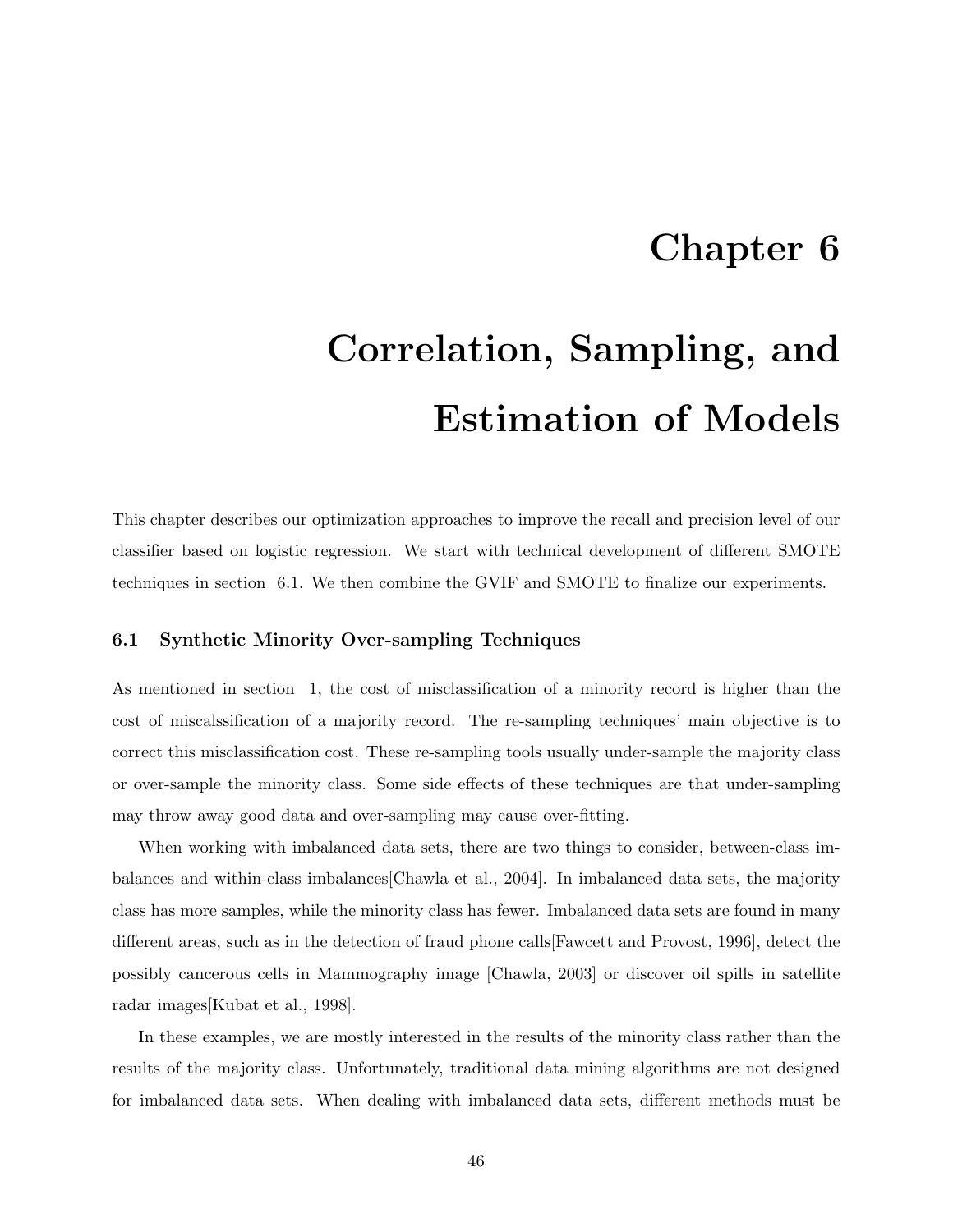| Models         | Techniques                                         |
|----------------|----------------------------------------------------|
| Over-Sampling  | SMOTE (Synthetic Minority Over-Sampling Technique) |
|                | <b>B-SMOTE</b> (Borderline SMOTE)                  |
|                | <b>B-SMOTE</b> (Borderline SMOTE)                  |
|                | <b>B-SMOTE</b> (Borderline SMOTE)                  |
|                | Random majority Over-Sampling with replacement     |
|                | ADASYN(Adaptive Synthetic)                         |
| Under-Sampling | Random Majority Under-Sampling with replacement    |
|                | Tomek Links                                        |
|                | Near-Miss                                          |
|                | Under-Sampling with Cluster Centroid               |
|                | One Side Selection                                 |
|                | Neighborhood Cleaning Rule                         |
|                | (ENN) Edited Nearest Neighbor                      |
|                | Repeated Edited Nearest Neighbor                   |
|                | Condensed Nearest Neighbor                         |
|                | Instance Hardness Threshold                        |
|                | AIKNN                                              |

Table 6.1: Sampling Technique

used. Solutions can be determined either by data levels or algorithm levels. For data levels, changing the distribution and using sampling techniques results in more balanced data sets. On the other hand, for algorithm levels, improving and modifying the existing data mining to find a new algorithm [Han et al., 2005] .

In this study, we are considering the between-class imbalance, where some classes have a lot more samples than other classes. One solution for solving imbalanced data sets issues is to use Sampling techniques. We have two major Sampling techniques, Over-Sampling and Under-Sampling, plus a combination of the two. In Over-Sampling, minority class examples must be replicated to achieve a more balanced distribution; however, in Under-Sampling, some examples are eliminated from the majority class to find more balanced sets. The list of the some of the sampling techniques presented in table 6.1.

We have two different categories for sampling techniques; one is combining the Over-and Under-Sampling technique and the other is creating an Ensemble balanced set as shown in table 6.2.

In Random Over-Sampling, the random sample of the minority class is duplicated to achieve a more balanced dataset.

A well-known Over-Sampling technique is Synthetic Minority Over-Sampling Technique (SMOTE). SMOTE was inspired by the Ha & Bunke 1997 handwriting recognition technique [Chawla et al.,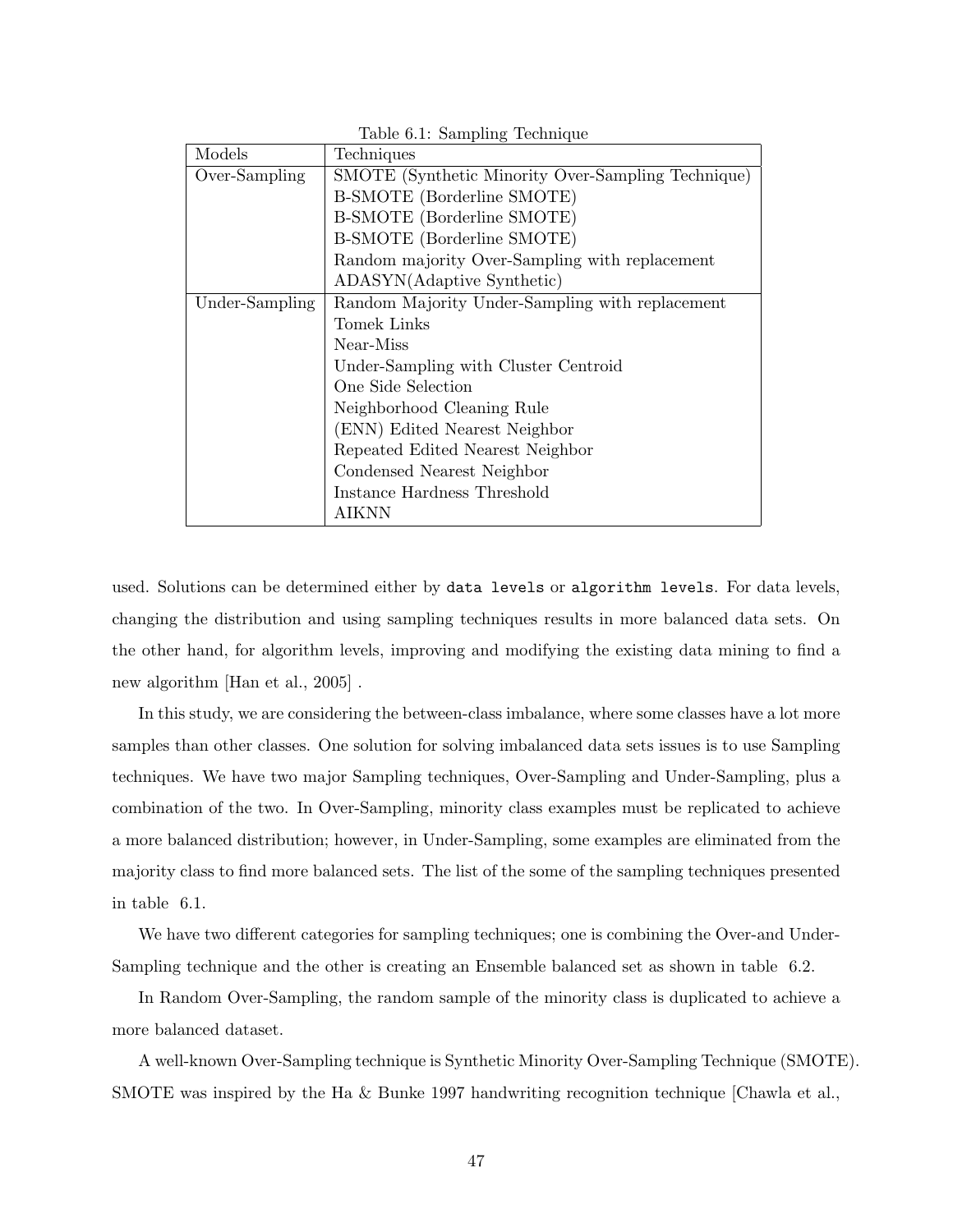| $10010$ $011$ , $00111$ $011$ $01$                    |                              |
|-------------------------------------------------------|------------------------------|
|                                                       | Techniques                   |
| Models heightOver-Sampling Followed by Under-Sampling | SMOTE and Tomek Link         |
|                                                       | SMOTE and ENN                |
|                                                       | SVM (Support Vector Machine) |
| Ensemble Sampling                                     | Easy Ensemble                |
|                                                       | <b>Balance Cascades</b>      |

Table 6.2: Sampling Technique

2002]. In this model, the minority class is not over sampled by replacement. Instead, SMOTE creates synthetic examples and uses the nearest K neighbor technique of the minority class, which usually considers the 5 nearest neighbors. However, it depends on the amount of over sampling. If the needed over sampling is 300%, then 3 of the 5 randomly chosen nearest neighbors have one sample generated for each. Amongest all the minority class neighbors, the samples with the smallest Euclidean Distance are selected and identified as the select minority class neighbors. (We represent the minority class with  $M$  ) One of these five neighbors is then randomly selected and a new synthetic sample is created as shown in 6.1.

$$
S = M_{n_{Neigbor}}
$$
  
\n
$$
M = m_1, m_2, m_3, ..., m_{numMinority}
$$
\n
$$
N = n_1, n_2, n_3, ..., n_{numMajority}
$$
\n(6.1)

y is the number between zero and 1.  $M_{n_{Neiabor}}$  is randomly chosen among 5 neighbors in sample P. It can be different on the other SMOTE sample minority node. There is an assumed line between the minority node, the first selected neighbor, and the new generated sample, which lies on this joining line. The minority class over sampled by each minority class sample and introducing synthetic examples along the line segments join any/all of the k nearest neighbors. It calculates the difference between sample and its selected neighbor, multiply the number by a random number y and add it to feature vector.

SMOTE performs better than random over sampling and is being used in many different areas. It is being used in bioinformatics for gene prediction [Lusa et al., 2013]. Also, Nitesh et al. , integrated SMOTE into a standard boosting procedure [Han et al., 2005], this improved the prediction of the minority class.

In the SMOTE process, the first step is to consider the minority class and ignore the majority class. For every minority, find the K nearest neighbor. In this example, consider  $k=5$ .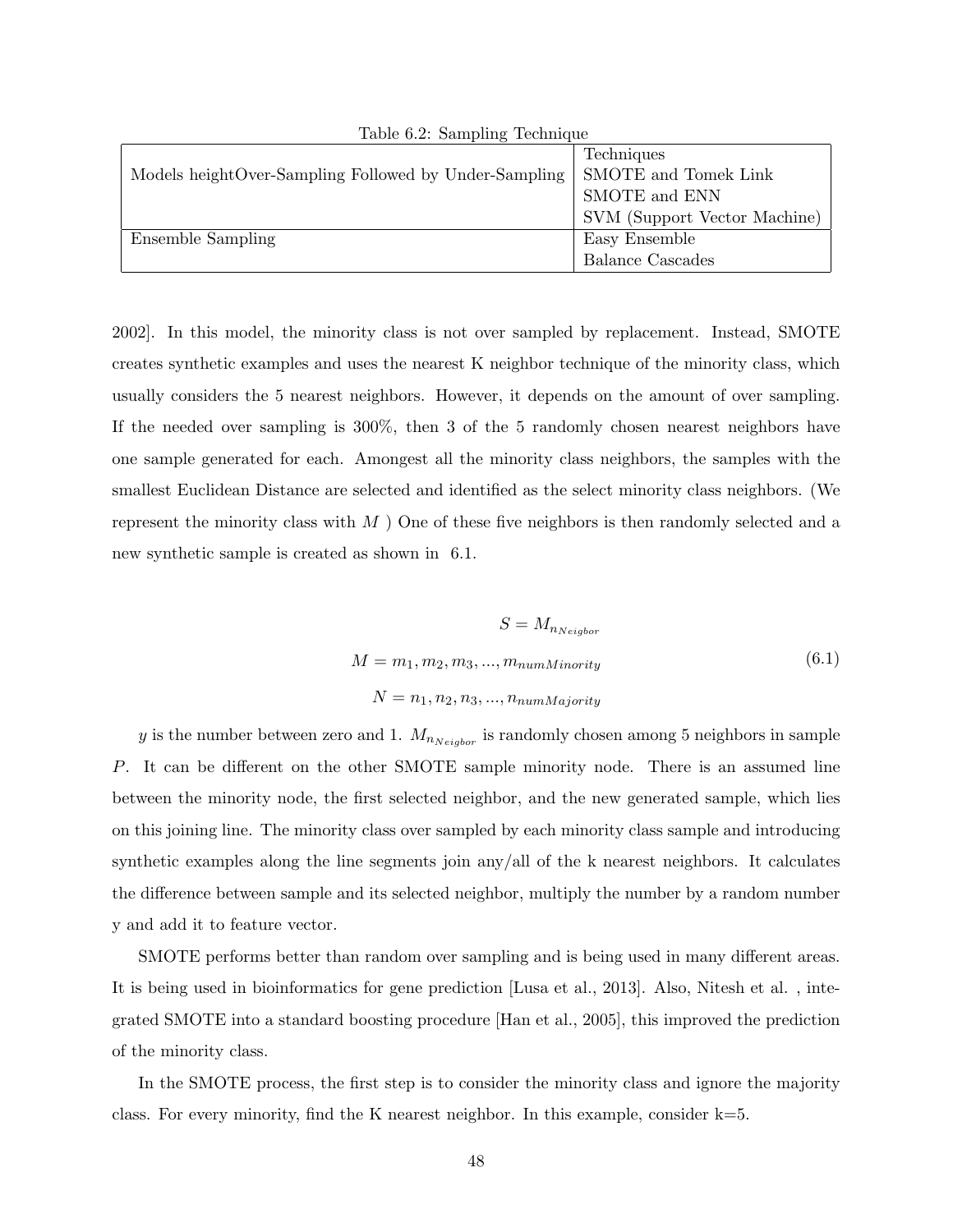Then choose the 5 neighbors with the smallest distance. Create a new sample along the joining (you may want to use adjoining line) line for each neighbor as shown in figure 6.1.



### Smote

Figure 6.1: Synthetic Minority Over Sampling Technique -SMOTE

To better understand SMOTE, this simple example can help. Assume you have a sample of  $(7,4)$  and the first nearest neighbor is  $(5,3)$ . First we find the differences of these two points  $(5-7, 1)$  $3-4) = (-2,-1).$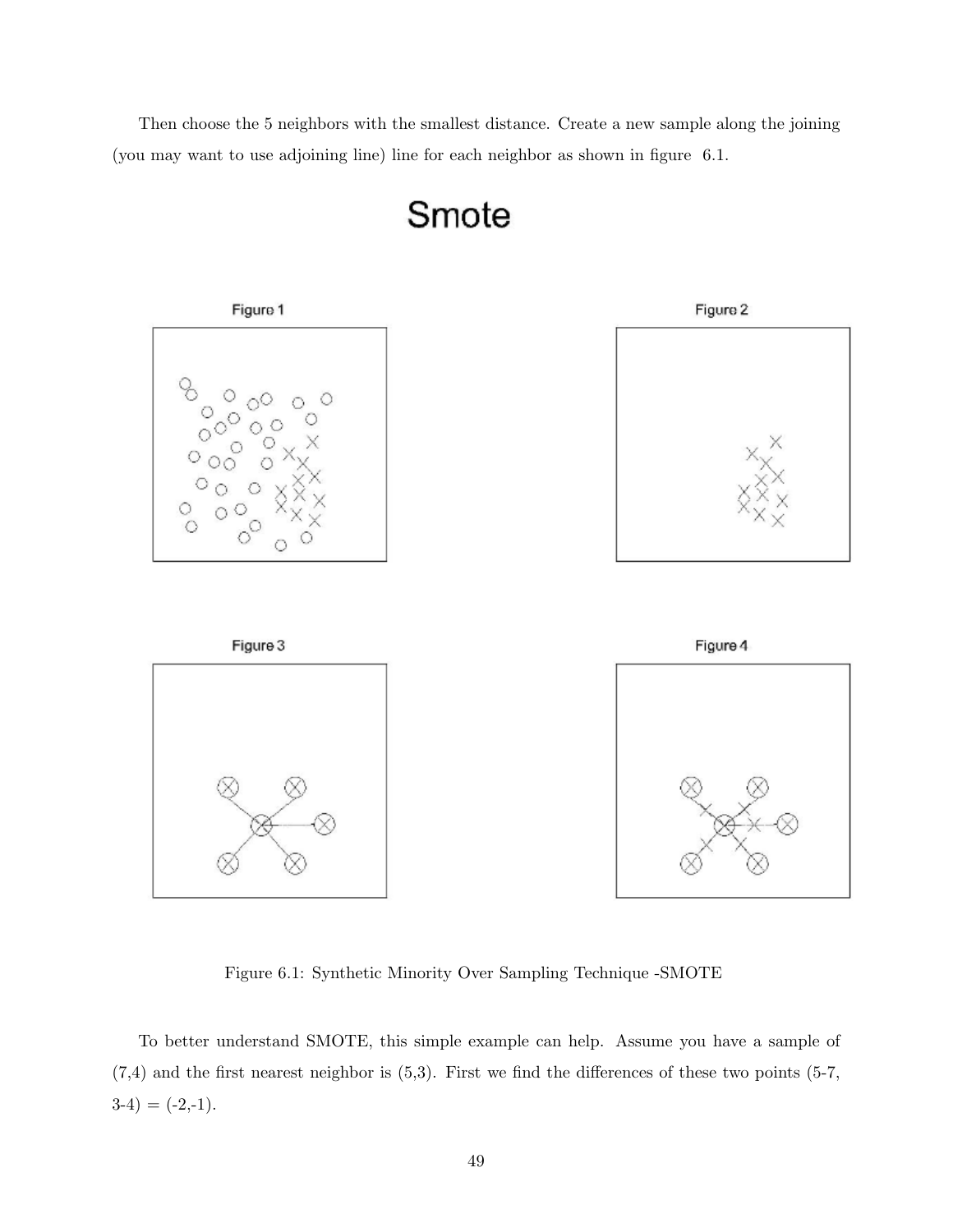and we need to assume y between 0 and 1, here we pick 0.5. The new Synthetic example would be:  $(7, 4) + 0.5 * (-2, -1)$  which is  $(6, 3.5)$ .

Borderline-SMOTE-1 is very much the same as SMOTE.In both techniques, Borderline-SMOTE-1(B-SMOTE1) and SMOTE, the synthetic examples generated along on the line joining the two nearest neighbors are the same but there is one difference. In SMOTE, we only consider the K minority nearest neighbors; however, in Borderline-SMOTE-1, the k nearest of the whole data set is considered. In whole data set, we have the minority class  $(M)$  and the majority class  $(N)$  as shown in equations 6.2 and 6.3.

$$
M = m_1, m_2, m_3, \cdots, m_{numMinority}
$$
\n
$$
(6.2)
$$

$$
N = n_1, n_2, n_3, \cdots, n_{numMajority}
$$
\n
$$
(6.3)
$$

In the B-SMOTE method, first find the k nearest neighbor of one minority randomly selected point. Then count to see how many of these selected neighbors are in the minority group l and how many are in the majority group  $\nu$ .

If  $0 \leq l \leq l/2$  this point is ignored. If  $l = l$  we consider it as noise and ignore this node.

If  $l2 \leq l \leq l$  the number of selected nearest neighbors of the majority class is greater than the selected nearest neighbors of the minority class. This point will be placed in a set called DANGER, which is a list of selected minority class points.

For each point in the DANGER set  $DANGER = \{m_1, m_2, \ldots, m_{num}\}$ , we only calculate the k nearest neighbors of the minority class.

Each point on the DANGER list is based solely on the k nearest minority class neighbors. Synthetic samples are generated for each point. From the k nearest neighbor, the t nearest one gets selected  $0 \le t \le k$ .

The same goes for SMOTE. We find the differences and multiply them by the random number between zero and  $1(y)$ . This process is repeated for all the points in the DANGER set.

The other over sampling method is the Adaptive Synthetic Sampling Approach (ADASYN). This method was inspired by SMOTE, SMOTEBoost and DataBoost-IM [He et al., 2008]. The ADASYN idea is to reduce the bias by adjustment weight and adaptive learning. The main thought in this model is to use a weighted/density distribution to decide the number of synthetic examples needed for each selected minority data point. In ADASYN, more synthetic data samples are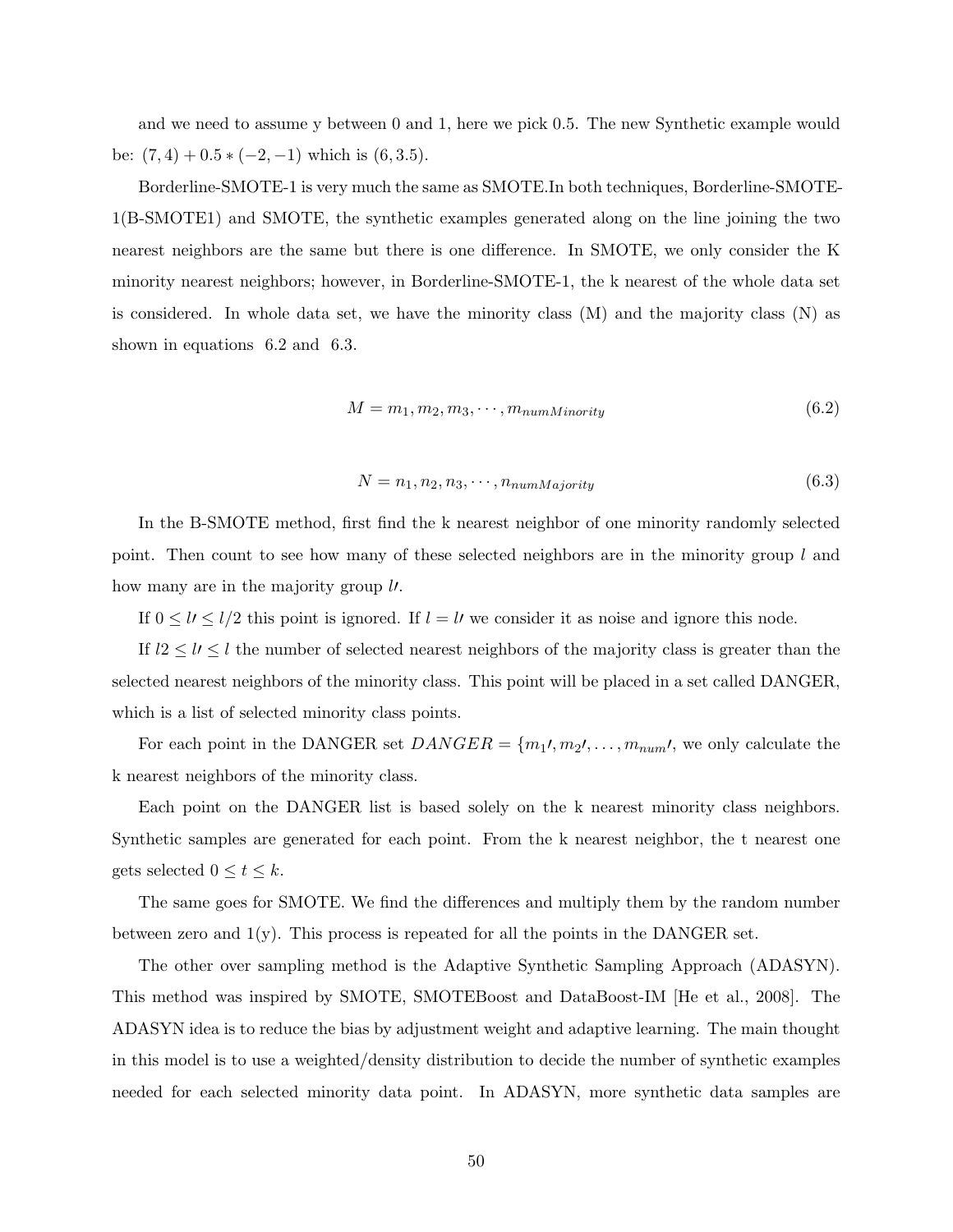generated from the points that are hard to learn and less samples are generated from the points that are easier to learn[He et al., 2008].

We represent the training data with T, with the number of  $M_{num}$  instances in the minority group and  $N_{num}$  examples in the majority group.

In ADASYN model, the first step is calculating the degree of freedom D by dividing the number of minority classes  $(M_{num})$  by the number of majority classes  $(N_{num})$ . This model then considers how much the degree of difficulty of learning the minority class examples is.

If the degree of freedom is smaller than the threshold for the maximum tolerated degree of class imbalance ratio  $D_{threshold}$ , then w synthetic examples are created.

One of the first earliest under-sampling techniques used was Condensed Nearest Neighbor(CNN). This technique was based on the k nearest neighbor rule. The idea of this method was to shrink the sample space. The Nearest neighbor implementation was nave and required a lot more space compared to other of all the previous classified data[Angiulli, 2005]. Several different solutions were offered at that time in order to avoid using so much space. These were methods known as lazy, instance-base, memory-based and case-based.[Shekarforoush et al., 2017] Later on they were grouped into the following three categories:

- Competence preservation
- Competence enhancement
- Hybrid approach

The Tomek link method is based on the Condensed Nearest Neighbor. Tomek Link is an Under-Sampling technique, which creates more balanced data sets by removing the examples from the minority group. After under-sampling, in this model the training data number will be less than the number of the total data set.

Tomek link looks at pairs of data points located in different groups which have no points between them and are very close to each other. Consider these two examples in equation 6.4:

$$
M_n \text{ and } N_i, n = 1, \cdots, M_{num} \text{ and } i = 1, \cdots, N_{num} \tag{6.4}
$$

The distance between  $M_n$  and  $N_i$  is represented by  $d(M_n, N_i)$ .

We consider these two points as Tomek link only if there are no other data points between them. Tomek Link creates more balanced data sets by removing the majority data point in each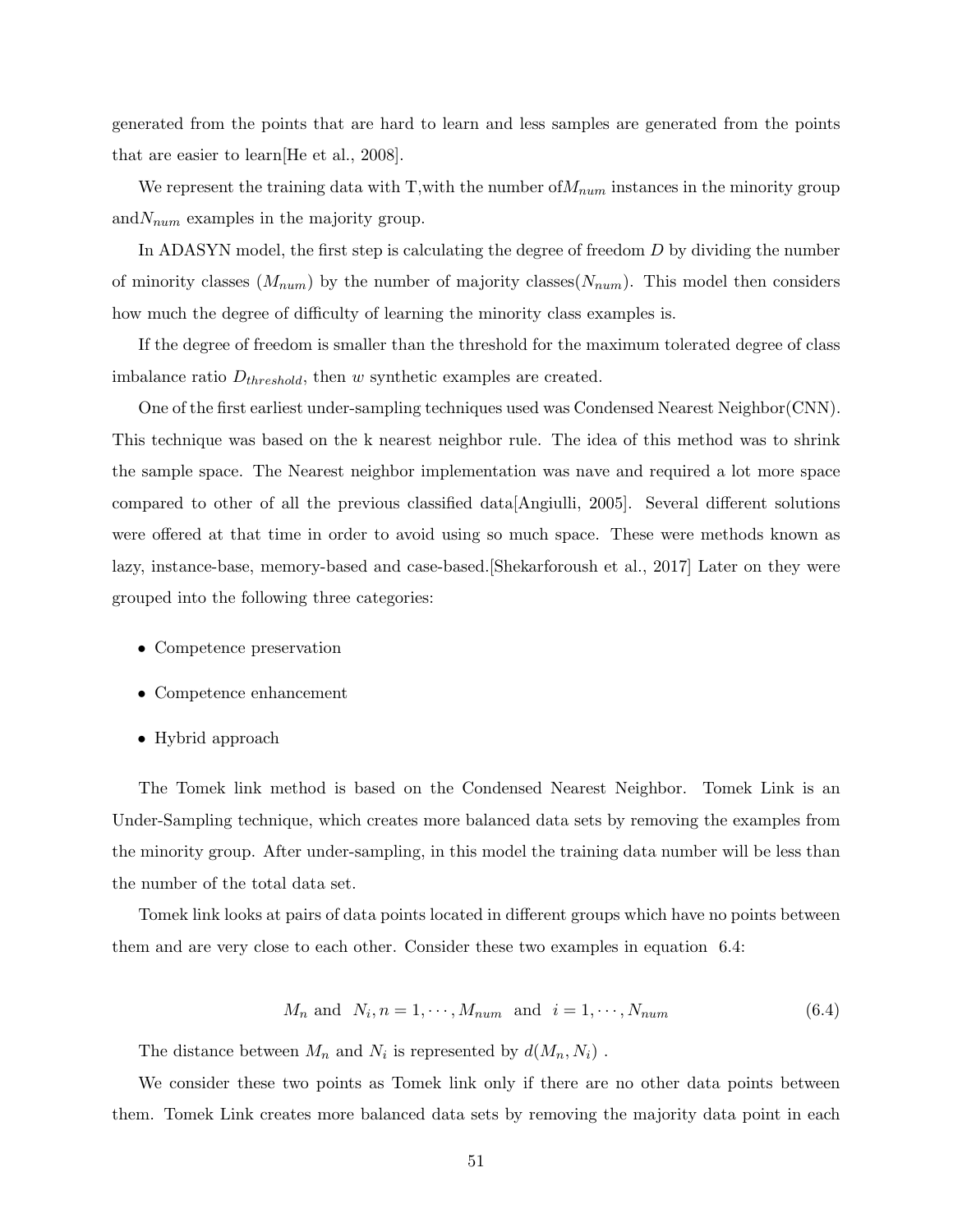### **Tomek Link**





Figure 6.2: Tomek Link

pair as shown in figure 6.2.

Another method is called the Edited Nearest Neighbors. This method was developed by Wilson in 1972 [Wilson, 1972]. This particular method is based on the K nearest Neighbor but with a few differences. In this method, the editing procedure is used to balance the data set. The first step entails finding the KNN of one selected point from the training set. The next step is finding the KNN of that sample. If the majority of the selected neighbors are the same class as the selected point, then assign  $flag_0$ . However, if the majority of the selected neighbors are from a different group, then assign  $flag_1$ . Then continue on to the next node. Repeat this process until all the nodes in the training set are covered. At the end, remove the nodes that were assigned  $flag_0$ . Consider a node  $x_i$  from the minority group. After finding the kNN, count the nearest neighbors. If the majority goes to the Minority group, then assign  $flag_0$ , since they are in the same group. And if the majority vote goes to the majority class, then assign  $flag_1$ . Continue with the same process on the next node  $x_{i+1}$ . Stop after all the nodes get the proper flags. Then remove all the nodes with  $flag_0$  [Tomek, 1976].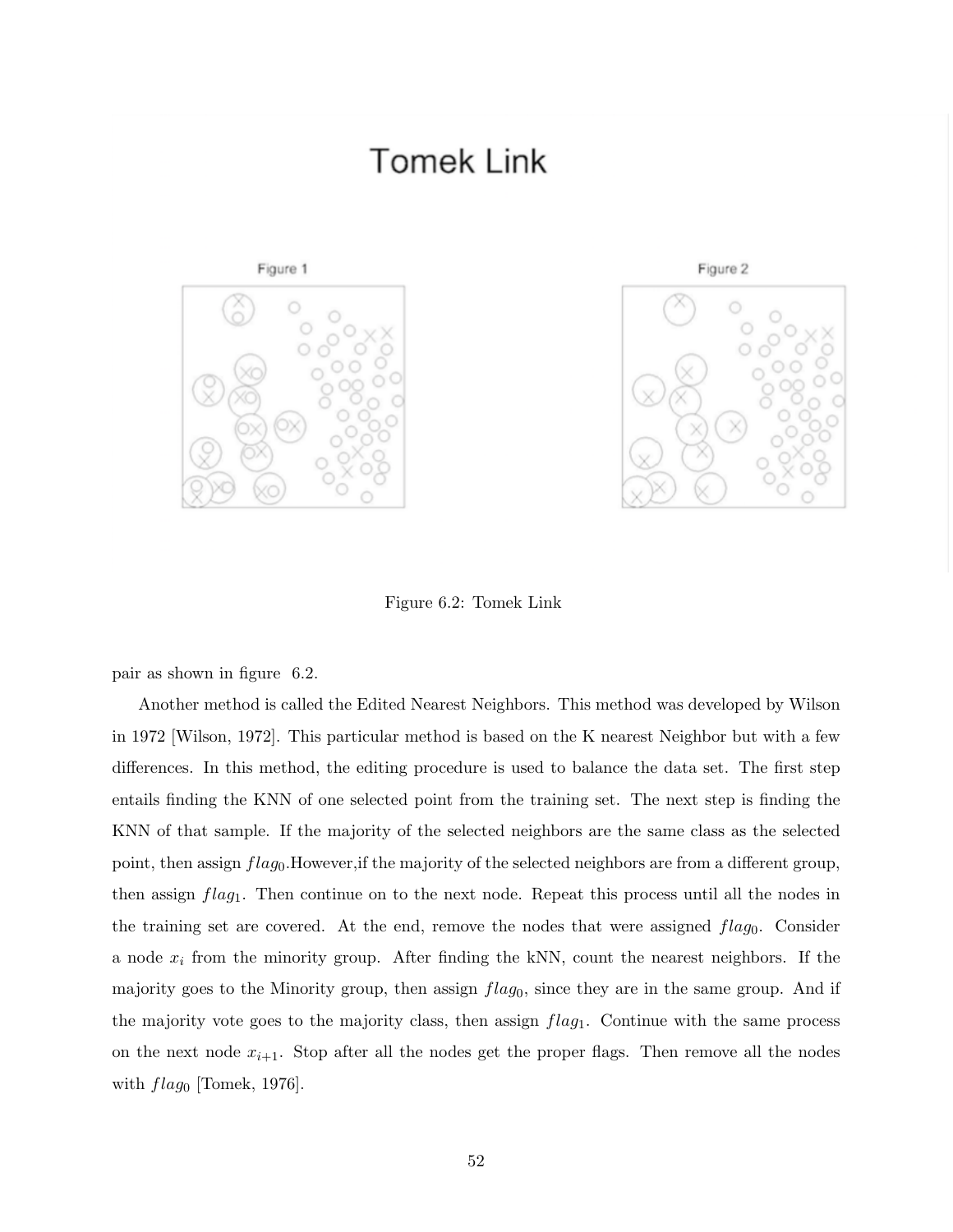The next method that we are going to present is One Side Selection method. This is yet another under-sampling technique, which came from the same idea as Tomek Link. To evaluate the accuracy of the sampling and classifiers, as was mentioned before, measures are formulated in a confusion matrix. We presented the Accuracy, precision, and recall measurement formula. In this method, we first need to evaluate the  $a^+$  and  $a^-$ .  $a^+$  represents the accuracy of positive examples, and  $a^-$  is a measure for accuracy in negative examples. Before trying this method, we need to find these two numbers. If they are somewhat similar or close, this technique will not be a good option, but if  $a^+$  and  $a^-$  have totally different results, then we can consider using the One-Sided Selection sampling technique as an option. The other measure is  $G = -$ √  $\overline{a^+ \times a^-}$ , mean of accuracy.  $G$ is maximized when two  $a^+$  and  $a^-$  are balanced.

The next method that we are going to present is One Side Selection method. This is yet another under-sampling technique, which came from the same idea as Tomek Link. To evaluate the accuracy of the sampling and classifiers, as was mentioned before, measures are formulated in a confusion matrix. We presented the Accuracy, precision, and recall measurement formula. In this method, we first need to evaluate the  $a^+$  and  $a^-$ .  $a^+$  represents the accuracy of positive examples, and  $a^-$  is a measure for accuracy in negative examples. Before trying this method, we need to find these two numbers. If they are somewhat similar or close, this technique will not be a good option, but if  $a^+$ and  $a^-$  have totally different results, then we can consider using the One-Sided Selection sampling technique as an option. The other measure is G, mean of accuracy. G is maximized when two  $a^+$ and  $a^-$  are balanced. By looking at the figure 2.3, we can see that its hard to draw the decision surface line, because the circle points have square close neighbors.

By removing the redundant in the majority class, we have a lesser number in the majority class. Tomek link, when applied to remove borderline and noise, improves the value of the Geometric. The accuracies of  $a^+$  and  $a^-$  are more balanced Kubat et al., 1997. This technique is used in different kinds of research, for example, the identification of carbonylated sites of human proteins[Zuo and Jia, 2017].

One Sided sampling is used to help reduce the number of majority class by adapting the Tomek Link technique. There are four examples:

- Borderline: examples that are close to the borderline surface
- Noise: Those further away from their own groups and closer to the other groups (like the square in the bottom right corner)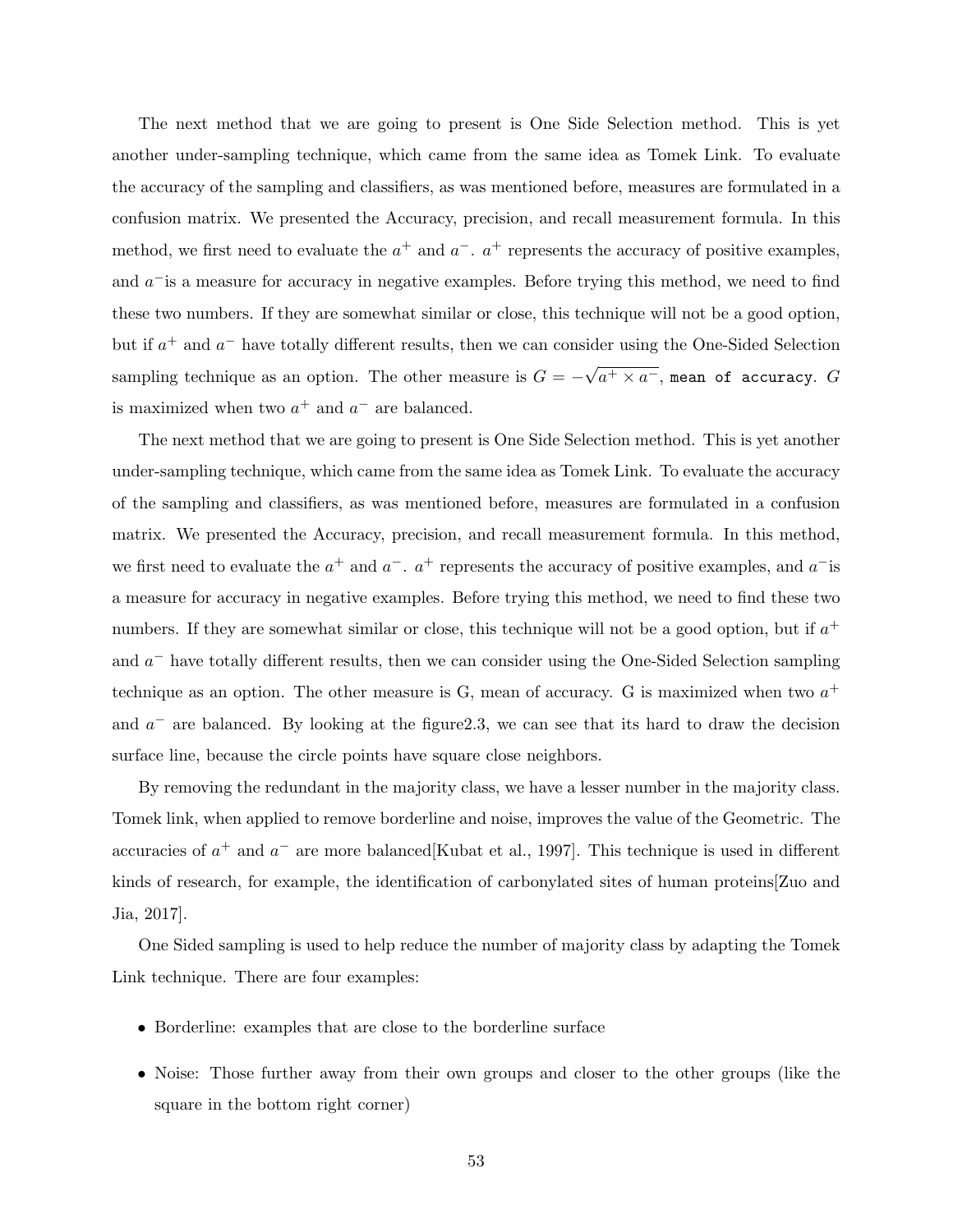- Redundant: They can be represented by other instances.
- Safe: The type that matters most in our technique.



Figure 6.3: dividing minority and majority group is not easy in this spread

We then create a new set called C by keeping all the minority class (in this example the circles) and one randomly selected from the majority class. Using the samples in C, we Classify S with 1-NN rule; now we dont have any redundant examples in our new C data sets. At the end, we remove all the majority class which are borderline (close to the borderline surface) and the noise. Respectable balanced data sets are the result (T) as seen in figures 6.3 and 6.4.

We then create a new set called C by keeping all the minority class (in this example the circles) and one randomly selected from the majority class. Using the samples in C, we Classify S with 1-NN rule; now we dont have any redundant examples in our new C data sets. At the end, we remove all the majority class which are borderline (close to the borderline surface) and the noise. Respectable balanced data sets are the result (T).

The next section is the result of our experiments.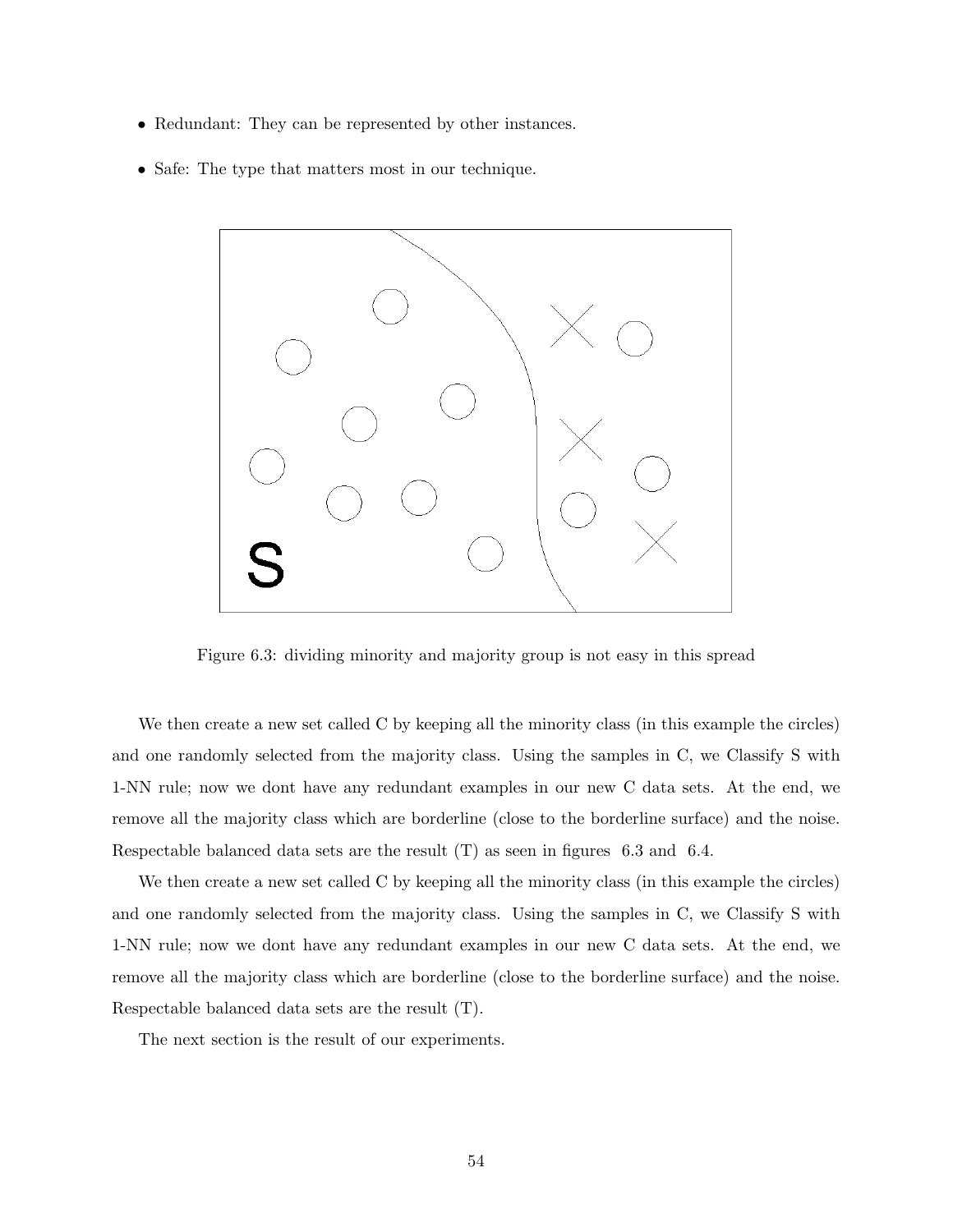

Figure 6.4: One Side Selection - Under Sampling

#### 6.2 Logistic Regression, Correlation, SMOTE

We run a set of logistic regression experiments with the **balanced** value for class-weight parameter. Stratified 10-fold cross validation was used for training and testing to make sure that each fold preserved a similar distribution as the original classes. Figure 6.5 shows the model coefficients and corresponding p-values.

Since the P-value for at least one level of the factors in the model are less than 0.05, each categorical predictor is statistically significant; each of the five continuous predictors in the model are also statistically significant.

The GVIF values for the predictors in the above model are shown in Figure 6.6.

The GVIF values are all quite close to 1, indicated that the fitted logistic regression model does not suffer for multicollinearities among predictors.

The commonly used pseudo-rsquare values [Hu et al., 2006] are of moderate size suggesting that the fitted model is reasonable. The P-value of the Walds test for overall model fit is 0.00, indicating that fitted model is a significant improvement over the null model.

The performance of our base experiments with 10-fold cross validation is summarized in Figure 6.7. It can be seen that this model has a low precision and f1-score for the minority class.

The goal of the next set of experiments were to improve this deficiency. We performed four additional experiments with logistic regression in order to increase the recall and f1-measure for the minority class. The performances of these experiments are summarized in Figure 6.8.

We observe that SMOTE, SMOTE Borderline, and Tomek Link did not improve the recall or f1 score for the minority class. The performance of the Editted Nearest Neighbors is as good as anything reported in the literature including experiments on Support Vector Machine (SVM). The AUC for these five experiments are shown in 6.9 which support our findings on Editted Nearest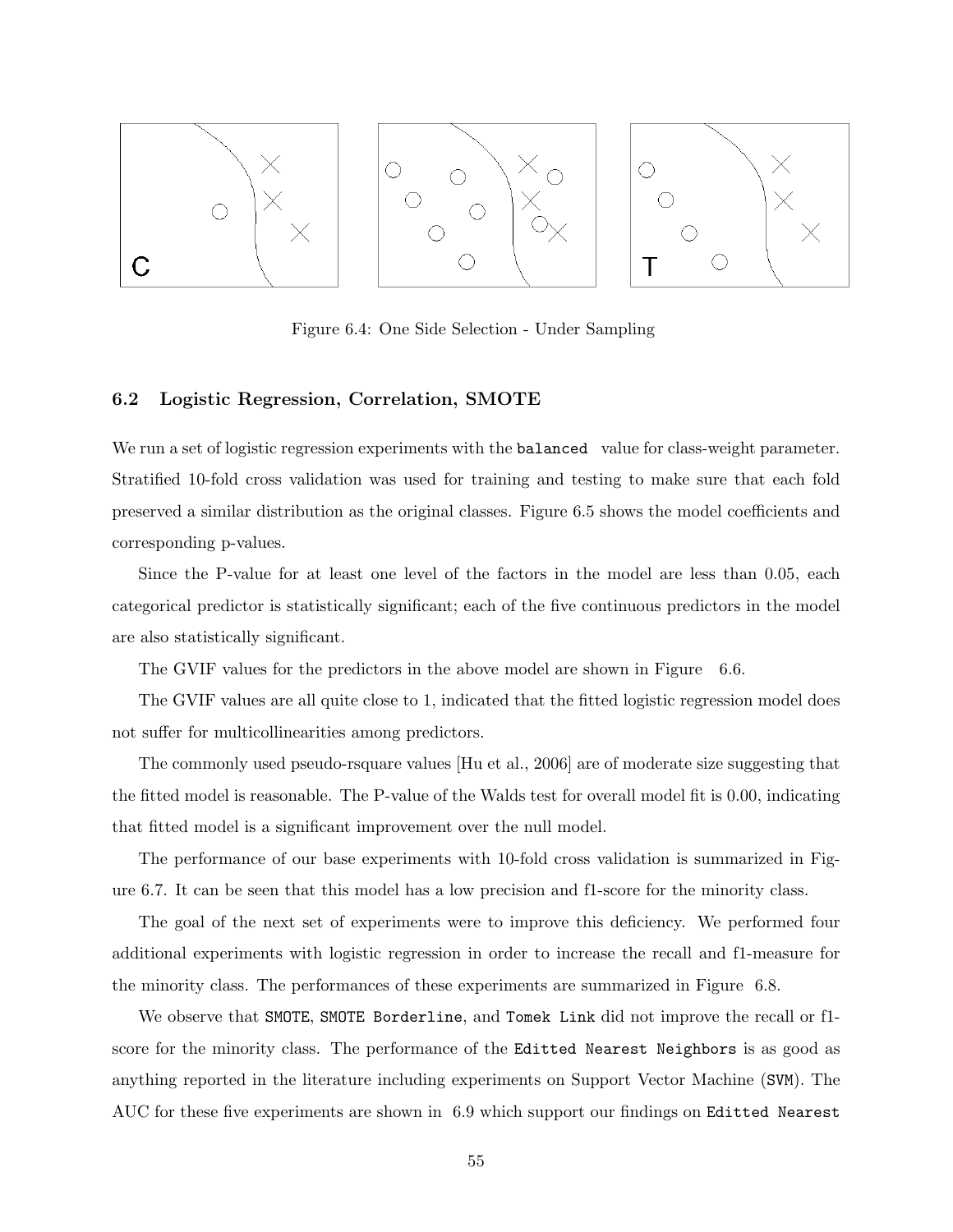|                               | Estimate      | SE          | Z                   | P-value                      |
|-------------------------------|---------------|-------------|---------------------|------------------------------|
| Intercept                     | $8.516e + 00$ | 8.400e-2    | 101.381             | $i^{2e-16^{*\overline{**}}}$ |
| race 2                        | $-5.479e-1$   | $1.937e-2$  | $-28.279$           | $i^{2e-16***}$               |
| race (Other)                  | 1.677e-01     | 2.637e-02   | 6.359               | $2.04e-10***$                |
| factor(martialStatus)2        | 2.155e-01     | $2.016e-02$ | 10.691              | $i$ 2e-16 ***                |
| factor(martialStatus)4        | $-3.040e-02$  | $2.636e-02$ | $-1.153$            | 0.249                        |
| factor(marital Status)5       | $-1.239e-01$  | 2.441e-02   | -5.073 3.91e-07 *** |                              |
| factor(maritalStatus)Other    | 1.599e-01     | 3.659e-02   | 4.371               | 1.24e-05 ***                 |
| factor(behaviorCode)3         | $-4.050e+00$  | 6.964e-02   | $-58.163$           | $i$ 2e-16 ***                |
| $factor(\text{grade})2$       | $-1.132e+00$  | 3.277e-02   | $-34.550$           | $i$ 2e-16 ***                |
| $factor(\text{grade})3$       | $-2.247e+00$  | $3.185e-02$ | $-70.542$           | $i$ 2e-16 <sup>***</sup>     |
| $factor(\text{grade})4$       | $-2.281e+00$  | 4.706e-02   | $-48.478$           | $i$ 2e-16 <sup>***</sup>     |
| $factor(\text{grade})9$       | $-1.548e+00$  | $3.359e-02$ | $-46.070$           | $i$ 2e-16 <sup>***</sup>     |
| $factor(radiation)13.680e-01$ | $1.359e-02$   | 27.088      | $i$ 2e-16 ***       |                              |
| factor(radiation)Other        | 3.915e-02     | 2.927e-02   | 1.338               | 0.181                        |
| ageAtDiagnosis                | $-6.607e-03$  | $5.097e-04$ | $-12.962$           | $i$ 2e-16 ***                |
| csEODTumorSize                | $-1.554e-03$  | $3.582e-05$ | $-43.381$           | $i$ 2e-16 ***                |
| regionalNodesPositive         | $-1.631e-02$  | $1.655e-04$ | $-98.559$           | $i$ 2e-16 <sup>***</sup>     |
| csEODExtension                | $-3.893e-03$  | $6.456e-05$ | $-60.298$           | $i$ 2e-16 ***                |
| regionalNodesExamined         | $-1.094e-02$  | $4.232e-04$ | $-25.855$           | $i$ 2e-16 <sup>***</sup>     |
|                               |               |             |                     |                              |
| Signif. codes:                | $0***0.001$   | $** 0.01$   | $*0.05$             | 0.1<br>1                     |

Figure 6.5: The ML estimates of the logistics regression model coefficients and cor responding P-vales, based upon the training set of 75% of all cancer data

Figure 6.6: GVIF values for predictors of model

|                                 | <b>GVIF</b> | Df             | $GVIF(1/(2*Df))$ |
|---------------------------------|-------------|----------------|------------------|
| race - categorical              | 1.06        | $\overline{2}$ | 1.02             |
| marital Status - categorical    | 1.38        | 4              | 1.04             |
| behaviorCode - categorical      | 1.03        | 1              | 1.01             |
| grade - categorical             | 1.11        | 4              | 1.01             |
| radiation - categorical         | 1.04        | $\overline{2}$ | 1.01             |
| ageAtDiagnosis - numeric        | 1.42        | 1              | 1.19             |
| csEODTumorSize - numeric        | 1.03        | 1              | 1.01             |
| regionalNodesPositive - numeric | 1.19        |                | 1.09             |
| csEODExtension - numeric        | 1.04        | 1              | 1.02             |
| regionalNodesExamined - numeric | 1.09        |                | 1.04             |

Figure 6.7: Performance of the Base Experiment

| Classifier                                  | class    | Precision   Recall |      | ' F1         | AUC  |
|---------------------------------------------|----------|--------------------|------|--------------|------|
| Logistic Regression   not-survived   $0.27$ |          |                    | 0.77 | $0.40 \perp$ | 0.75 |
|                                             | survived | 0.96               | 0.73 | 0.83         |      |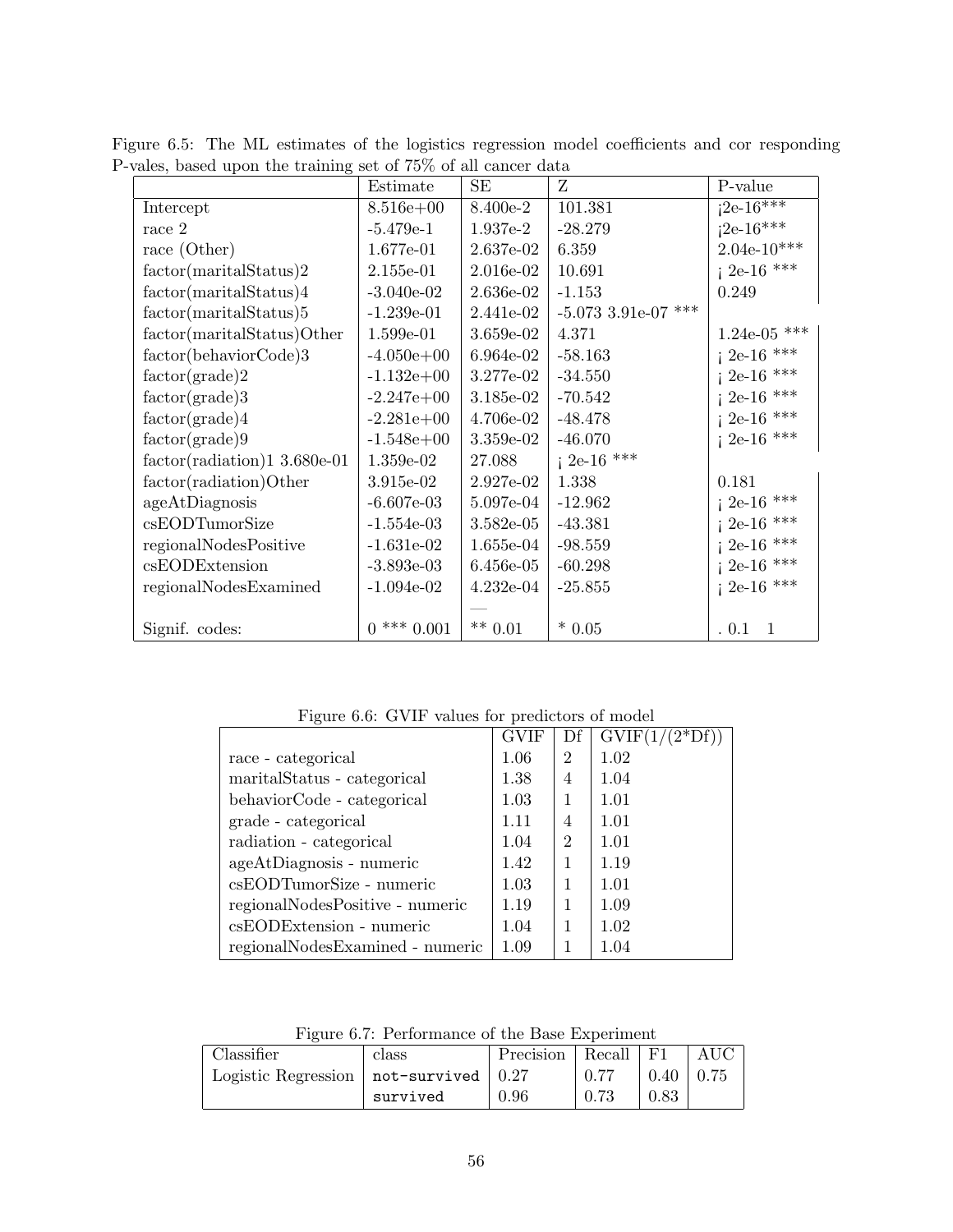| Classifier              | class        | Precision | Recall | F1   | <b>AUC</b> |
|-------------------------|--------------|-----------|--------|------|------------|
| <b>SMOTE</b>            | not-survived | 0.73      | 0.79   | 0.76 | 0.75       |
|                         | survived     | 0.77      | 0.71   | 0.74 |            |
| <b>Tomek Link</b>       | not-survived | 0.28      | 0.79   | 0.41 | 0.76       |
|                         | survived     | 0.96      | 0.73   | 0.83 |            |
| <b>SMOTE</b> Borderline | not-survived | 0.72      | 0.82   | 0.77 | 0.75       |
|                         | survived     | 0.79      | 0.68   | 0.73 |            |
| <b>Edited Nearest</b>   | not-survived | 0.95      | 0.90   | 0.92 | 0.92       |
|                         | survived     | 0.90      | 0.95   | 0.93 |            |

Figure 6.8: Performance of the Base Experiment



Figure 6.9: Area Under the Curves

#### Neighbors.

These four post processing sampling techniques were used for reducing classification bias in favor of the majority class, so even though the estimated coefficients of the logistic regression model might be biased, the classification results are improved for both classes. In addition, since these post processing techniques add or delete some records, the size of the training sets are slightly changed. The respected sizes of these training sets are reported in Figure 6.10.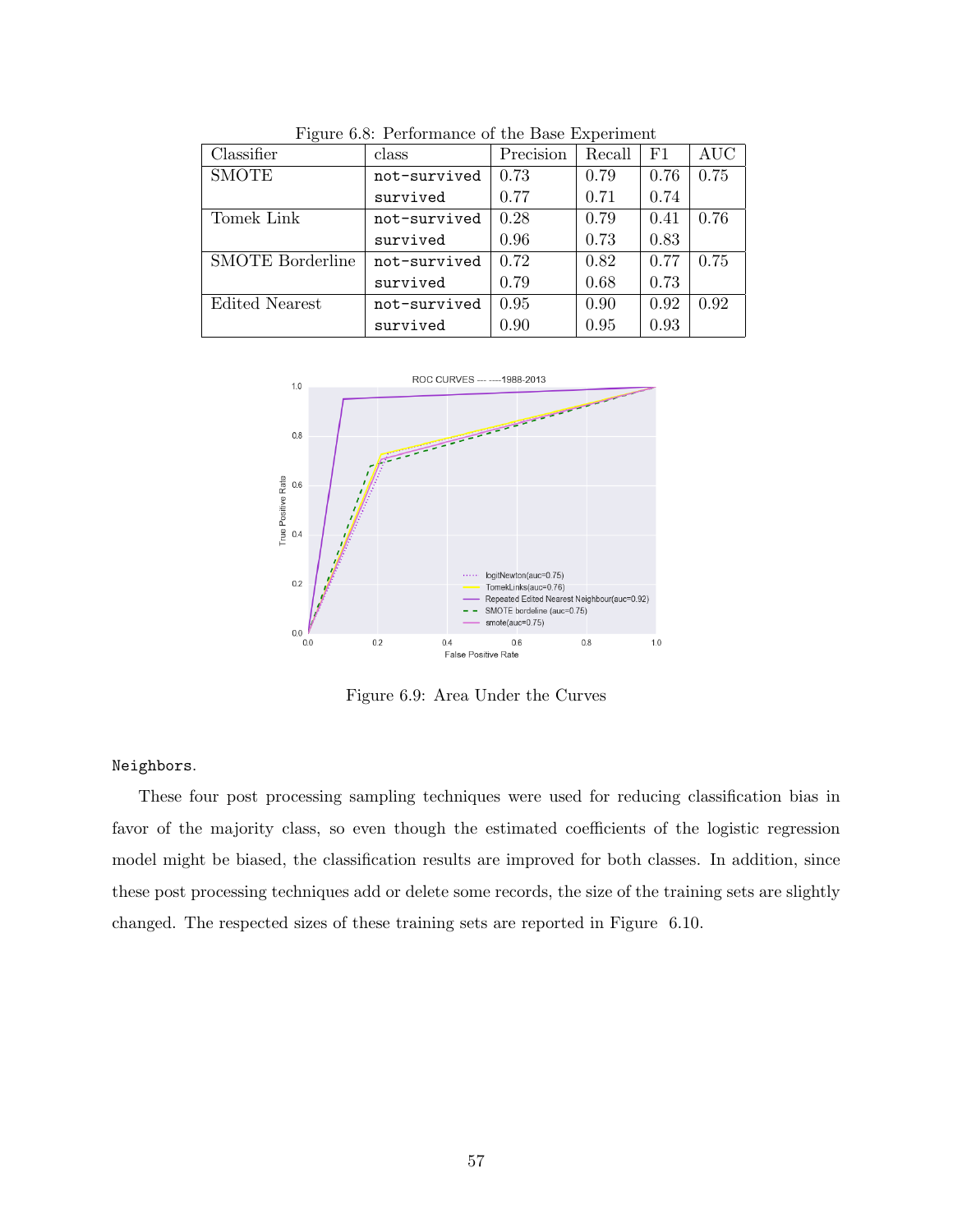|                         | survived | not-survived |
|-------------------------|----------|--------------|
| logistic regression     | 300215   | 38381        |
| Tomek Links             | 289816   | 38381        |
| <b>SMOTE</b> Borderline | 300215   | 150107       |
| Edited Nearest          | 90454    | 38381        |

Figure 6.10: Sizes of the Training Data Sets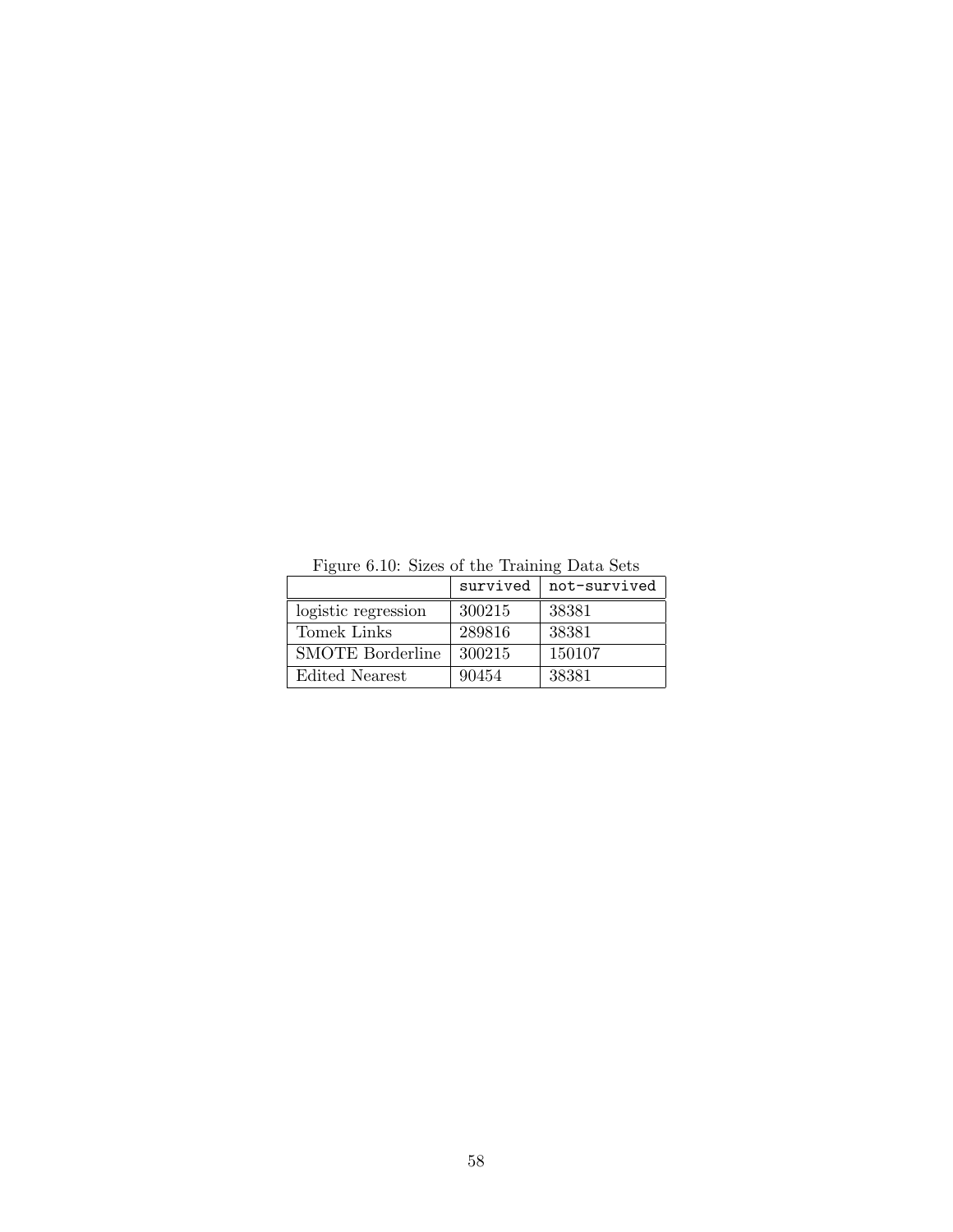# Chapter 7

# Conclusions and Future Works

This thesis reports on application of machine learning tools for predicting cancer survivability. This work was based on reproducible research principle, a larger data set, and unbalanced nature of cancer data set. Results indicate that logistic regression is an excellent choice for cancer prediction as compared to decision trees and naive Bayes.

Our experiments are also focused on identification of correlation between features and categorical predictors. We used VIF and GVIF to overcome the problems associated with categorical predictors.

The most significant contributions of this work are various applications of under-sampling and over-sampling techniques in order to increase the accuracy performance for the minority class.

Our work was motivated by recent discoveries in reproducible research. Many of the past work on the topic of cancer survival rate is based on SEER data. Unfortunately, most of these works are difficult to reproducible due to poor record keeping. In some cases, it is not clear what methods were used in data preparation or how the experiments carried out. We believe that this thesis provides a remedy for data preparation and cleaning in addition to record keeping.

We were also motivated by the idea that the recall level in cancer prediction must be almost perfect. It is a costly mistake to classify a not-survived member as a survived member. On the other hand, if the error is reversed, a doctor can rely on further testing to reverse the classifier prediction. Most of our experiments as reported in this thesis are based on optimization techniques to improve the recall level.

There are four possible extensions to this project that we are currently pursing. The first extension is to apply other the Synthetic minority over-sampling technique (SMOTE) to re-balance the the training set in order to improve the recall. Second extension is to apply these experiments to other types of cancers using SEER data. The third extension is to build a web-based application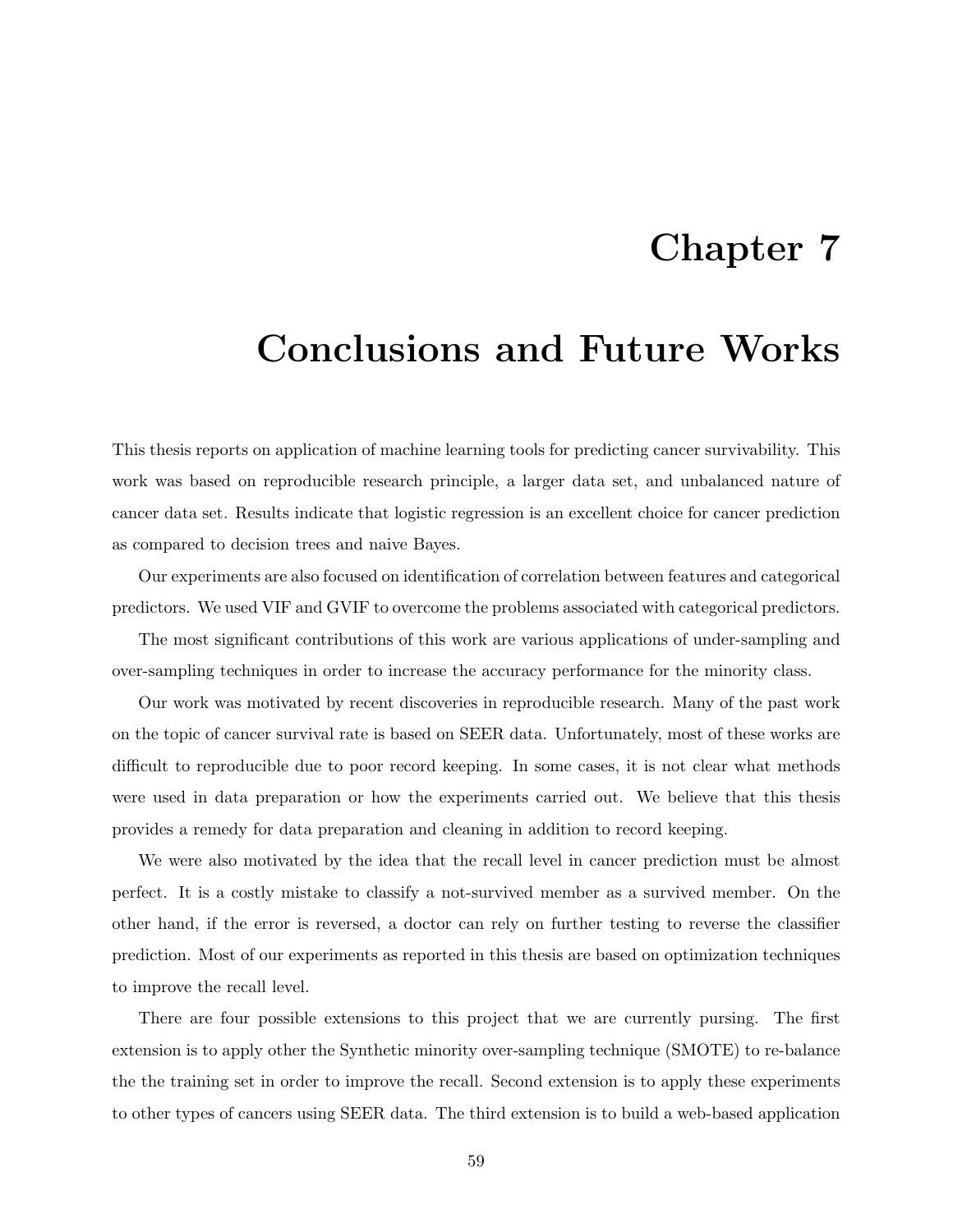that could be used as an advisory tool for surviability prediction. The fourth extension is to apply ANN in the mind set of logistic regression. The ANN can improve our result assuming more training data and features become available over time.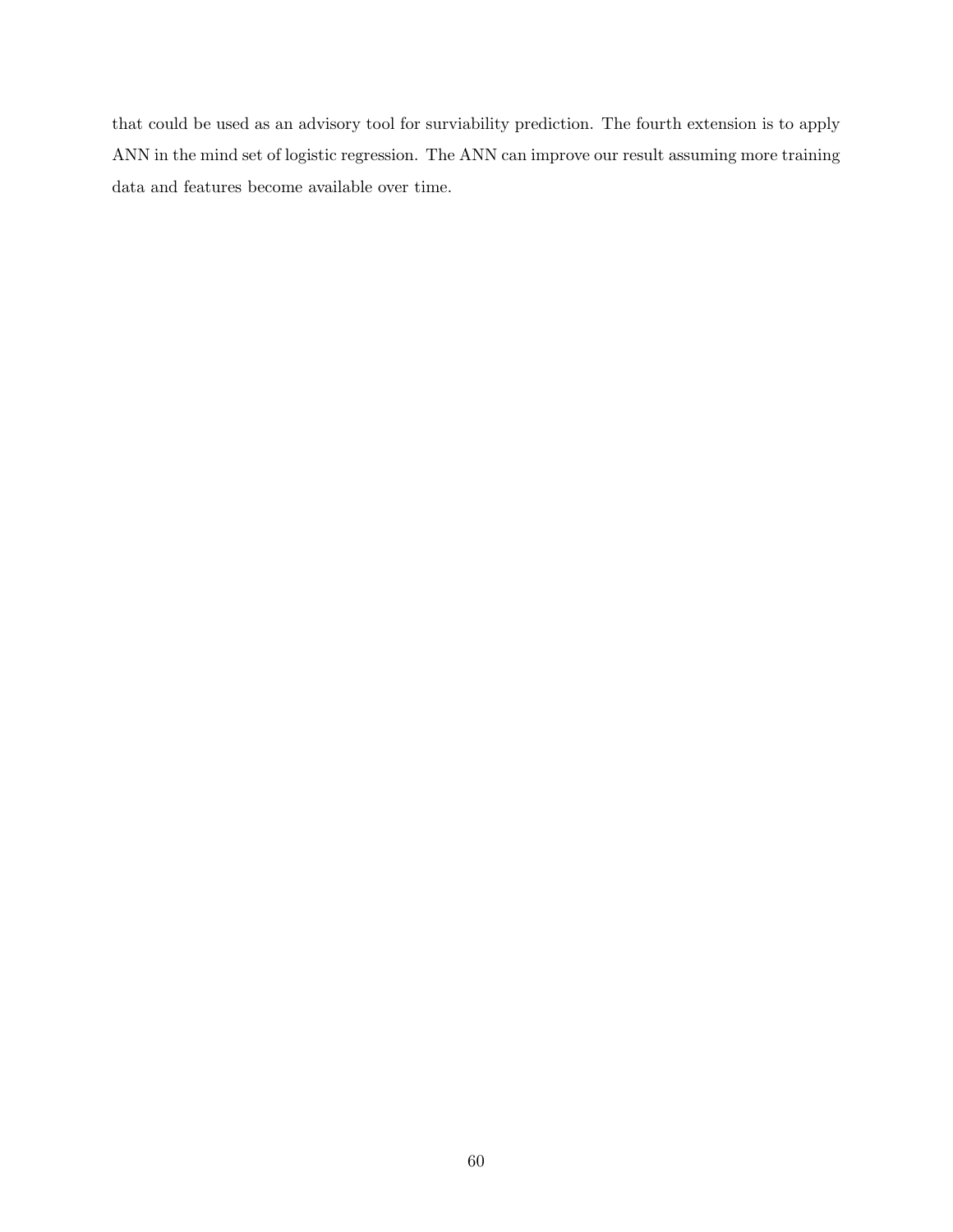## Bibliography

Omar Abdel-Rahman. An analysis of clinical characteristics and patient outcomes in primary mediastinal sarcomas. Expert Review of Anticancer Therapy, (just-accepted), 2017.

Ankit Agrawal, Sanchit Misra, Ramanathan Narayanan, Lalith Polepeddi, and Alok Choudhary. Lung cancer survival prediction using ensemble data mining on seer data. Scientific Programming, 20(1):29–42, 2012.

Reda Al-Bahrani, Ankit Agrawal, and Alok Choudhary. Colon cancer survival prediction using ensemble data mining on seer data. In Big Data, 2013 IEEE International Conference on, pages 9–16. IEEE, 2013.

Dr. Sivaprakasam Angeline Christobel. Y. An empiricalcomparison of data mining classification methods. Journal of Computer Information Systems, 3(2):10–110, 2011.

Fabrizio Angiulli. Fast condensed nearest neighbor rule. In Proceedings of the 22nd international conference on Machine learning, pages 25–32. ACM, 2005.

H. H. Aumann, M. T. Chahine, C. Gautier, M. D. Goldberg, E. Kalnay, L. M. McMillin, H. Revercomb, P. W. Rosenkranz, W. L. Smith, D. H. Staelin, L. L. Strow, and J. Susskind. Airs/amsu/hsb on the aqua mission: design, science objectives, data products, and processing systems. IEEE Transactions on Geoscience and Remote Sensing, 41(2):253–264, Feb 2003. ISSN 0196-2892. doi: 10.1109/TGRS.2002.808356.

Peter C Austin. The use of propensity score methods with survival or time-to-event outcomes: reporting measures of effect similar to those used in randomized experiments. *Statistics in medicine*, 33(7):1242–1258, 2014.

Keith A. Baggerly and Kevin R. Coombes. Deriving chemosensitivity from cell lines: Forensic bioinformatics and reproducible research in high-throughput biology. Ann. Appl. Stat., 3(4):1309– 1334, 12 2009. doi: 10.1214/09-AOAS291. URL http://dx.doi.org/10.1214/09-AOAS291.

Abdelghani Bellaachia and Erhan Guven. Predicting breast cancer survivability using data mining techniques.  $Age, 58(13):10-110, 2006$ .

Fabrício Benevenuto, Tiago Rodrigues, Virgílio Almeida, Jussara Almeida, and Marcos Gonçalves. Detecting spammers and content promoters in online video social networks. In *Proceedings of the* 32nd international ACM SIGIR conference on Research and development in information retrieval, pages 620–627. ACM, 2009.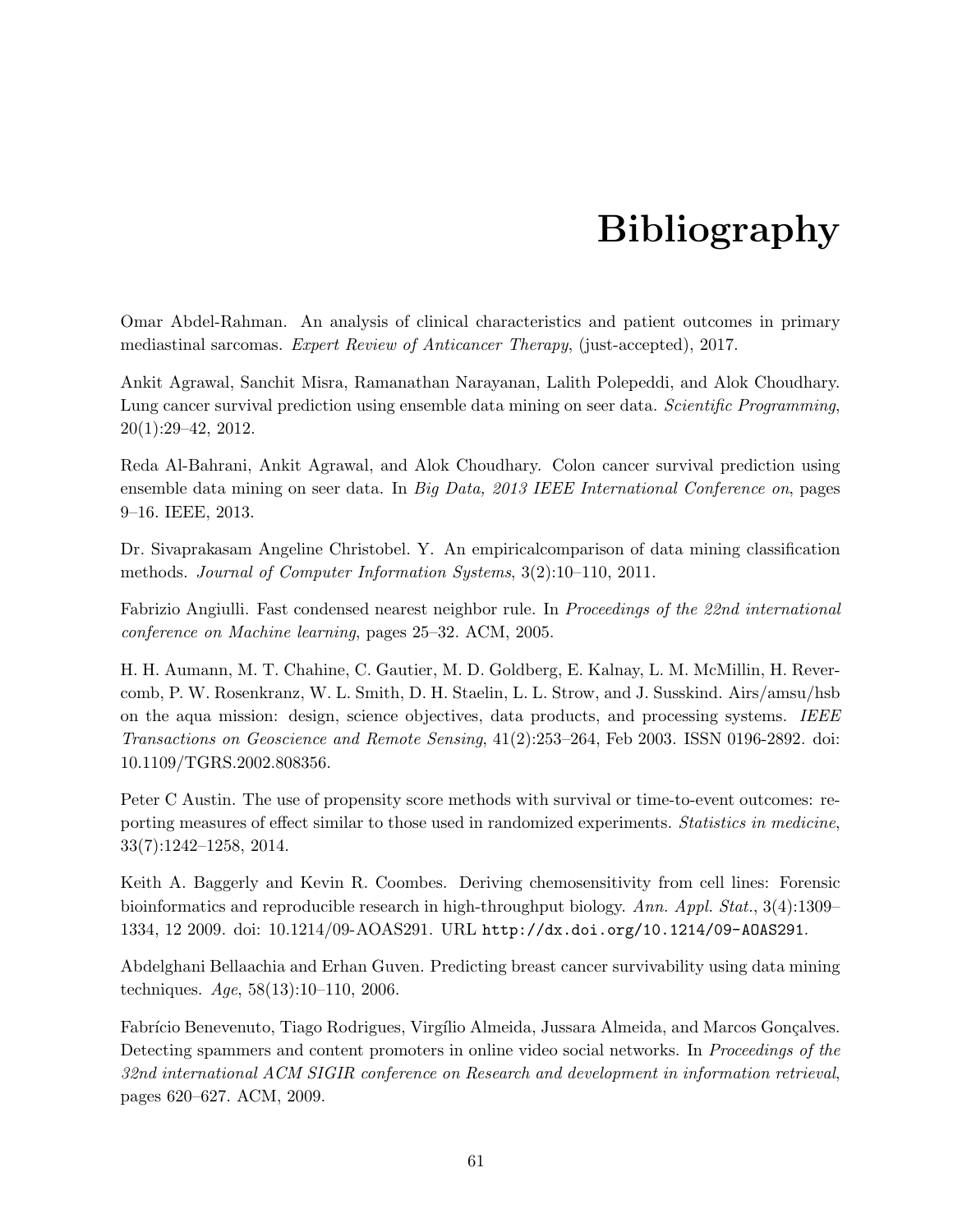breastcancer.org. U.s. breast cancer statistics. http://www.breastcancer.org/symptoms/ understand\_bc/statistics.

National Breast Cancer. What is Breast Cancer. http://www.nationalbreastcancer.org/ what-is-breast-cancer, 2016.

Nitesh V Chawla. C4. 5 and imbalanced data sets: investigating the effect of sampling method, probabilistic estimate, and decision tree structure. In Proceedings of the ICML, volume 3, page 66, 2003.

Nitesh V Chawla, Kevin W Bowyer, Lawrence O Hall, and W Philip Kegelmeyer. Smote: synthetic minority over-sampling technique. Journal of artificial intelligence research, 16:321–357, 2002.

Nitesh V Chawla, Nathalie Japkowicz, and Aleksander Kotcz. Special issue on learning from imbalanced data sets. ACM Sigkdd Explorations Newsletter, 6(1):1–6, 2004.

David R Cox. The regression analysis of binary sequences. Journal of the Royal Statistical Society. Series B (Methodological), pages 215–242, 1958.

Louise Davies and H Gilbert Welch. Current thyroid cancer trends in the united states. JAMA otolaryngology–head & neck surgery,  $140(4):317-322$ , 2014.

Beth Dawson and Robert G. Trapp. Analyzing research questions about survival. New York, 2004.

Glenn De'ath and Katharina E Fabricius. Classification and regression trees: a powerful yet simple technique for ecological data analysis. Ecology, 81(11):3178–3192, 2000.

Dursun Delen, Glenn Walker, and Amit Kadam. Predicting breast cancer survivability: a comparison of three data mining methods. Artificial intelligence in medicine, 34(2):113–127, 2005.

Janez Demšar, Tomaž Curk, Aleš Erjavec, Črt Gorup, Tomaž Hočevar, Mitar Milutinovič, Martin Možina, Matija Polajnar, Marko Toplak, Anže Starič, et al. Orange: data mining toolbox in python. The Journal of Machine Learning Research, 14(1):2349–2353, 2013.

D Denis. The origins of correlation and regression: Francis galton or auguste bravais and the error theorists. History and Philosophy of Psychology Bulletin, 13(2):36–44, 2001.

Vasant Dhar. Data science and prediction. Communications of the ACM, 56(12):64–73, 2013.

Richard O Duda, Peter E Hart, and David G Stork. *Pattern classification*. John Wiley & Sons, 2012.

The Economist. How science goes wrong, 2013. URL http://www.economist.com/news/ leaders/.

Nature Editors. Must try harder. Nature, 483(7391):509–509, 2012.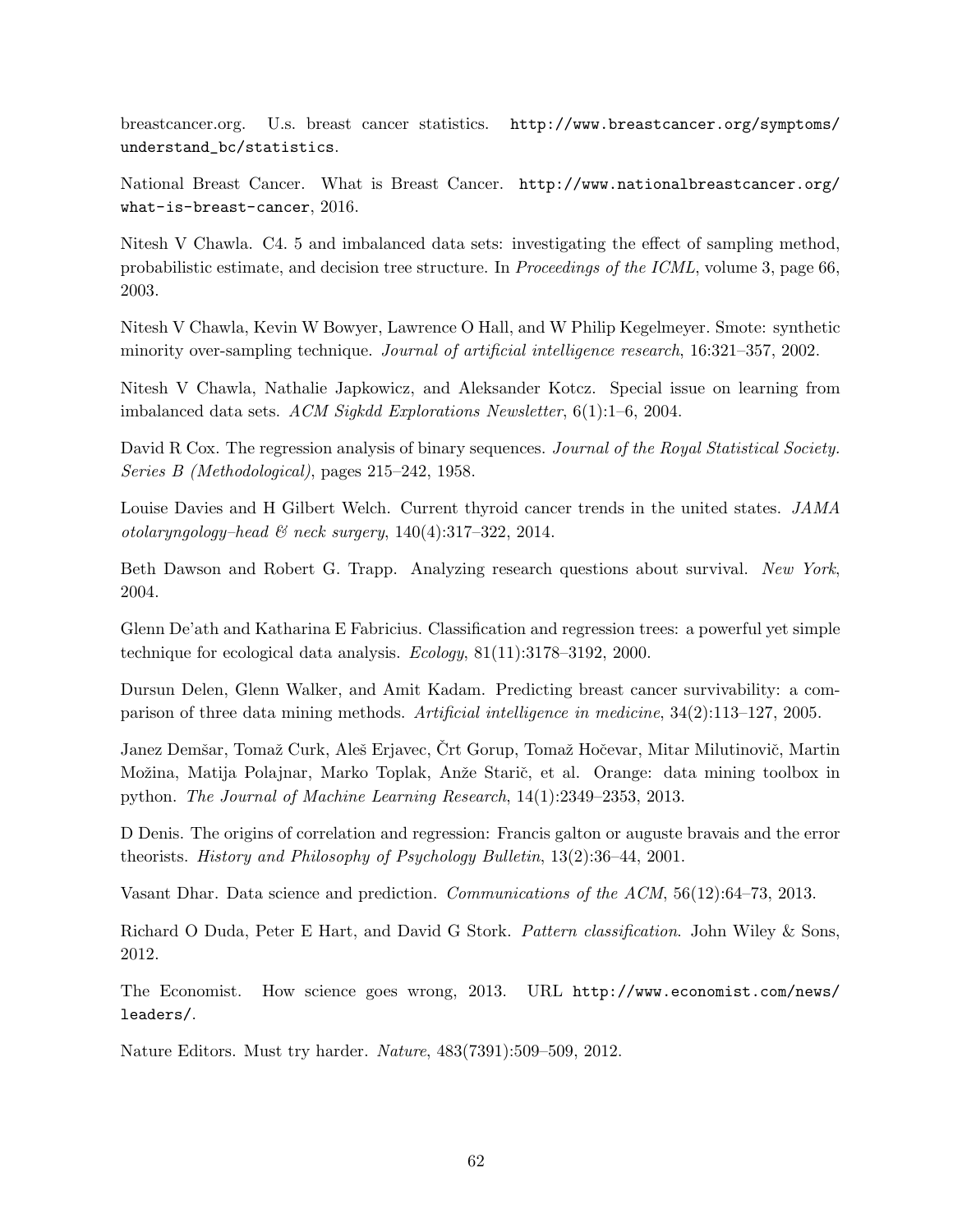Brenda K Edwards, Anne-Michelle Noone, Angela B Mariotto, Edgar P Simard, Francis P Boscoe, S Jane Henley, Ahmedin Jemal, Hyunsoon Cho, Robert N Anderson, Betsy A Kohler, et al. Annual report to the nation on the status of cancer, 1975-2010, featuring prevalence of comorbidity and impact on survival among persons with lung, colorectal, breast, or prostate cancer. Cancer, 120 (9):1290–1314, 2014.

Tom Fawcett and Foster J Provost. Combining data mining and machine learning for effective user profiling. In KDD, pages 8–13, 1996.

Joseph Feller and Brian Fitzgerald. A framework analysis of the open source software development paradigm. In Proceedings of the twenty first international conference on Information systems, pages 58–69. Association for Information Systems, 2000.

Scott A Fink and Robert S. Brown. Survival analysis. Gastroenterology Hepatology, 2.5(2):380383, 2006.

John Fox. An R and S-Plus companion to applied regression. Sage, 2002.

John Fox and Georges Monette. Generalized collinearity diagnostics. Journal of the American Statistical Association, 87(417):178–183, 1992.

Nir Friedman, Dan Geiger, and Moises Goldszmidt. Bayesian network classifiers. Mach. Learn., 29(2-3):131–163, November 1997. ISSN 0885-6125. doi: 10.1023/A:1007465528199. URL http: //dx.doi.org/10.1023/A:1007465528199.

Francis Galton. Regression towards mediocrity in hereditary stature. The Journal of the Anthropological Institute of Great Britain and Ireland, 15:246–263, 1886. ISSN 09595295. URL http://www.jstor.org/stable/2841583.

Carl Friedrich Gauss. Theoria motus corporum coelestium in sectionibus conicis solem ambientium auctore Carolo Friderico Gauss. sumtibus Frid. Perthes et IH Besser, 1809.

Carl-Friedrich Gauss. Theoria combinationis observationum erroribus minimis obnoxiae, volume 1. Henricus Dieterich, 1823.

Carl Friedrich Gauss. Theoria motus corporum coelestium in sectionibus conicis solem ambientium, volume 7. FA Perthes, 1877.

Johannes Gehrke, Venkatesh Ganti, Raghu Ramakrishnan, and Wei-Yin Loh. Boatoptimistic decision tree construction. In ACM SIGMOD Record, volume 28, pages 169–180. ACM, 1999.

Hui Han, Wen-Yuan Wang, and Bing-Huan Mao. Borderline-smote: a new over-sampling method in imbalanced data sets learning. Advances in intelligent computing, pages 878–887, 2005.

Haibo He, Yang Bai, Edwardo A Garcia, and Shutao Li. Adasyn: Adaptive synthetic sampling approach for imbalanced learning. In Neural Networks, 2008. IJCNN 2008.(IEEE World Congress on Computational Intelligence). IEEE International Joint Conference on, pages 1322–1328. IEEE, 2008.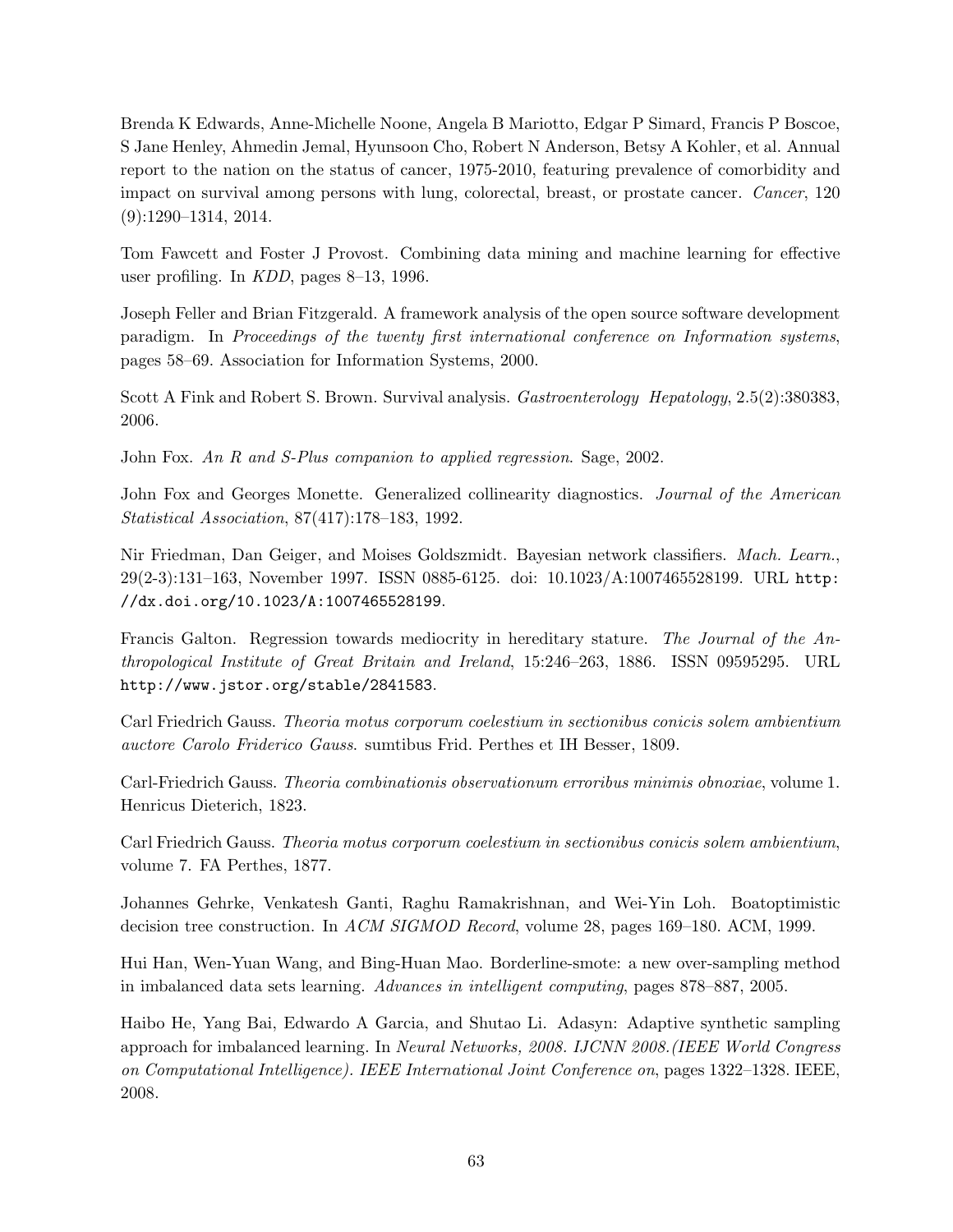Torsten Hothorn, Kurt Hornik, and Achim Zeileis. Unbiased recursive partitioning: A conditional inference framework. Journal of Computational and Graphical statistics, 15(3):651–674, 2006.

Badr Hssina, Abdelkarim Merbouha, Hanane Ezzikouri, and Mohammed Erritali. A comparative study of decision tree id3 and c4. 5. International Journal of Advanced Computer Science and Applications, 4(2):13–19, 2014.

Bo Hu, Jun Shao, and Mari Palta. Pseudo-r 2 in logistic regression model. Statistica Sinica, pages 847–860, 2006.

Edward L Kaplan and Paul Meier. Nonparametric estimation from incomplete observations. Journal of the American statistical association, 53(282):457–481, 1958.

Gordon V Kass. An exploratory technique for investigating large quantities of categorical data. Applied statistics, pages 119–127, 1980.

Hyunjoong Kim and Wei-Yin Loh. Classification trees with unbiased multiway splits. Journal of the American Statistical Association, 96(454):589–604, 2001.

Miroslav Kubat, Stan Matwin, et al. Addressing the curse of imbalanced training sets: one-sided selection. In ICML, volume 97, pages 179–186. Nashville, USA, 1997.

Miroslav Kubat, Robert C Holte, and Stan Matwin. Machine learning for the detection of oil spills in satellite radar images. Machine learning, 30(2-3):195–215, 1998.

Adrien Marie Legendre. Nouvelles méthodes pour la détermination des orbites des comètes. F. Didot, 1805.

M. Lichman. UCI machine learning repository, 2013. URL http://archive.ics.uci.edu/ml.

Chih-Jen Lin, Ruby C. Weng, and S. Sathiya Keerthi. Trust region newton method for logistic regression. J. Mach. Learn. Res., 9:627–650, June 2008. ISSN 1532-4435. URL http://dl.acm. org/citation.cfm?id=1390681.1390703.

Wei-Yin Loh and Yu-Shan Shih. Split selection methods for classification trees. *Statistica sinica*, pages 815–840, 1997.

Marko Lucijanic and Mladen Petrovecki. Analysis of censored data. Biochemia medica: Biochemia medica, 22(2):151–155, 2012.

Lara Lusa et al. Smote for high-dimensional class-imbalanced data. *BMC bioinformatics*,  $14(1)$ : 106, 2013.

John Stuart Mill. Of the four methods of experimental inquiry. A System of Logic, Raciocinative, and Inductive, 1843.

K Jarrod Millman and Fernando Pérez. Developing open-source scientific practice. 2014.

M Mohankumar, S Amuthakkani, and G Jeyamala. Comparative analysis of decision tree algorithms for the prediction of eligibility of a man for availing bank loan. Age, 19:60.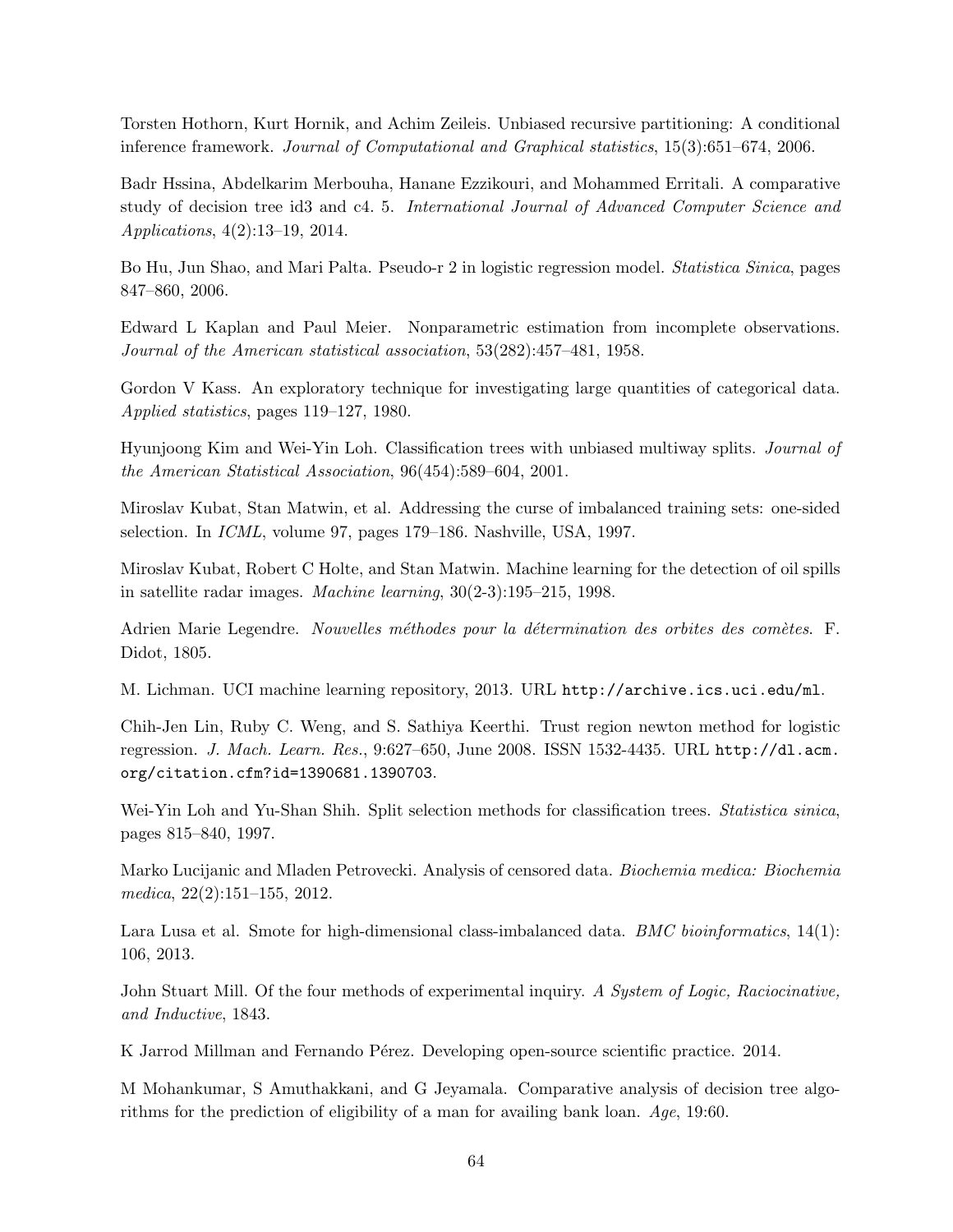NCI. Surveillance, epidemiology, and end results (seer). www.seer.cancer.gov, 2016.

Tim Oreilly. What is web 2.0, 2005.

DM Parkin and T Hakulinen. Analysis of survival. Cancer registration. Principles and methods. IARC Scientific Publications, (95):159–176, 1991.

Karl Pearson. Note on regression and inheritance in the case of two parents. *Proceedings of the* Royal Society of London, 58:240–242, 1895.

Karl Pearson. Notes on the history of correlation. Biometrika, 13(1):25–45, 1920.

F. Pedregosa, G. Varoquaux, A. Gramfort, V. Michel, B. Thirion, O. Grisel, M. Blondel, P. Prettenhofer, R. Weiss, V. Dubourg, J. Vanderplas, A. Passos, D. Cournapeau, M. Brucher, M. Perrot, and E. Duchesnay. Scikit-learn: Machine learning in Python. Journal of Machine Learning Research, 12:2825–2830, 2011a.

Fabian Pedregosa, Gaël Varoquaux, Alexandre Gramfort, Vincent Michel, Bertrand Thirion, Olivier Grisel, Mathieu Blondel, Peter Prettenhofer, Ron Weiss, Vincent Dubourg, et al. Scikitlearn: Machine learning in python. Journal of Machine Learning Research, 12(Oct):2825–2830, 2011b.

R.D. Peng. Reproducible research in computational science. Science, (334(6060)):1226–1227, 2011.

Bevinda Alisha Pereira, Anusha Pai, and Cassandra Fernandes. A comparative analysis of decision tree algorithms for predicting students performance. *International Journal of Engineering Science*, 10489, 2017.

Clifton Phua, Damminda Alahakoon, and Vincent Lee. Minority report in fraud detection: classification of skewed data. Acm sigkdd explorations newsletter,  $6(1):50-59$ , 2004.

J. R. Quinlan. Induction of decision trees. Mach. Learn., 1(1):81–106, March 1986a. ISSN 0885- 6125. doi: 10.1023/A:1022643204877. URL http://dx.doi.org/10.1023/A:1022643204877.

J. Ross Quinlan. Induction of decision trees. Machine learning, 1(1):81–106, 1986b.

J Ross Quinlan. C4. 5: programs for machine learning. Elsevier, 2014.

Gouda I. Salama, M. B. Abdelhalim, and Magdy Abd elghany Zeid. Breast cancer diagnosis on three different datasets using multi-classifiers, int. Technical report, J. of Comput. and Inform. Technology, 2012.

Ann C Schaffner. The future of scientific journals: Lessons from the past. *Information technology* and libraries, 13(4):239, 1994.

SeyedHamid Shekarforoush, Robert Green, and Robert Dyer. Classifying commit messages: A case study in resampling techniques. In Neural Networks (IJCNN), 2017 International Joint Conference on, pages 1273–1280. IEEE, 2017.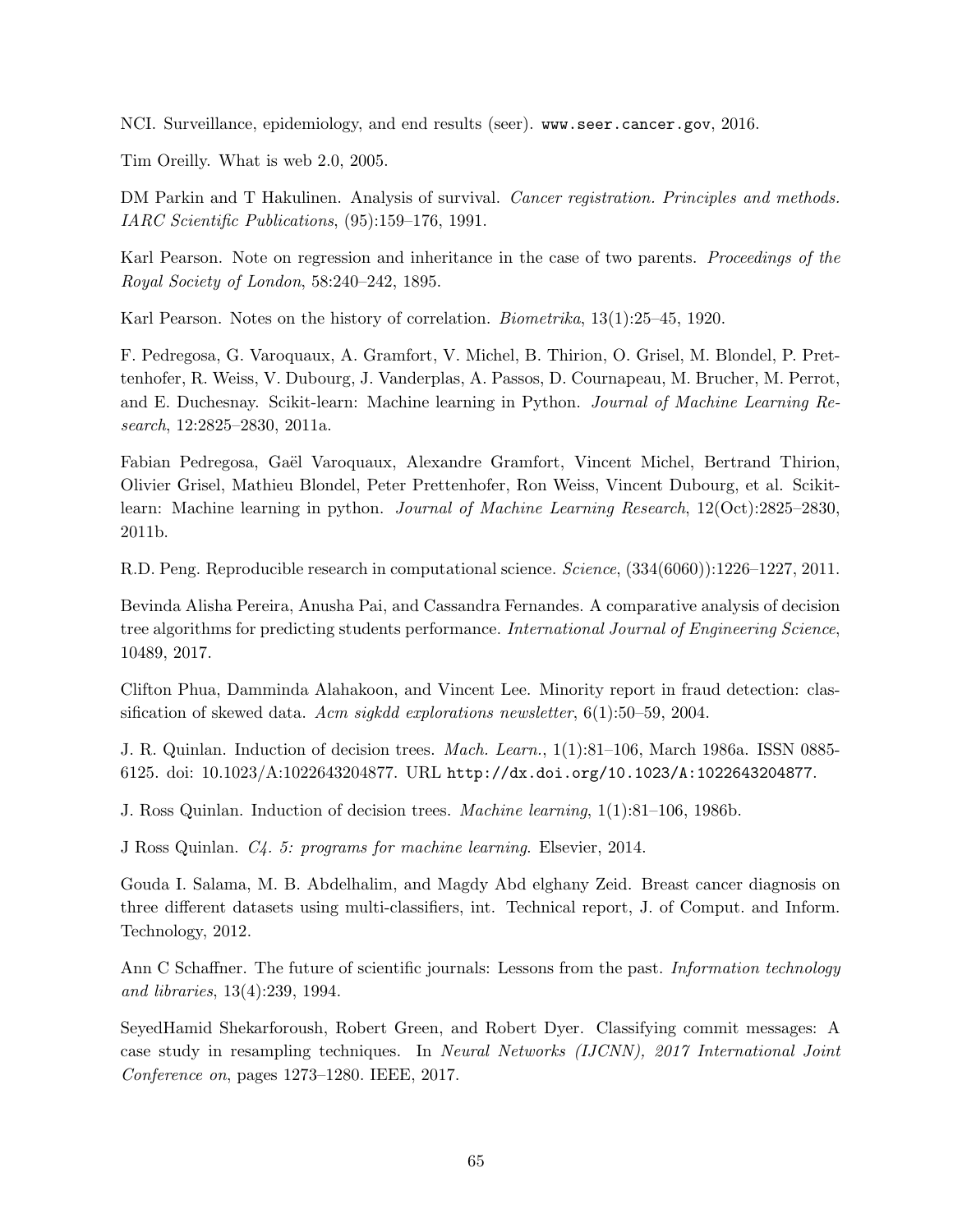SAkren Sonnenburg, Mikio L Braun, Cheng Soon Ong, Samy Bengio, Leon Bottou, Geoffrey Holmes, Yann LeCun, Klaus-Robert MÄžller, Fernando Pereira, Carl Edward Rasmussen, et al. The need for open source software in machine learning. Journal of Machine Learning Research, 8  $(Oct):2443-2466, 2007.$ 

Charles Spearman. " general intelligence," objectively determined and measured. The American Journal of Psychology, 15(2):201–292, 1904.

Milija Suknovic, Boris Delibasic, Milos Jovanovic, Milan Vukicevic, Dragana Becejski-Vujaklija, and Zoran Obradovic. Reusable components in decision tree induction algorithms. Computational Statistics, 27(1):127–148, 2012.

Kazem Taghva. Identification of sensitive unclassified information. In Computational Methods for Counterterrorism, pages 89–108. Springer, 2009.

Kazem Taghva and Mandana Bozorgi. Revisiting survivability prediction of breast cancer with machine learning tools. To appear, 2016.

Kazem Taghva, Russell Beckley, and Jeffrey Coombs. The effects of ocr error on the extraction of private information. In Document Analysis Systems VII, pages 348–357. Springer, 2006.

Ivan Tomek. An experiment with the edited nearest-neighbor rule. IEEE Transactions on systems, Man, and Cybernetics, (6):448–452, 1976.

Mevlut Ture, Fusun Tokatli, and Imran Kurt. Using kaplan–meier analysis together with decision tree methods (c&rt, chaid, quest, c4. 5 and id3) in determining recurrence-free survival of breast cancer patients. Expert Systems with Applications, 36(2):2017–2026, 2009.

Vladimir N. Vapnik. The Nature of Statistical Learning Theory. Springer-Verlag New York, Inc., New York, NY, USA, 1995. ISBN 0-387-94559-8.

Stéfan van der Walt, S Chris Colbert, and Gael Varoquaux. The numpy array: a structure for efficient numerical computation. Computing in Science & Engineering,  $13(2):22-30$ ,  $2011$ .

Qiong Wei and Roland L Dunbrack Jr. The role of balanced training and testing data sets for binary classifiers in bioinformatics. PloS one, 8(7):e67863, 2013.

Hadley Wickham. Tidy data. Journal of Statistical Software, 59(10), 2014.

Wikipedia. Sourceforge. https://en.wikipedia.org/wiki/SourceForge, 2017.

Dennis L Wilson. Asymptotic properties of nearest neighbor rules using edited data. IEEE Transactions on Systems, Man, and Cybernetics, 2(3):408–421, 1972.

Y. Xiao, B. Liu, L. Cao, X. Wu, C. Zhang, Z. Hao, F. Yang, and J. Cao. Multi-sphere support vector data description for outliers detection on multi-distribution data. In 2009 IEEE International Conference on Data Mining Workshops, pages 82–87, Dec 2009. doi: 10.1109/ICDMW.2009.87.

Hamed Majidi Zolbanin, Dursun Delen, and Amir Hassan Zadeh. Predicting overall survivability in comorbidity of cancers: A data mining approach. Decision Support Systems, 74:150–161, 2015.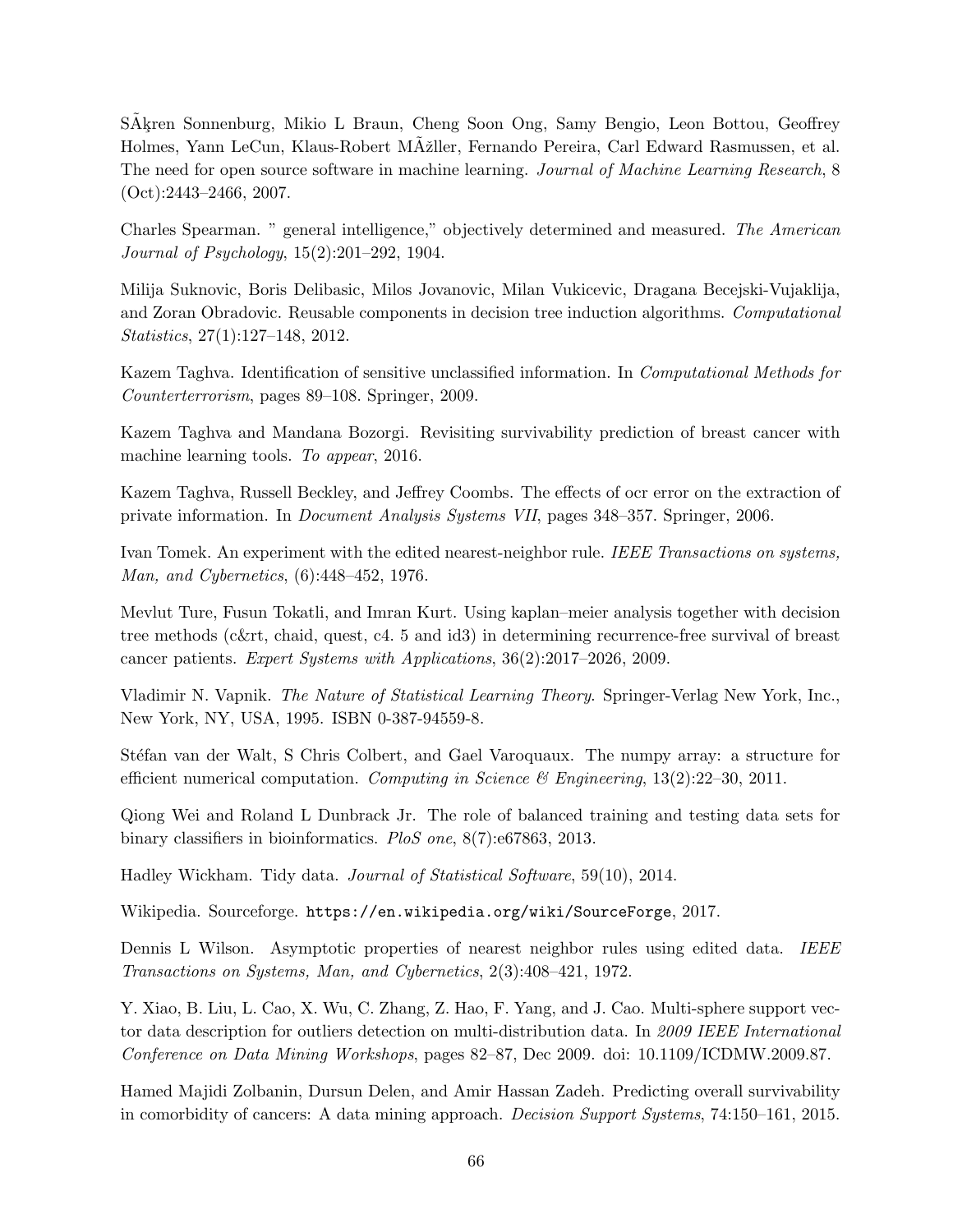Yun Zuo and Cang-Zhi Jia. Carsite: identifying carbonylated sites of human proteins based on a one-sided selection resampling method. Molecular BioSystems, 13(11):2362–2369, 2017.